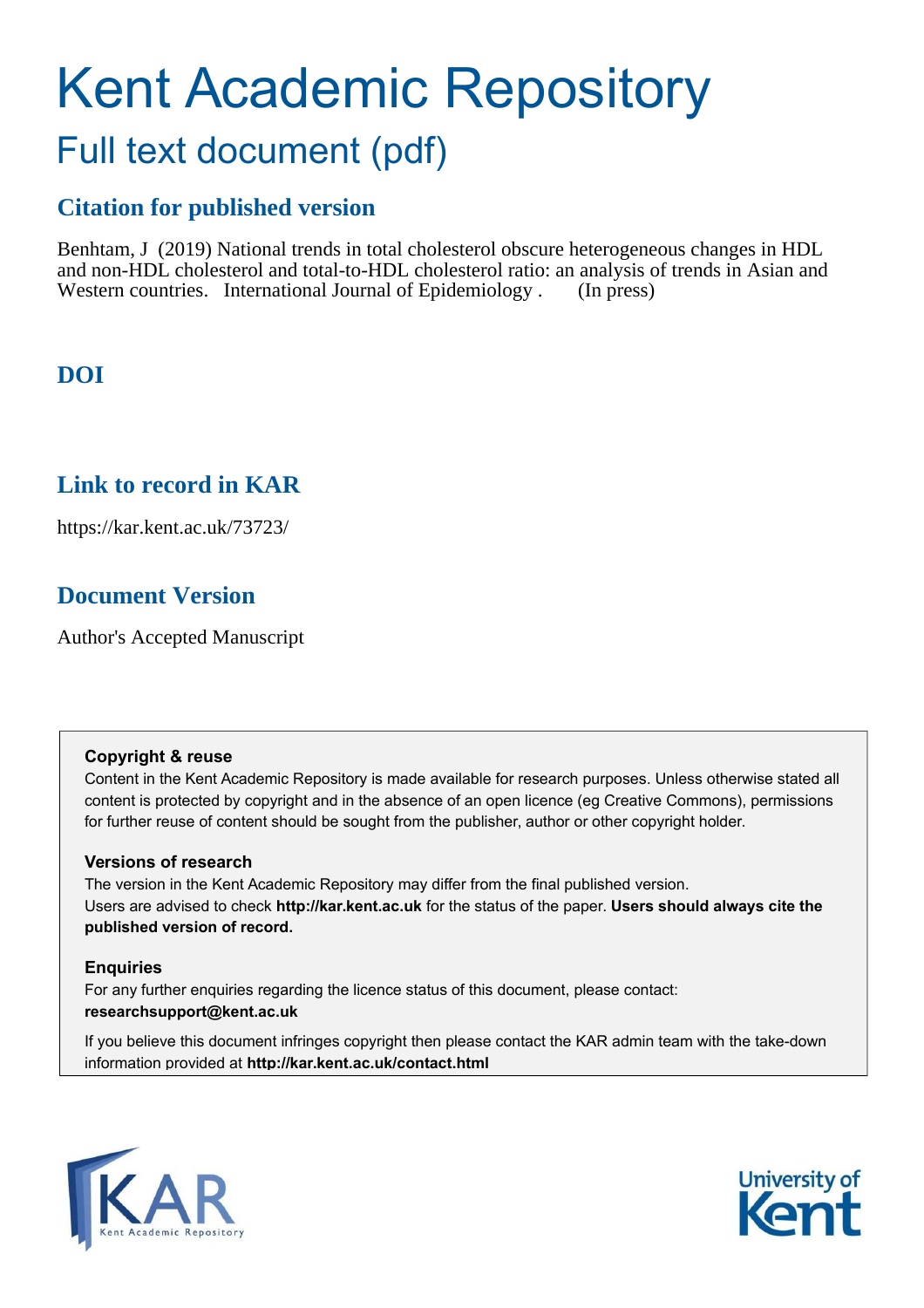**National trends in total cholesterol obscure heterogeneous changes in HDL and non-HDL cholesterol and total-to-HDL cholesterol ratio: an analysis of trends in Asian and Western countries**

NCD Risk Factor Collaboration (NCD-RisC)\*

\* Members listed at end of article

Address correspondence to Prof Majid Ezzati, Imperial College London, London W2 1PG, UK, [majid.ezzati@imperial.ac.uk.](mailto:majid.ezzati@imperial.ac.uk) Tel: +44 (0)20 7594 0767. Fax: +44 (0)20 7594 3193.

Word count: 4,473

Medical Subject Headings: Cholesterol; Cholesterol, LDL; Cholesterol, HDL; Global Health; Coronary Artery Disease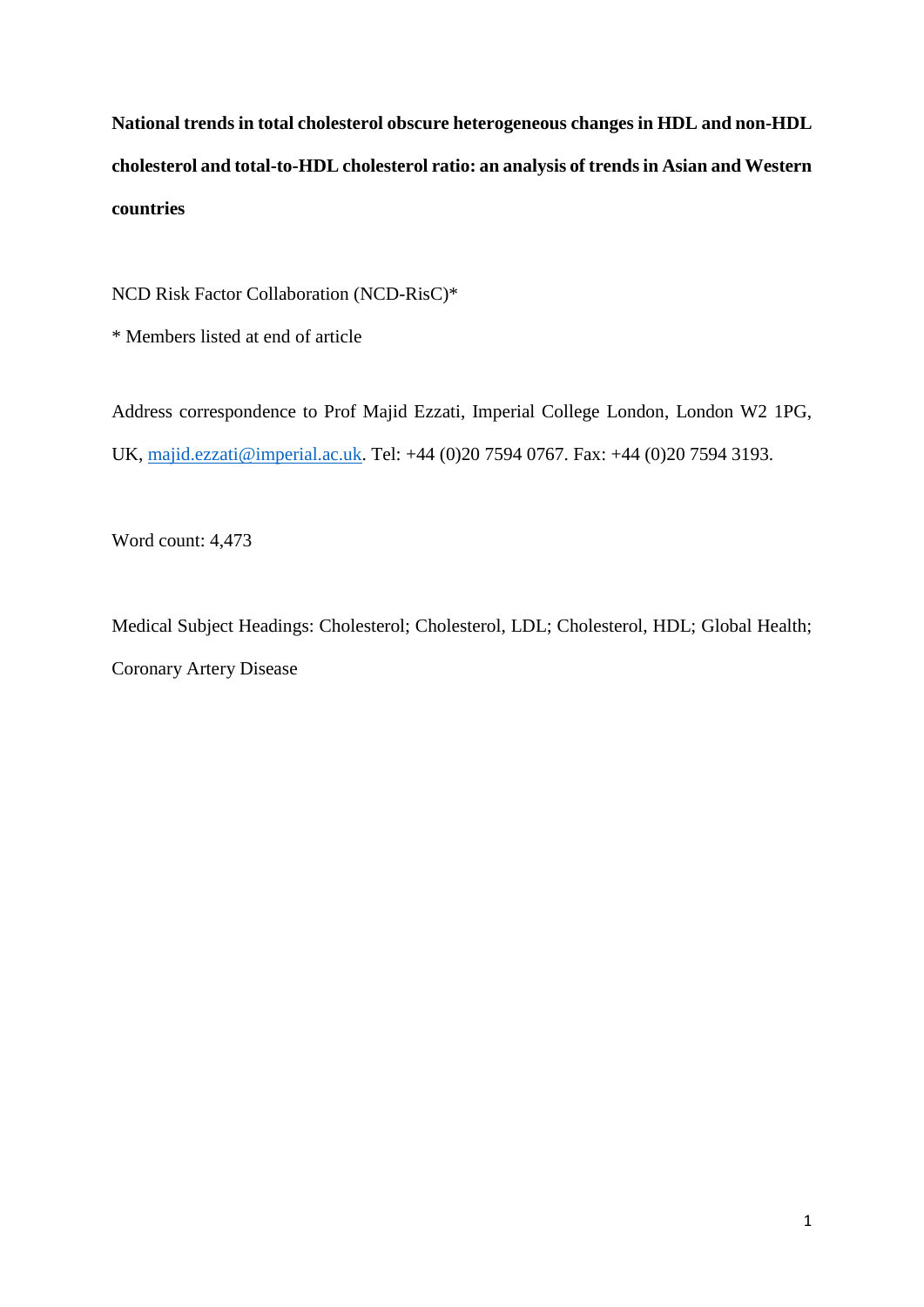#### **Abstract**

**Background:** Although high-density lipoprotein (HDL) and non-HDL cholesterol have opposite associations with coronary heart disease (CHD), multi-country reports of lipid trends only use total cholesterol (TC). Our aim was to compare trends in total, HDL and non-HDL cholesterol and total-to-HDL cholesterol ratio in Asian and Western countries.

**Methods:** We pooled 458 population-based studies with 82.1 million participants in 23 Asian and Western countries. We estimated changes in mean total, HDL and non-HDL cholesterol, and mean total-to-HDL cholesterol ratio by country, sex and age group.

**Results:** Since ~1980, mean TC increased in Asian countries. In Japan and South Korea, TC rise was due to rising HDL cholesterol, which increased by up to 0.17 mmol/L per decade in Japanese women; in China, it was due to rising non-HDL cholesterol. TC declined in Western countries, except in Polish men. The decline was largest in Finland and Norway, ~0.4 mmol/L per decade. The decline in TC in most Western countries was the net effect of an increase in HDL cholesterol and a decline in non-HDL cholesterol, with the HDL cholesterol increase largest in New Zealand and Switzerland. Mean total-to-HDL cholesterol ratio declined in Japan, South Korea and most Western countries, by as much as ~0.7 per decade in Swiss men (equivalent to ~26% decline in CHD risk per decade). The ratio increased in China.

**Conclusions:** HDL cholesterol has risen and total-to-HDL cholesterol ratio has declined in many Western countries, Japan and South Korea, with only weak correlation to changes in TC or non-HDL cholesterol.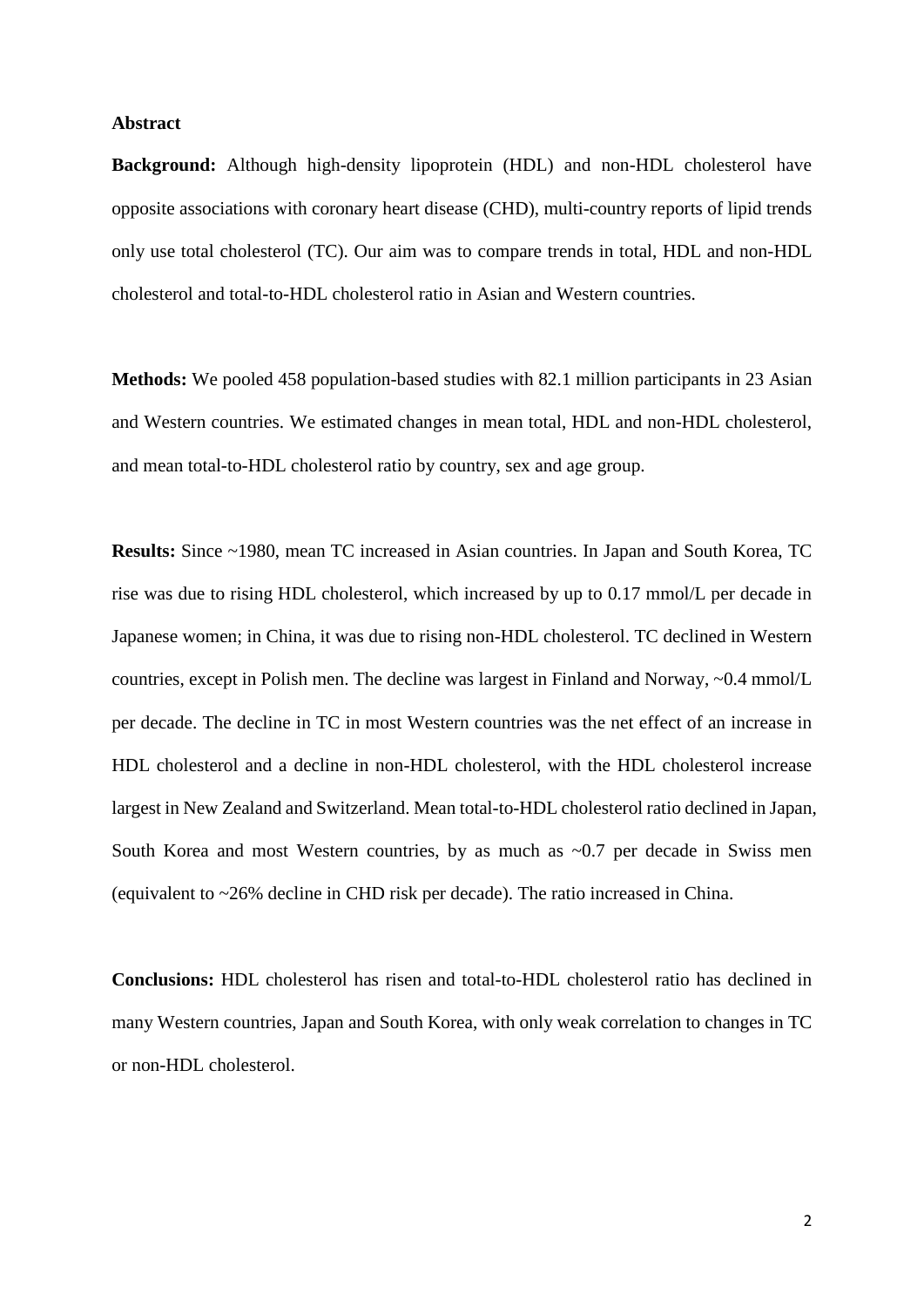**Keywords:** total cholesterol, LDL cholesterol, HDL cholesterol, blood lipids, multi-country study.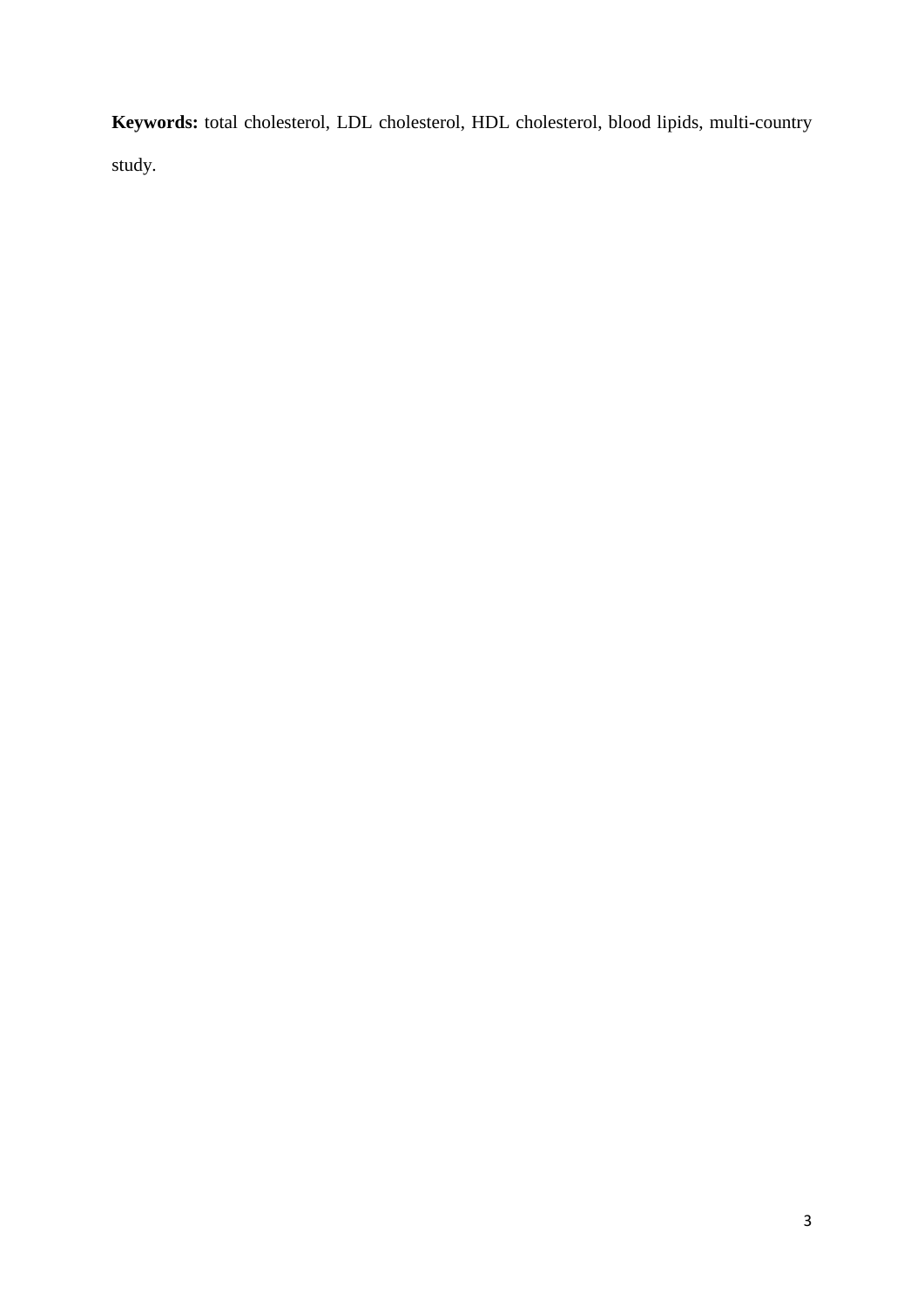#### **Introduction**

Blood cholesterol is one of the most important risk factors for coronary heart disease (CHD) (1-4). Population-level data on blood cholesterol are an important input for planning and evaluating the impacts of public health interventions and treatment programmes on entire countries and communities. Comparable data in different countries can help to benchmark success in lowering cholesterol across countries, and to understand reasons behind differential trends, both those that were implemented as active interventions and unplanned secular changes in nutrition and health behaviours.

Multi-country reporting of lipid trends has so far been based on total cholesterol (TC) (5, 6). However, high-density lipoprotein (HDL) and non-HDL or low-density lipoprotein (LDL) cholesterol have opposite associations with coronary heart disease (CHD) (1, 2), and can respond differently to changes in diet and treatment. Currently, there are no comparable crosscountry data on lipid fractions, including LDL and HDL cholesterol, and total-to-HDL cholesterol ratio; only studies in individual countries have reported such trends (7-27). To fill this important gap, we used population-based data to analyse and compare long-term changes in TC, HDL and non-HDL cholesterol, and total-to-HDL cholesterol ratio in Western and Asian countries over a period of more than 30 years.

#### **Methods**

#### *Primary outcomes*

For this analysis we used mean total, HDL and non-HDL cholesterol and mean total-to-HDL cholesterol ratio as primary outcomes. The hazardous effects of blood cholesterol on CHD was first established in the Framingham Study, focusing on TC (28). However, physiological studies (29) and subsequent analyses of the Framingham Study (30) found that the fractions of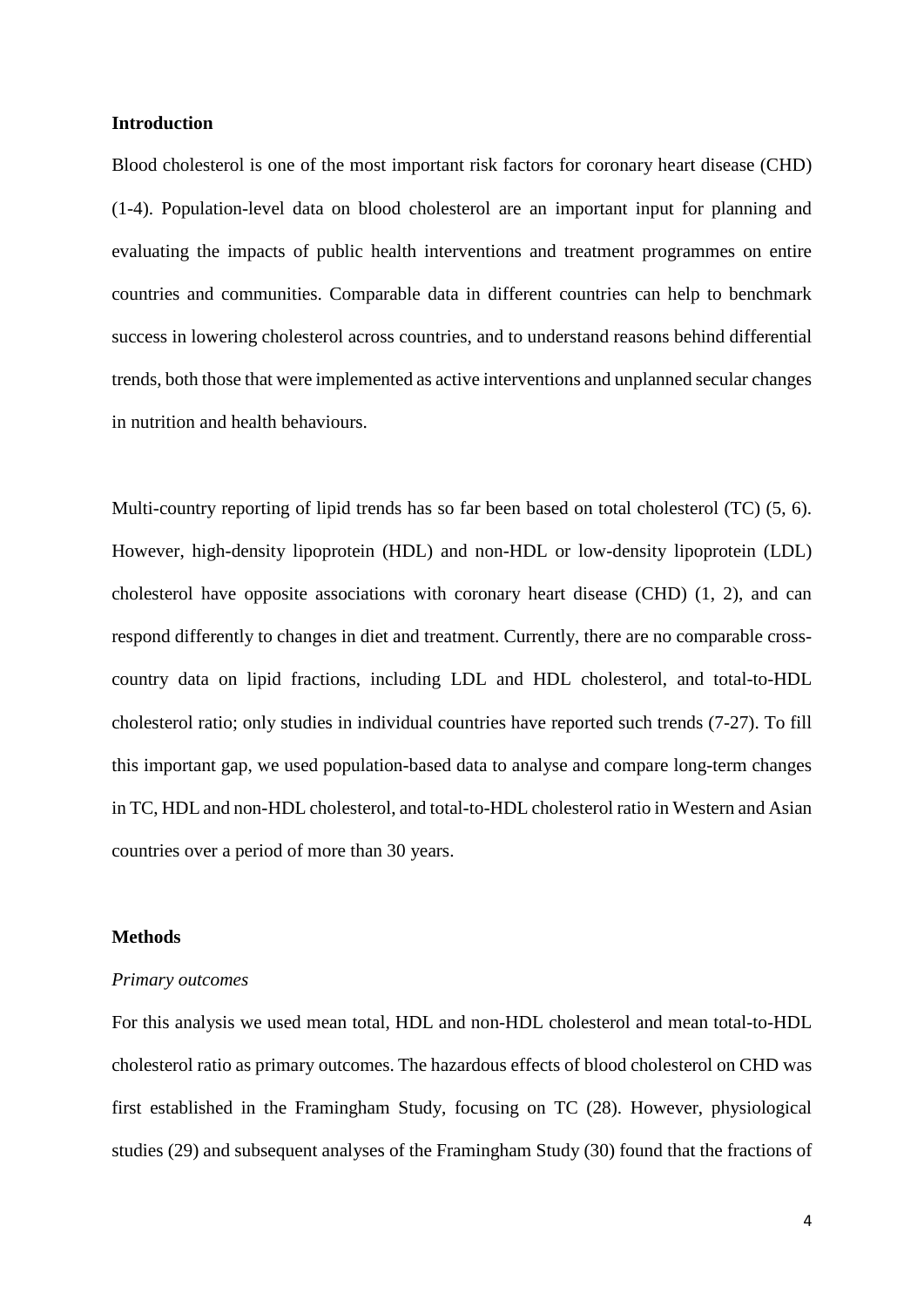blood cholesterol carried by different lipoproteins and ratios affect CHD risk differentially, and at times in opposite directions. Pooled analyses of observational epidemiological studies have established that CHD risk is associated directly with LDL and non-HDL cholesterol, and inversely with HDL cholesterol (1, 2). As a result lipid ratios such as total-to-HDL cholesterol ratio, which incorporates information on lipid fractions with opposite associations, have emerged as a particularly good predictor of CHD risk in clinical and epidemiological applications (1, 2). Randomised clinical trials have also shown that lowering LDL and non-HDL cholesterol lowers CHD risk (31-34). In contrast, the results of observational studies on HDL cholesterol have not been replicated in randomised trials nor in Mendelian randomisation studies (35-38).

We used non-HDL cholesterol rather than LDL cholesterol because most studies in our analysis had measured TC and HDL cholesterol, from which non-HDL cholesterol can be calculated by subtraction. In contrast, LDL cholesterol was directly measured in 13% of studies. When LDL cholesterol is not directly measured, its estimation requires data on triglycerides, which were available in only 61% of studies. Further, the most commonly used estimation method, i.e. the Friedewald equation, can be inaccurate (39). We found that non-HDL and LDL cholesterol were correlated in studies with data on both variables  $(r=0.93)$  (Supplementary Figure 1). Non-HDL cholesterol predicts CHD risk at least as well as LDL cholesterol (40, 41), because it includes cholesterol in LDL, lipoprotein(a), intermediate-density lipoprotein, very-low-density lipoprotein, and lipoprotein remnants, and is thus a simple measure of cholesterol content within all atherogenic lipoproteins.

#### *Countries analysed*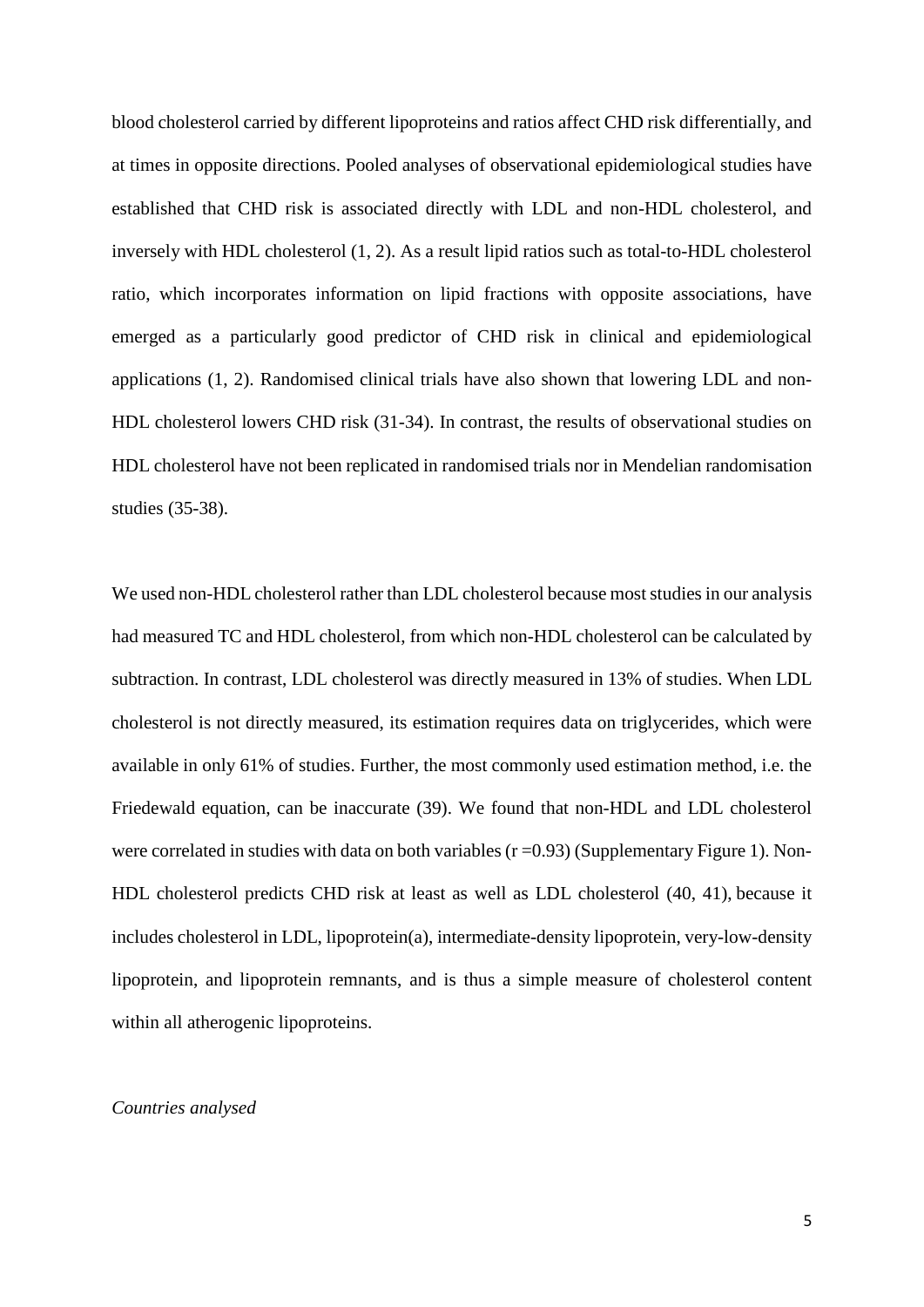Our analyses included Asian and Western countries that had at least five population-based studies (or at least three if the studies were nationally representative) with measurement of total and HDL cholesterol over a period of at least 15 years from 1970 onwards, with at least one data source after 2005. Twenty one countries, listed below, met these criteria.

- Nordic countries: Finland, Iceland and Norway.
- Eastern central Europe: Czech Republic, Lithuania, Poland and Slovakia.
- Western central Europe: Belgium, Germany and Switzerland.
- Southern Europe: France, Italy and Spain.
- High-income English-speaking countries: Australia, Canada, New Zealand, UK and USA.
- East and southeast Asia: China, Japan and South Korea.

Two additional countries, Sweden and Thailand, had sufficient data on TC but not on HDL cholesterol, and were included in TC analysis only.

#### *Data sources*

We used studies that had measured cholesterol in representative samples of the national population or of one or more subnational regions and communities. We used a database on cardiometabolic risk factors collated by the Non-Communicable Disease Risk Factor Collaboration (NCD-RisC). NCD-RisC is a worldwide network of health researchers and practitioners whose aim is to document systematically worldwide trends and variations in NCD risk factors (42-45). The database was collated through multiple routes for identifying and accessing data. We accessed publicly available population-based measurement surveys (e.g., Demographic and Health Surveys (DHS), Global School-based Student Health Surveys (GSHS), the European Health Interview and Health Examination Surveys (EHIS and EHES) and those available via the Inter-university Consortium for Political and Social Research (ICPSR). We requested, via the World Health Organization (WHO) and its regional and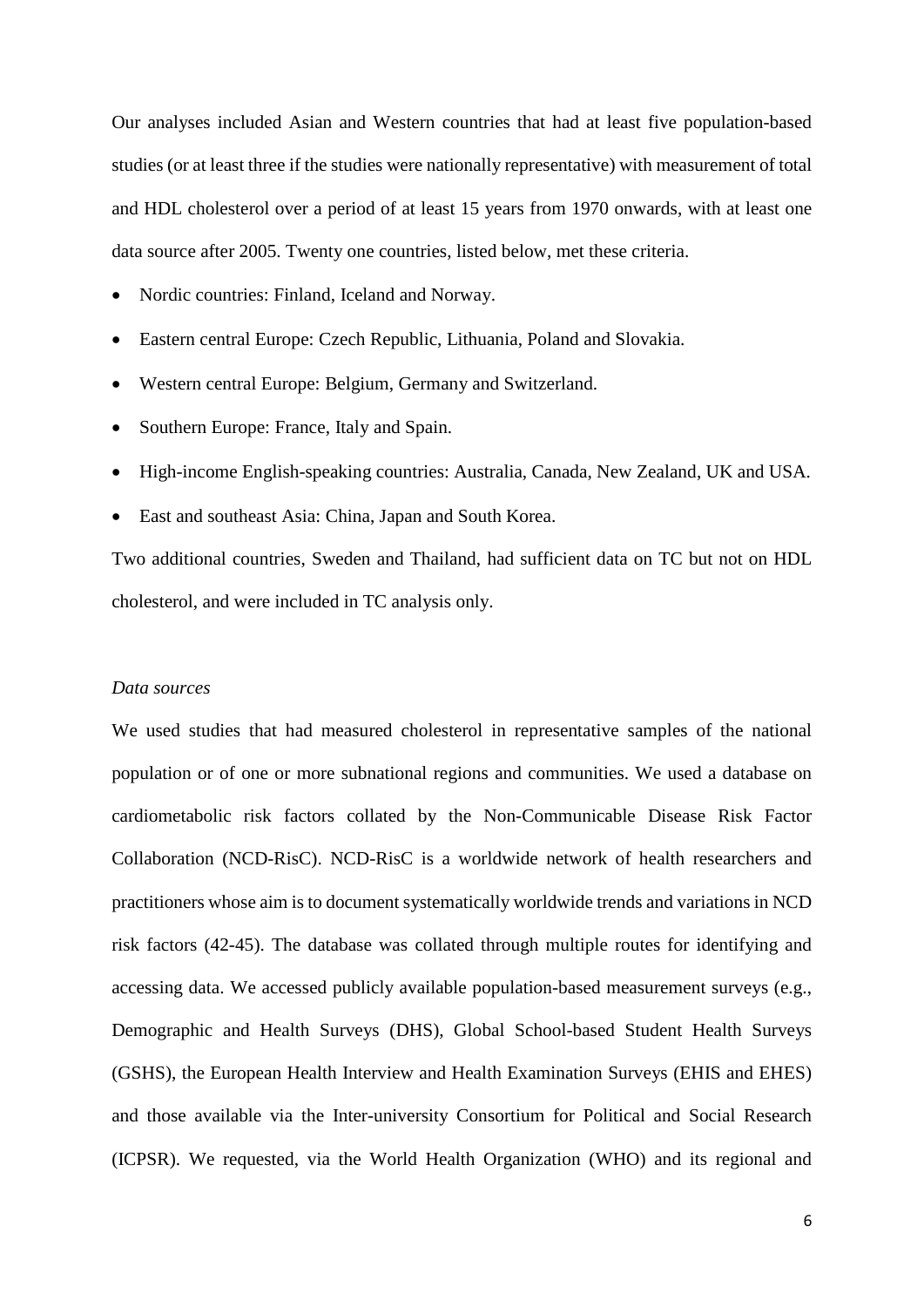country offices, help with identification and access to population-based surveys from ministries of health and other national health and statistical agencies. Requests were also sent via the World Heart Federation to its national partners. We made similar requests to the co-authors of an earlier pooled analysis of cardiometabolic risk factors (5, 46-48), and invited them to reanalyse data from their studies and join NCD-RisC. Finally, to identify major sources not accessed through the above routes, we searched and reviewed published studies as detailed previously (42-44), and invited all eligible studies to join NCD-RisC.

Anonymised individual record data from sources included in NCD-RisC were reanalysed by the Pooled Analysis and Writing Group or by data holders according to a common protocol. Within each survey, we included participants aged 18 years and older who were not pregnant. We dropped participants with implausible cholesterol levels (defined as  $TC < 1.75$  mmol/L or TC  $>20$  mmol/L; HDL cholesterol  $< 0.4$  mmol/L or  $>5$  mmol/L; TC values  $<$  HDL values) (<0.1% of all subjects). To ensure summaries were prepared according to the study protocol, the Pooled Analysis and Writing Group provided computer code to NCD-RisC members who requested assistance. All submitted data were checked by at least two independent members of the Pooled Analysis and Writing Group. Questions and clarifications were discussed with NCD-RisC members and resolved before data were incorporated in the database. Finally, we incorporated all nationally representative data from sources that were identified but not accessed via the above routes, by extracting summary statistics from published reports. Data were extracted from published reports only when reported by sex and in age groups no wider than 20 years. We also used data from a previous global-data pooling study (5) when such data had not been accessed through the routes described.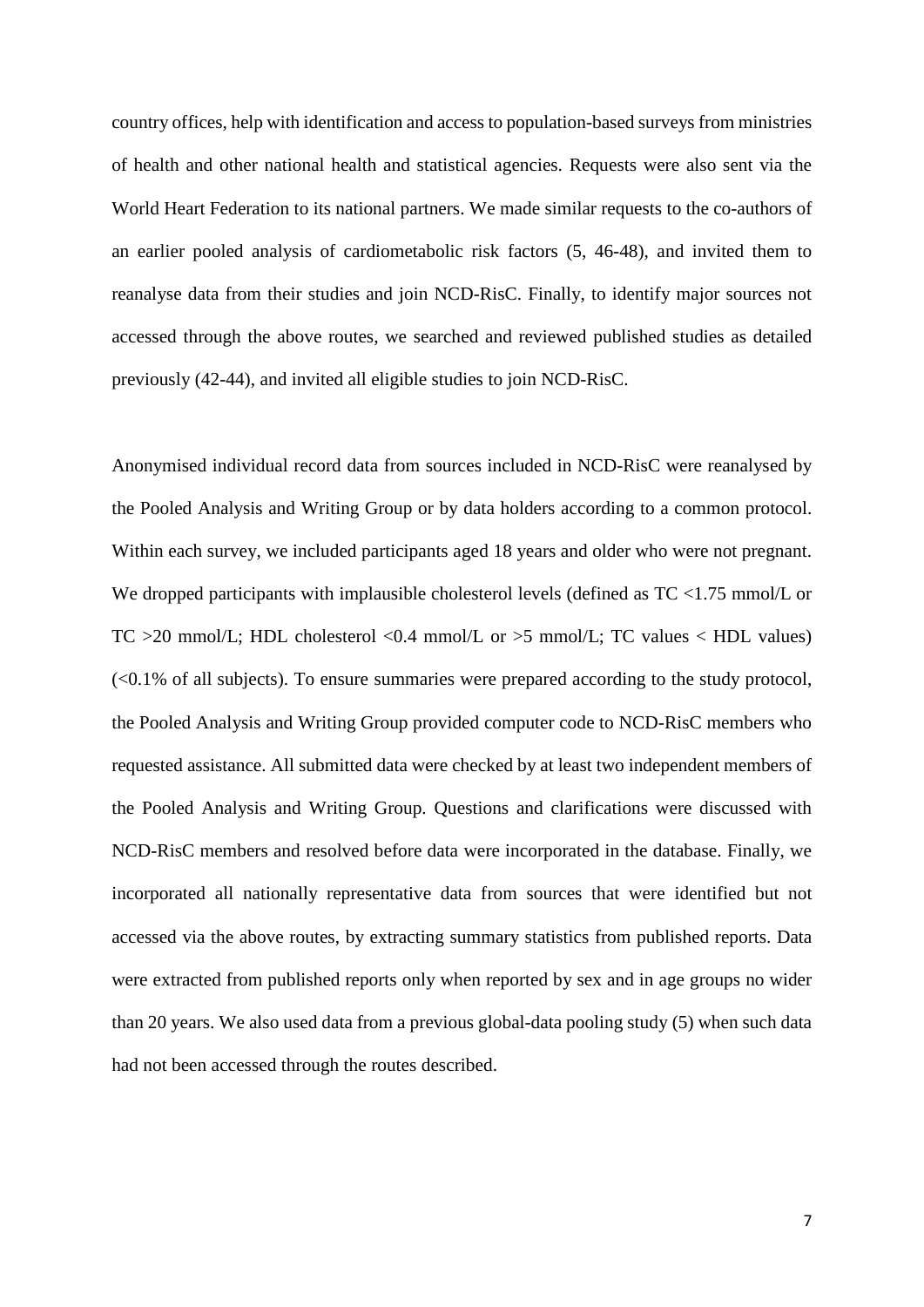All NCD-RisC members are asked periodically to review the list of sources from their country, to suggest additional sources not in the database, and to verify that the included data meet the inclusion criteria listed below and are not duplicates. The NCD-RisC database is continuously updated through this contact with NCD-RisC members and all the above routes. For this paper, we used data from the NCD-RisC database for the 23 countries included in the analysis, for years 1970 to 2018 and ages 40-79 years.

#### Data inclusion and exclusion

Data sources were included in the NCD-RisC database if:

• measured data on total, LDL, HDL cholesterol, or triglycerides were available;

study participants were ten years of age or older;

data were collected using a probabilistic sampling method with a defined sampling frame;

data were from population samples at the national, sub-national (i.e., covering one or more sub-national regions, more than three urban communities or more than five rural communities), or community level.

We excluded all data sources that included only hypercholesterolemia or dyslipidemia diagnosis history or medication status without measurement of at least one of the above biomarkers. We also excluded data sources on population subgroups whose lipid profile may differ systematically from the general population, including:

• studies that had included or excluded people based on their health status or cardiovascular risk;

studies whose participants were only ethnic minorities;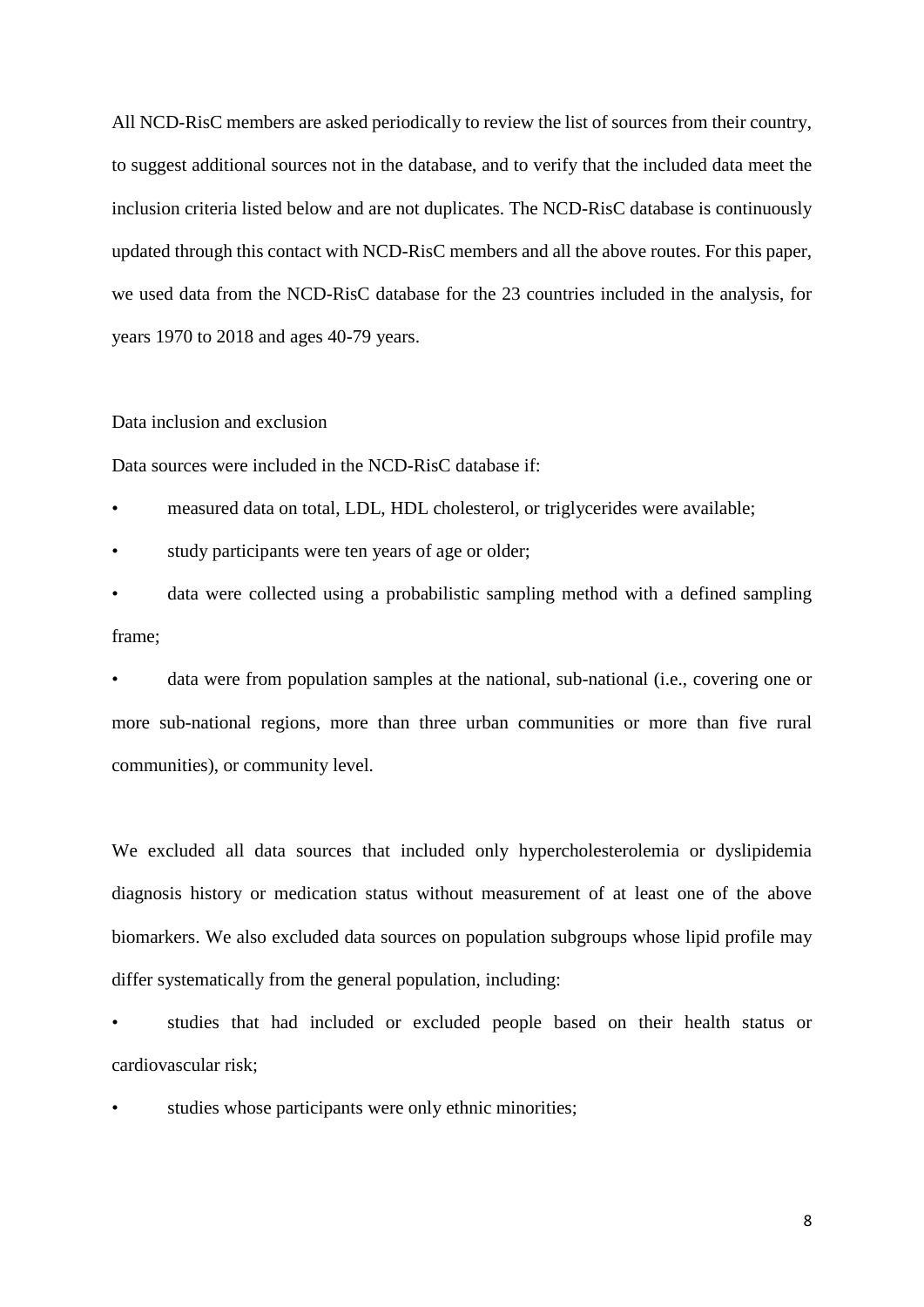specific educational, occupational, or socioeconomic subgroups, with the exception noted below; and

• those recruited through health facilities, with the exception noted below.

We used data whose sampling frame was health insurance schemes in countries where at least 80% of the population were insured. Finally, we used data collected through general practice and primary care systems in high-income and central European countries with universal insurance, because contact with the primary care systems tends to be as good as or better than response rates for population-based surveys.

We used data sources regardless of fasting status, because the differences between fasting and non-fasting measurements are negligible for our primary outcomes (49). From the CDC-NHLBI Lipid Standardization Program in the 1950s, there has been an understanding of the need for, and systematic efforts to achieve, standardisation of lipid measurements. The difference between any standardised method and the CDC Reference method should be less than 3% for TC and less than 5% for HDL cholesterol (less than 10% before the mid-1990s) (50). More than three quarters of the studies in our analysis participated in a lipid standardisation programme (Supplementary Table 1 and Supplementary Figure 2). A summary of data available by country is shown in Supplementary Table 2 and characteristics of each study are shown in Supplementary Table 1.

We extracted data for ages 40-79 years, because people aged below 40 years have a lower cardiovascular risk and because data in older ages were available in fewer surveys. CHD mortality increases with age while hazard ratios for the effects of cholesterol on CHD decrease with age (1, 2). As a result, a larger share of CHD deaths are attributable to elevated cholesterol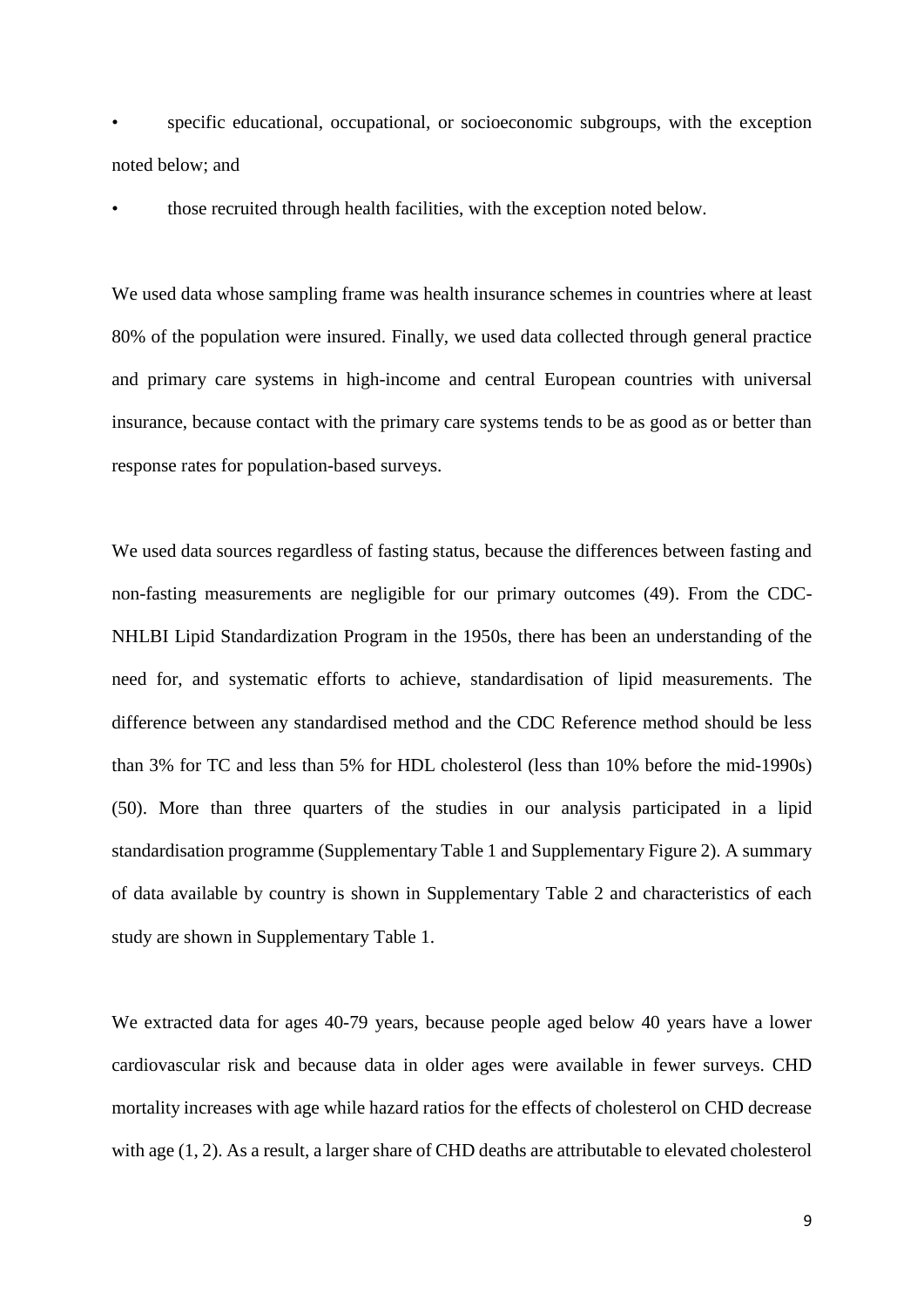in middle-older ages, but the number of cholesterol-attributable deaths continues to increase with age (4). We present results for 40-59 years as the primary analysis, because data on these age groups were available for all countries included in the analysis. To investigate the role of age in our findings, we compared results for ages 40-59 years to those of 60-79 years in countries with data for the entire age range of 40-79 years.

#### *Statistical methods*

For each study, we calculated mean total, HDL and non-HDL cholesterol and mean total-to-HDL cholesterol ratio by sex and 10-year age groups. Total-to-HDL cholesterol ratio was calculated using individual records before averaging for each sex and age group. All analyses incorporated appropriate complex survey design and survey sample weights in calculating agesex-specific means.

For each primary outcome, and for each country, sex and age group, we calculated average change over the entire period of data availability by fitting a linear regression with the studyspecific means as dependent variable and year as the independent variable. Each data point was weighted by the inverse of the square of its standard error, so that larger studies had more influence on the estimated change. We multiplied the slope of the fitted line by ten to calculate average change per decade. We also used the fitted line to estimate total, HDL and non-HDL cholesterol and total-to-HDL cholesterol ratio values for a consistent period of 1980 to 2015 for all countries. For countries with data starting before 1980 and ending after 2015, this is equivalent to using the fitted line to interpolate for 1980 and 2015; for those with data starting after 1980 or ending before 2015, values for 1980 and/or 2015 were extrapolated using the fitted line. In a sensitivity analysis, we fitted a nonlinear (LOESS) regression to examine by how much our results are influenced by use of linear trend. For each primary outcome, and for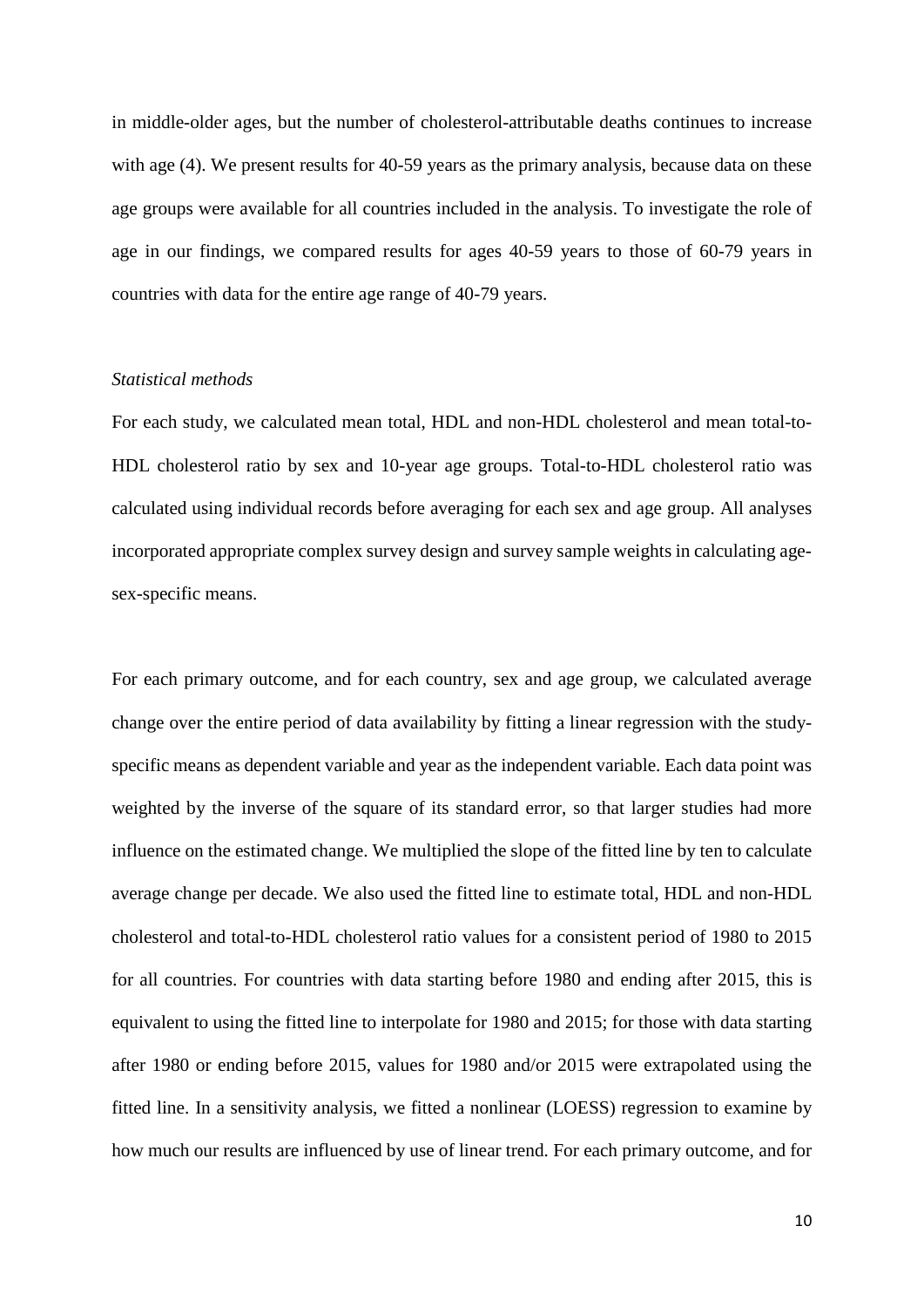each country, results were calculated by 10-year age groups, separately for men and women, and then age-standardised into two age bands, 40-59 years and 60-79 years, by taking a weighted average of age-specific results and using weights from the WHO standard population. Analyses were performed in R version 3.4.0 (The R Foundation for Statistical Computing).

## **Results**

#### *Data availability*

We used 438 population-based studies, collected from 1970 to 2018 in 21 countries that met our inclusion criteria for TC as well as lipid fractions. An additional 20 studies were used for analysis of TC in Thailand and Sweden. These studies included blood lipid measurements in 82.1 million participants, 79 million of whom were aged 40-79 years. The number of data sources ranged from 5 in Slovakia to 56 in Japan. The average time between first and last studies in a country was around three decades. For the primary analysis, we used 425 studies with data for ages 40-59 years. All these 425 studies had data on TC. In the 21 countries included in the analysis of lipid fractions, 368 of 405 studies (90.9%) had data on HDL cholesterol, and 367 (90.6%) on total-to-HDL cholesterol ratio. Details of data availability by country, and characteristics of each study, are shown in Supplementary Tables 1 and 2.

#### *Total cholesterol*

Mean TC declined in men and women aged 40-59 years in most Western countries, except in Polish men whose TC was about the same at the beginning and end of analysis period (Figure 1). The absence of long-term change in Poland was a result of a rise in mean TC until the late 1990s, followed by a decline (Supplementary Figure 3). In both sexes, the decline was larger in Nordic countries and central Europe than in English-speaking countries and southern Europe. TC decline in men ranged from <0.1 mmol/L per decade in Lithuania, New Zealand and France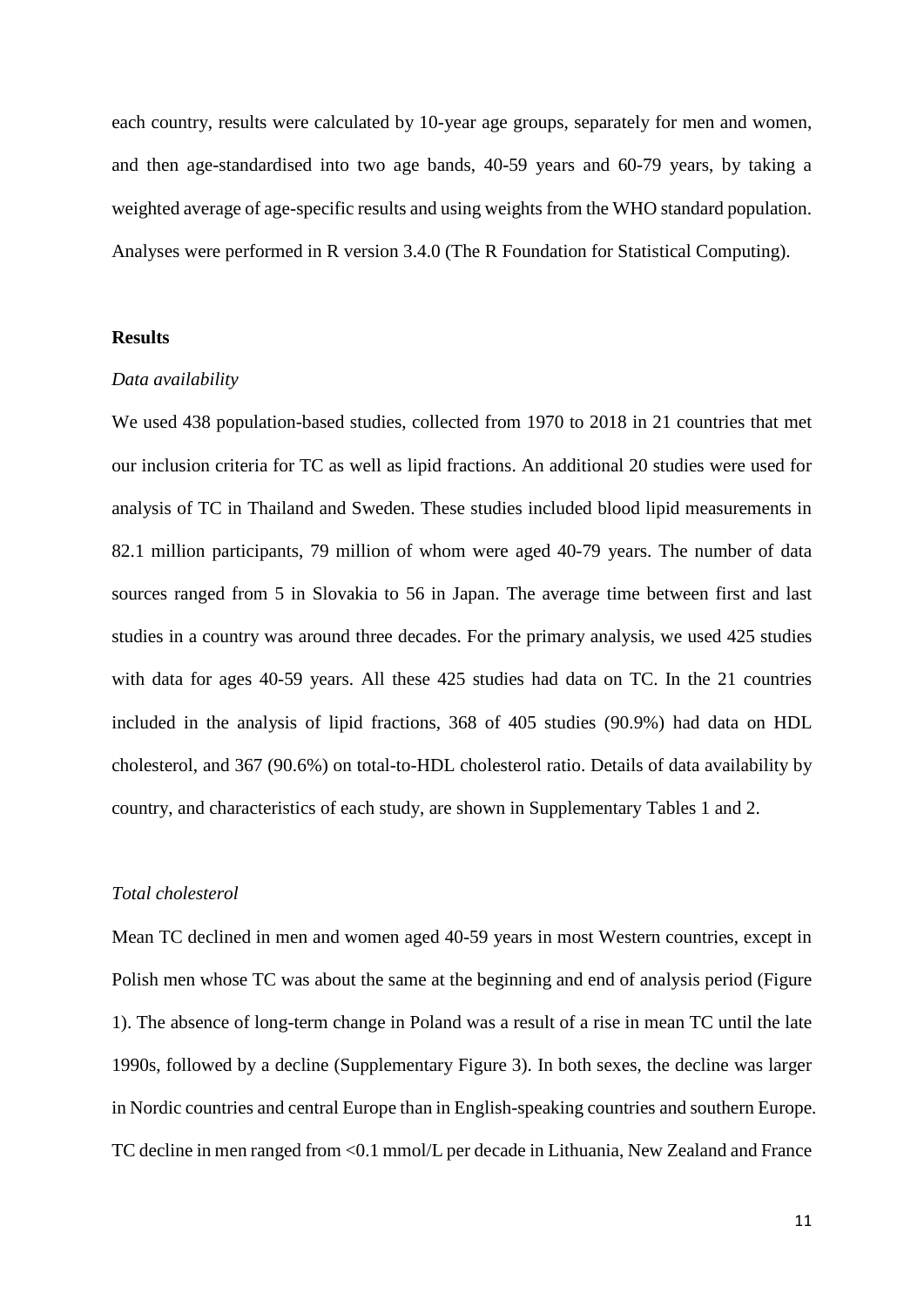to ~0.4 mmol/L per decade in Norway, Finland, and Belgium. In women, the range was from  $\leq 0.1$  mmol/L per decade in Poland, France, and Italy to  $\sim 0.4$  mmol/L per decade in Finland, Norway and Belgium. TC increased in all three Asian countries, with the largest increase in China and Thailand, by  $\sim 0.3$  mmol/L per decade. Despite this rise, Chinese women (but not men) still had the lowest estimated mean TC of all 23 countries in 2015 (5.0 mmol/L) (Supplementary Figure 4). The highest mean TCs in 2015 were those in Lithuanian and French men and Thai women, all above 5.7 mmol/L.

#### *HDL and non-HDL cholesterol*

Among the three Asian countries with data on lipid fractions, the rise in mean TC in Japan and South Korea was largely due to an increase in mean HDL cholesterol, which among Japanese and South Korean women was offset partly by a decline in non-HDL cholesterol (Figure 2). The rise in HDL cholesterol ranged from 0.04 mmol/L per decade in South Korean men to 0.17 mmol/L per decade in Japanese women. In contrast, in China, TC rise was due to an increase in non-HDL cholesterol while HDL cholesterol remained unchanged in women and increased slightly in men.

The decline in mean TC in many Western countries was the net effect of a decline in non-HDL cholesterol and an increase in HDL cholesterol (Figure 2). The key exceptions were men and women in Germany and Norway, and men in Czech Republic and Slovakia, where both HDL and non-HDL cholesterol declined. Similar to TC, mean non-HDL cholesterol generally declined more in Nordic countries and central Europe than in English-speaking and southern European countries. The largest rise in mean HDL cholesterol occurred in New Zealand and Switzerland, by 0.10-0.15 mmol/L per decade in the two sexes.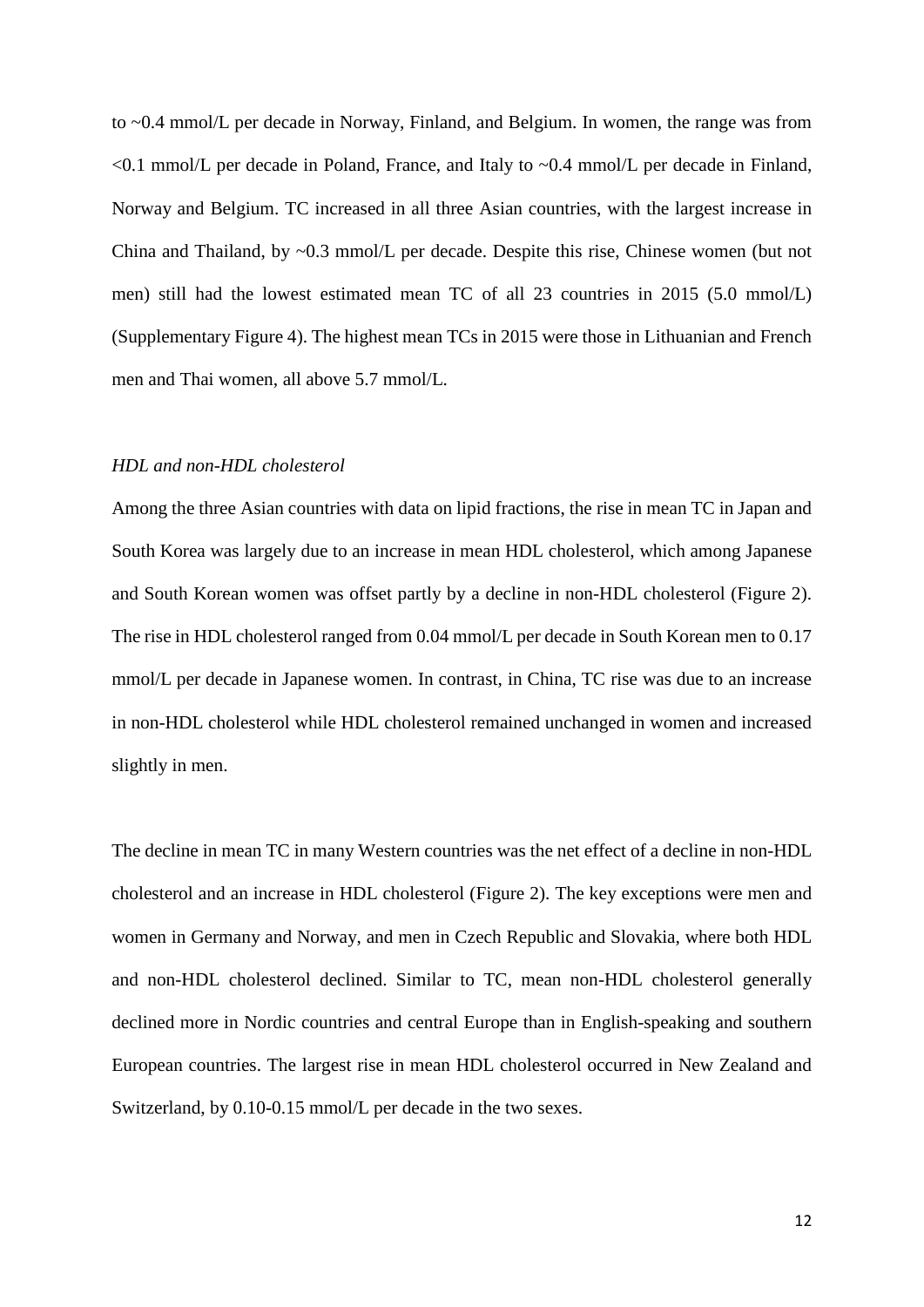Change in mean HDL cholesterol and change in mean non-HDL cholesterol were not correlated  $(r = -0.004$  for men and  $-0.07$  for women) (Figure 3). In 2015, the lowest levels of mean non-HDL cholesterol were those in China and Belgium for men (3.7 mmol/L) and in Iceland for women (3.3 mmol/L) (Supplementary Figure 5). The highest were in France, 4.4 mmol/L for men and 4.0 mmol/L for women.

#### *Total-to-HDL cholesterol ratio*

Mean total-to-HDL cholesterol ratio declined in most Western countries, by as much as ~0.7 per decade in Swiss men and ~0.5 per decade in New Zealand and Swiss women (Figure 4). The ratio changed little in Slovakian men. In Asia, China experienced a rise in mean total-to-HDL cholesterol ratio, because of the above-mentioned non-favourable changes in both non-HDL and HDL cholesterol. In contrast, despite the rise in mean TC, total-to-HDL cholesterol ratio declined in Japan and South Korea because HDL cholesterol increased by a larger proportion than did TC.

Change in total-to-HDL cholesterol ratio was only moderately correlated with change in TC (correlation coefficient  $= 0.52$  for men and 0.53 for women) (Figure 5). Japan and South Korea were particularly notable in having had a rise in TC but a decline in total-to-HDL cholesterol ratio, and Norway, Germany and men in Slovakia in having had declining TC with little change in total-to-HDL cholesterol ratio. In 2015, the lowest ratio was that of Japanese women (2.9) and Japanese men (3.7) (Supplementary Figure 6).

## *Results for people aged 60-79 years*

Results in people aged 60-79 years were moderately to strongly correlated with those aged 40- 59 years (Figure 6 and Supplementary Figure 3). In virtually all countries, mean TC, non-HDL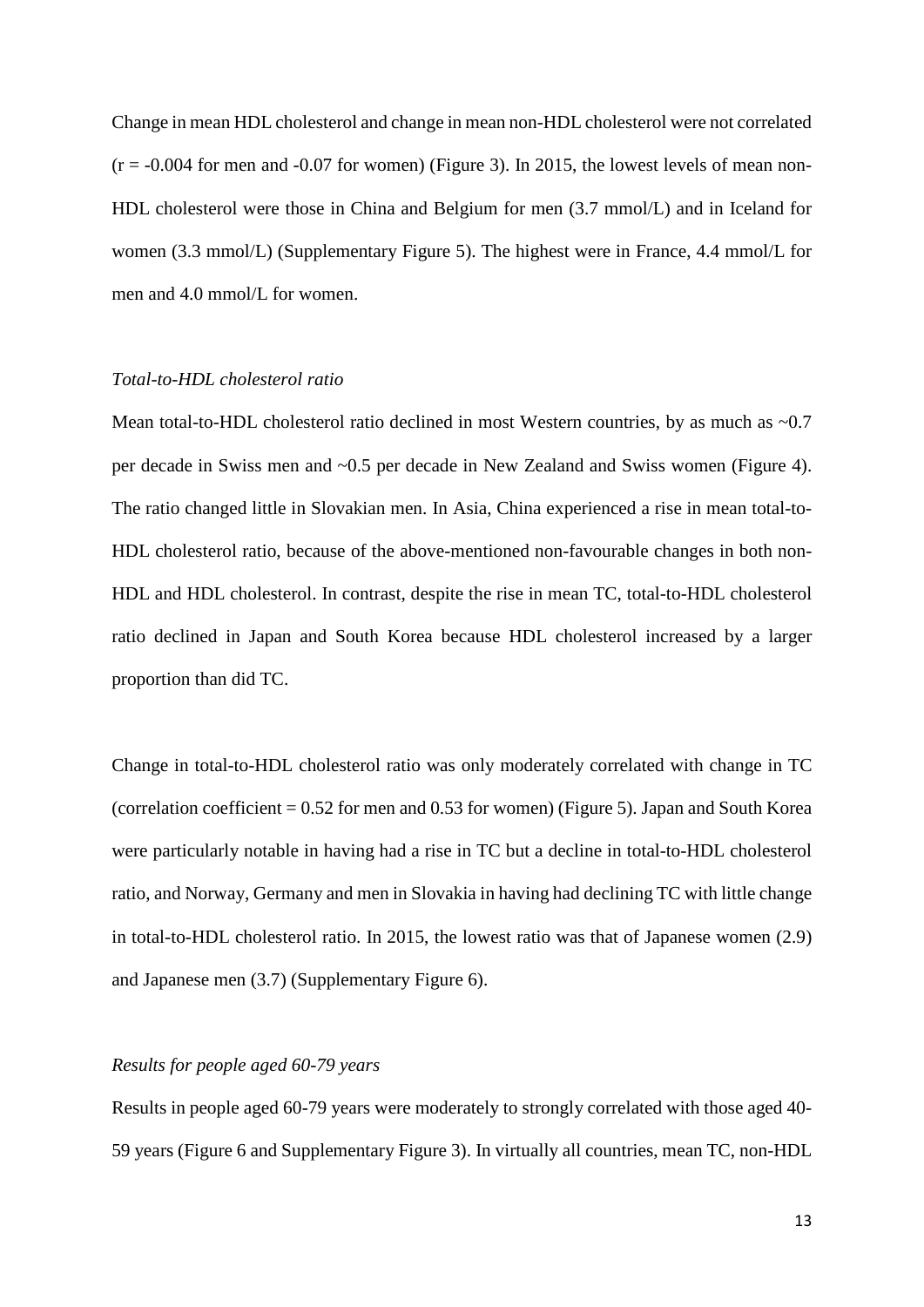cholesterol and total-to-HDL cholesterol ratio declined more in these older age groups than in people aged 40-59 years. The decline advantage in older ages was particularly evident for Australia and the UK, where women and men aged 60-79 years experienced a decline in non-HDL cholesterol twice as large as those aged 40-59 years. Change in mean HDL cholesterol was larger in older ages in some countries and smaller in others, indicating that its change may be due to factors that are at least partly different from those affecting non-HDL cholesterol.

#### **Discussion**

By conducting a comparative analysis of changes in TC and lipid fractions and ratios, we found varying rates of decline in TC in Western countries and a rise in Asian countries, leading to an overall convergence in TC among these nations. Underlying this convergence were more heterogeneous trends in HDL and non-HDL cholesterol, with HDL cholesterol rising in more than half the countries in the analysis. The diverse trends in HDL and non-HDL cholesterol resulted in substantial cross-country variation in trends for mean total-to-HDL cholesterol ratio, with the ratio declining in most countries, but increasing in China.

Our findings on TC trends are largely consistent with prior multi- and single-country reports. Differences from previous studies – e.g., in some countries that participated in the MONICA Project (6), Poland (21) and Switzerland (24) – mostly arise because our study covered a longer period and used a larger number of data sources. Fewer studies have reported trends in lipid fractions and, to our knowledge, none has done so consistently across countries. Studies that have reported trends in lipid fractions for a period longer than 15 years  $(8, 11, 16, 18-20, 25-$ 27), have found changes in non-HDL cholesterol (or in LDL cholesterol for some studies) that were consistent with our results.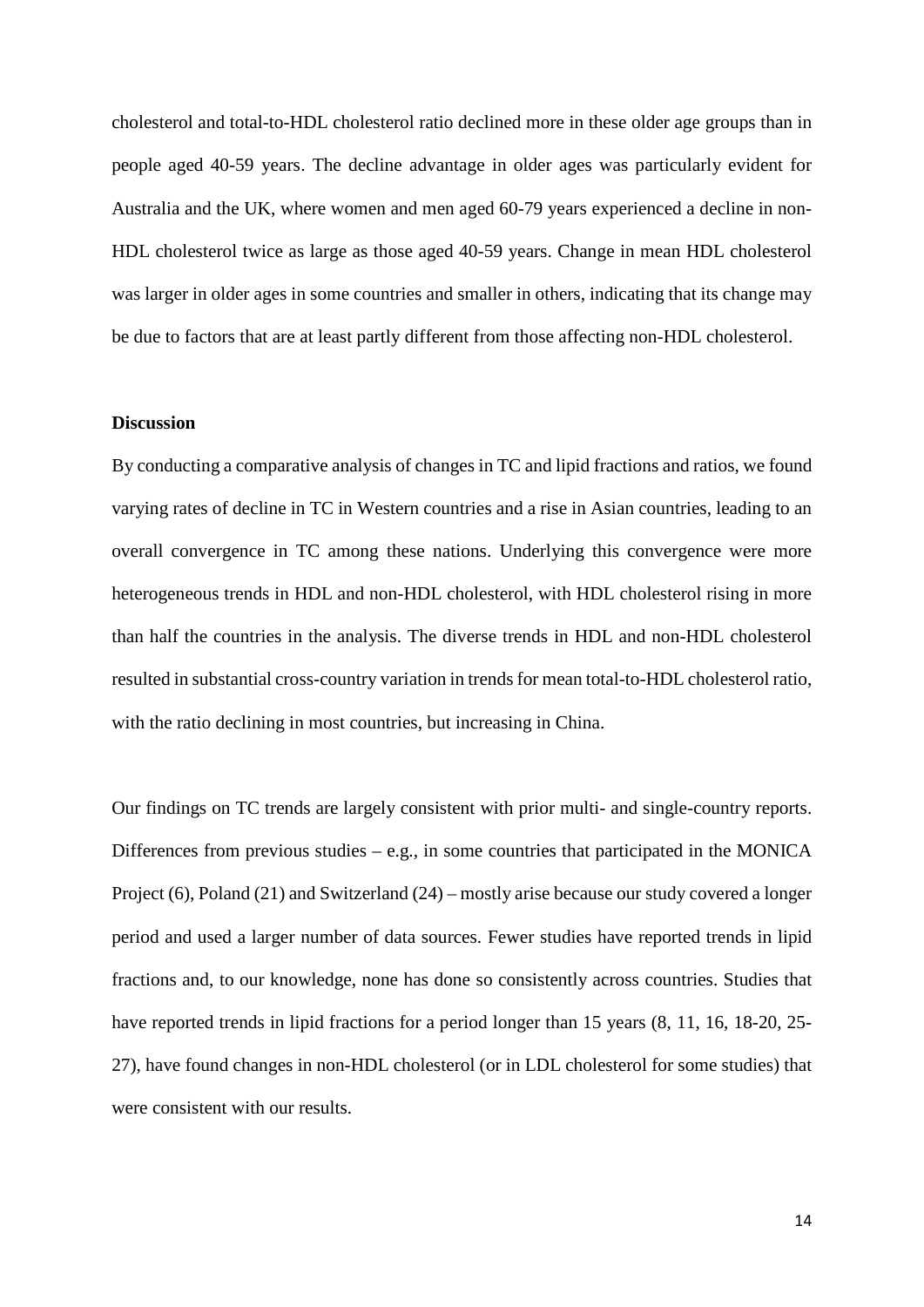The observed decline in non-HDL cholesterol in Western countries is likely to have been mostly due to changes in diet – especially the replacement of saturated with unsaturated fats and reduction in trans-fats (8, 20, 51). Statins have also been widely used in high-risk patients since the 1990s (26, 52), and may have helped lower population mean, especially in older ages. In the majority of countries in our analysis, the decline in non-HDL cholesterol started in the 1980s, before statins were widely used. Further, we observed a decline in non-HDL cholesterol in men and women aged 40-49 years, among whom statin use is relatively low. Nonetheless, the higher use of statins in older ages may at least partly explain the larger decline in non-HDL observed in those aged 60-79 years (26, 53).

Changes in Western countries contrast with the substantial rise in consumption of animal fats in China (54), where statin use also remains low (55). Focusing on non-HDL cholesterol alone, however, conceals important changes in HDL cholesterol and the total-to-HDL cholesterol ratio. Although HDL cholesterol does not have a single dominant non-genetic determinant, it is affected adversely (i.e. is lower) by adiposity, type 2 diabetes, intake of trans-fats and carbohydrates, especially those with a high glycaemic index, smoking, and the use of some drugs (e.g., β-blockers, anabolic steroids) (56-63). Conversely, increases in physical activity, alcohol consumption, total fat intake, and oestrogens increase HDL cholesterol (56, 57, 59-63). A decrease in carbohydrate intake, and an increase in fat intake, may have contributed to the increase in HDL cholesterol in Japan (64, 65), South Korea (62, 66) and Switzerland (67), while declines in carbohydrate intake and smoking may have contributed to the rise in the USA (26) and some other countries. By contrast, an increase in carbohydrate intake (67) and a decline in alcohol consumption (68) have been observed in Germany, where we observed a slight decline in HDL cholesterol. The decline in smoking in most Western countries may have also contributed to the observed increase in HDL cholesterol.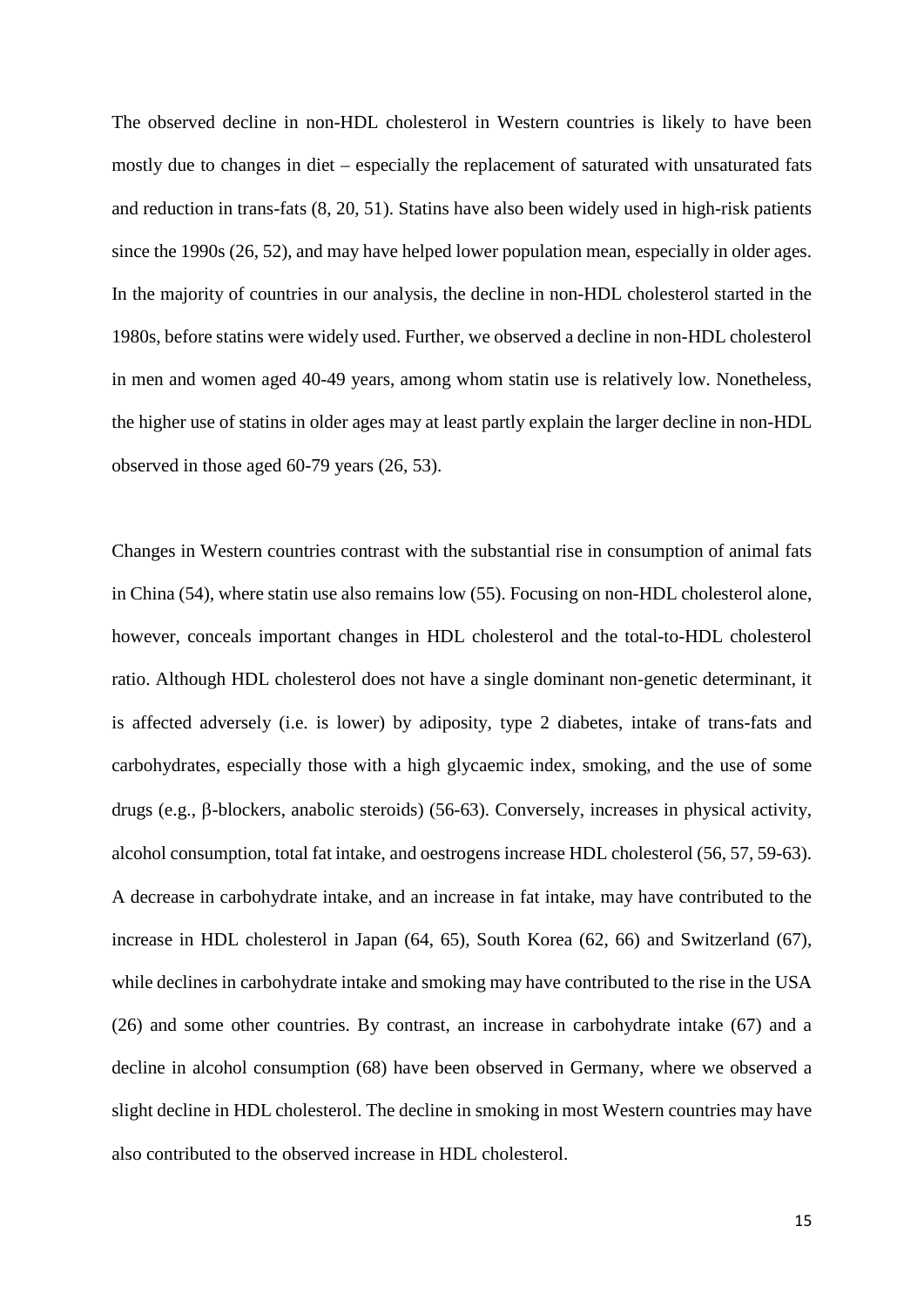The strengths of our study include its novel scope of comparing lipid fractions across countries, and using a large number of high-quality population-based studies over more than three decades. Such comprehensive data allowed us to document a significant rise in HDL cholesterol, which is considered difficult to change, in a number of Western and Asian countries as a contributor to the decline in total-to-HDL cholesterol ratio. A multi-country study, such as ours, is also affected by some limitations. Clinical trials of drugs that raise HDL cholesterol and genetic and epidemiologic studies have shown the complexity of the relationship between HDL cholesterol, HDL particles and cardiovascular and other diseases (35, 37, 38, 69). We used HDL and non-HDL cholesterol because there was significantly more data available than on LDL cholesterol and because total-to-HDL cholesterol ratio is commonly used in clinical practice. We did not analyse trends in different HDL particles because this information is not available in most population-based health surveys and because it is not commonly used to make clinical decisions. We also did not analyse emerging lipid markers such as apolipoprotein B and apolipoprotein A-I, because they are neither commonly measured in population-based health surveys, nor routinely used in clinical practice (56, 70). We used average change per decade, estimated in a linear model, which has the advantage of being parsimonious, but trends in some countries may be non-linear. When we fitted a nonlinear LOESS regression (Supplementary Figure 3), the estimated average decadal change was similar to the estimates from the linear model in most countries. Almost 80% of the studies in our analysis had used enzymatic methods for measuring TC, which have been well standardised since at least the 1980s. Although methods to measure HDL cholesterol have evolved over time – chemical precipitation methods to separate HDL and, more recently, homogeneous assays (71) – more than three quarters of the studies in our analysis participated in a lipid standardisation programme (Supplementary Figure 2). A rise in HDL cholesterol was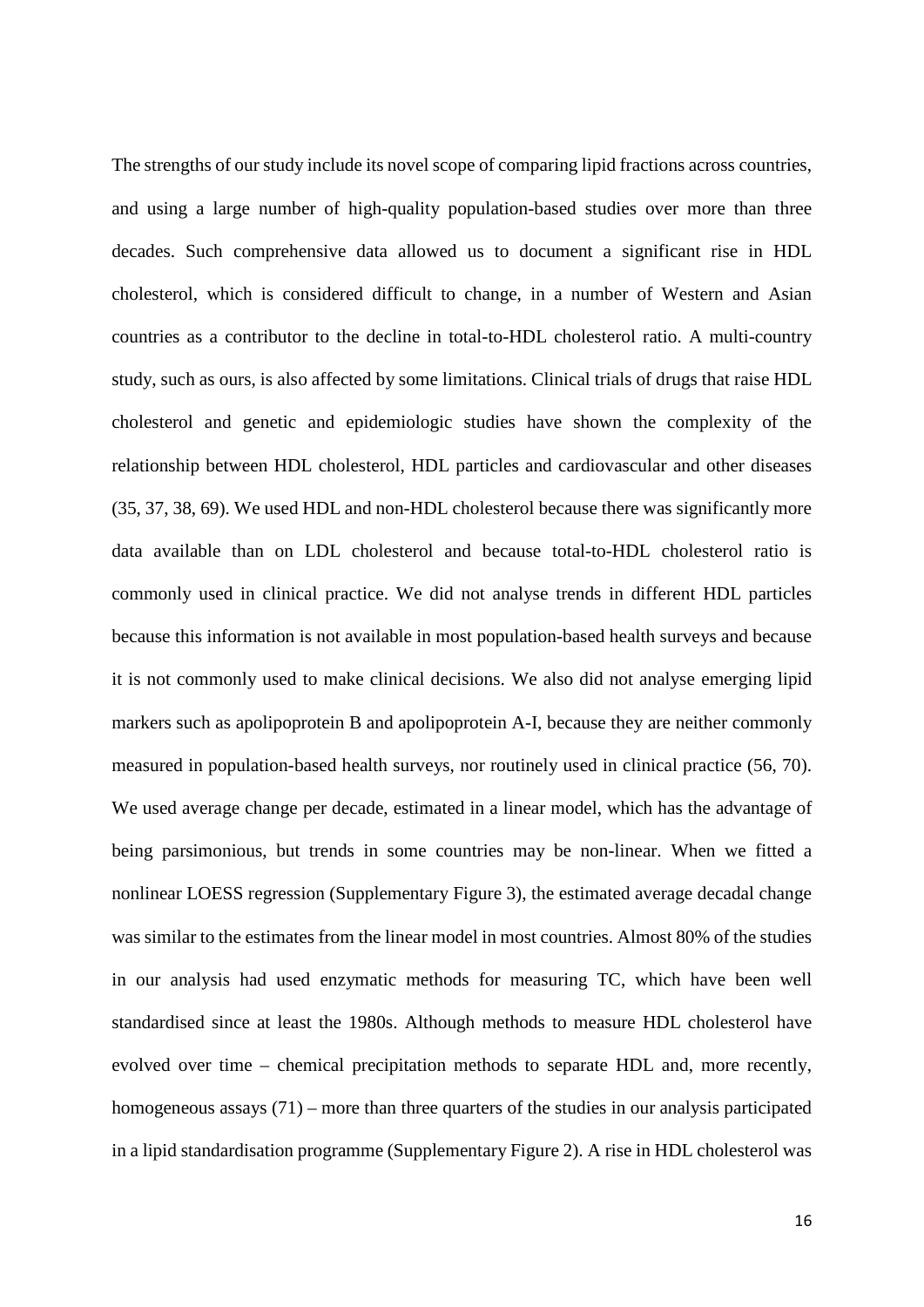also seen in countries and over periods where measurement methods did not change. Nonetheless, the observed changes in HDL cholesterol in some countries were in the same order of magnitude to which laboratories' accuracies can be standardised. Although most studies had measured cholesterol in serum, ~11% had used plasma. Adjusting for plasmaserum differences had little impact on our results and did not change our conclusions (Supplementary Figure 7), because cholesterol measured in plasma and serum differ by only about 3% (50). Finally, although all our data were from samples of the general population, 40% came from community-based studies. In some countries, community-based studies came from the same community in different years; in others, studies were from different parts of the same country which led to additional variability in data and uncertainty in the estimated change. Our key findings on lipid fractions were also seen where the data sources covered the entire country or large parts of it. In eleven countries, our analysis was limited to ages 40-59 years because fewer studies had data in people older than 60 years of age, for whom non-HDL cholesterol may have declined more due to the use of statins, as indicated by the results in the ten countries with data covering ages 40-79 years.

While early epidemiological studies used TC as a marker of cardiovascular risk in individuals and populations (72), our study shows that the populations of Asian and Western countries have experienced large and heterogenous changes in lipid fractions, including substantial increases in HDL cholesterol and substantial falls in non-HDL cholesterol. In the bestperforming countries, those in Europe and New Zealand, total-to-HDL cholesterol ratio has declined by 1.5-2.3 since the 1980s, which is equivalent to a 48-63% reduction in the risk of coronary heart disease (1). In Japan and South Korea, total-to-HDL cholesterol ratio has declined, which provides a simple explanation for the apparent paradox of declining CHD while TC increased (73). A key implication of our findings is the need for national surveillance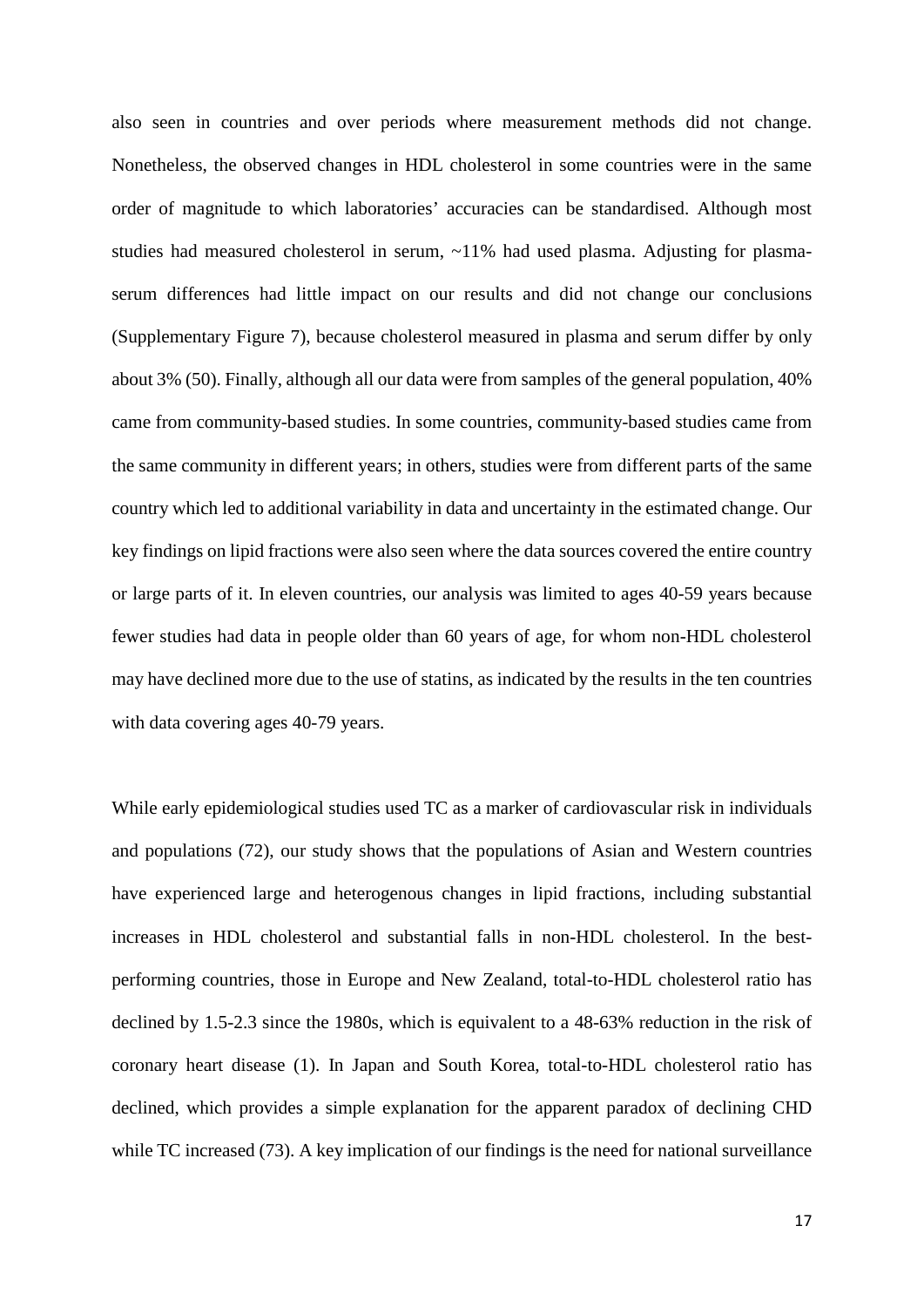systems that, consistent with modern clinical practice, measure relevant lipid fractions and their determinants, including diet, health behaviours such as smoking and alcohol use, and use of statins to support the design and evaluation of public health programmes.

Despite the improvements that we have documented, the populations of all countries analysed here would benefit from lower non-HDL cholesterol and total-to-HDL cholesterol ratios. In China, which had some of the lowest recorded non-HDL cholesterol and TC levels a few decades ago, changes in diet and relatively low treatment coverage have led to unfavourable trends in lipid profiles. Therefore, population-based policies and targeted interventions to improve nutrition and enhance treatment are still needed in all these countries, and should be designed and evaluated based on their impacts on all health-relevant lipid fractions and on the corresponding health outcomes.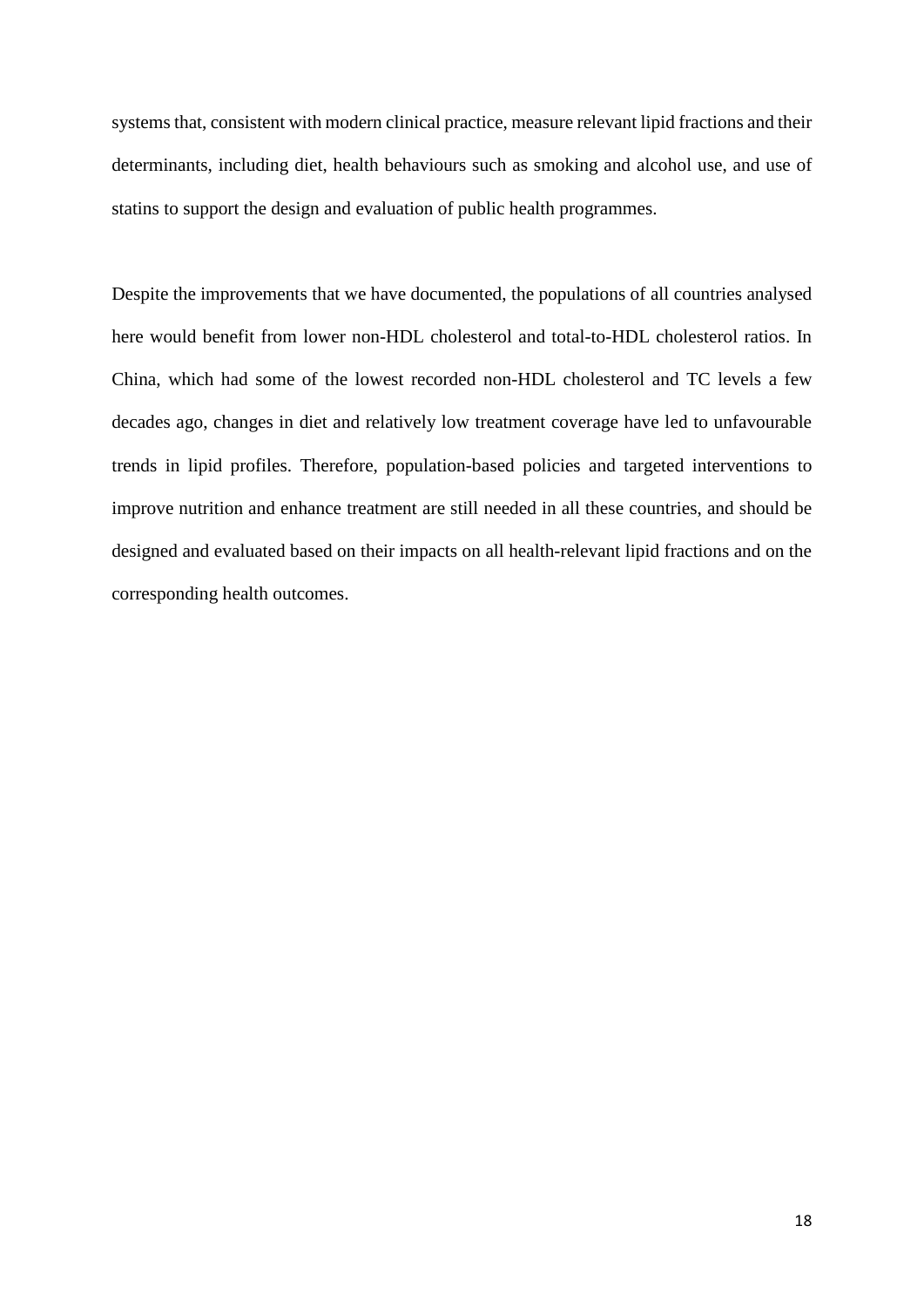## **Key messages**

- Total cholesterol (TC) has increased in Asian countries. In Japan and South Korea, TC rise was largely due to an increase in HDL cholesterol; in China, it was due to a rise in non-HDL cholesterol.
- The observed decline in TC in most Western countries was the net effect of an increase in HDL cholesterol and a decline in non-HDL cholesterol.
- Total-to-HDL cholesterol ratio has declined in many Western countries, Japan and South Korea, with only weak correlation to changes in TC or non-HDL cholesterol.
- Countries' comparative performance in reducing the risks associated with blood cholesterol is only partially captured by trends in total cholesterol.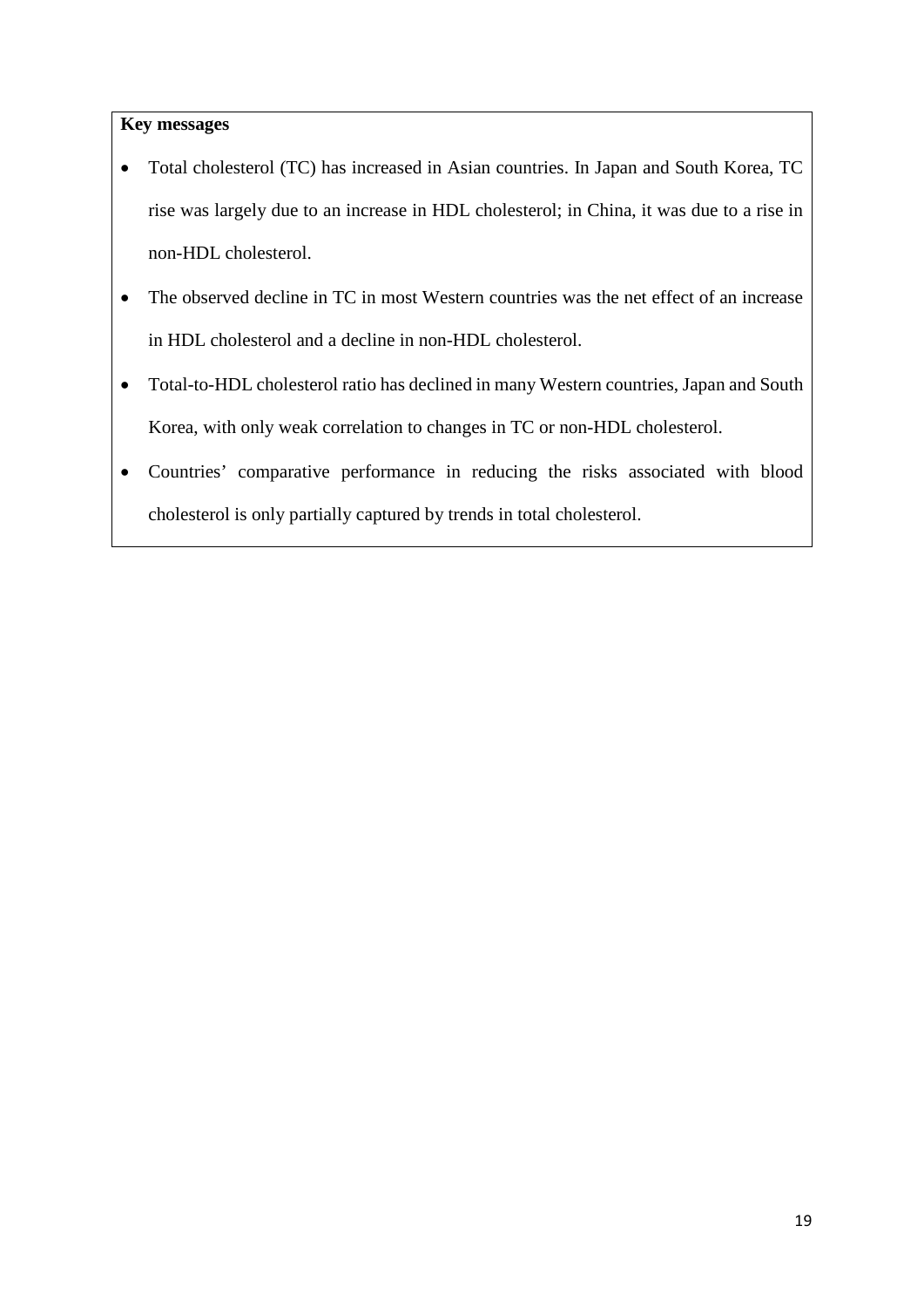#### **Funding**

This work was supported by the Wellcome Trust [grant numbers 101506/Z/13/Z and Research Training Fellowship 203616/Z/16/Z]. R.C. acknowledges funding from the Ministry of Health of the Czech Republic [grant number 15-27109A].

### **Contributions**

C.T., R.J., G.D. and M.E. designed the study. Members of the Country and Regional Data Group collected and reanalysed data, and checked pooled data for accuracy of information about their study and other studies in their country. C.T. led data collection, conducted statistical analysis and prepared results. Members of the Pooled Analysis and Writing Group contributed to data collation and analysis, and checked all data sources in consultation with the Country and Regional Data Group. C.T. and M.E. wrote the first draft of the report with input from other members of Pooled Analysis and Writing Group. Members of Country and Regional Data Group commented on draft report. M.E. is the guarantor for the paper.

#### **Conflict of interest**

M.E. reports a charitable grant from the Youth Health Programme of AstraZeneca, and personal fees from Prudential, Scor, and Third Bridge, outside the submitted work. S.Sö. reports other support from Västerbotten and Norrbotten county councils, during the conduct of the MONICA study. T.Z. reports grants from Ministry of Health in Poland, Sanofi Aventis, Polpharma, Siemens Ltd, Abbott Laboratories Poland, during the conduct of the study, and grants and personal fees from Sanofi Aventis, and Polpharma, outside the submitted work.

#### **Disclaimer**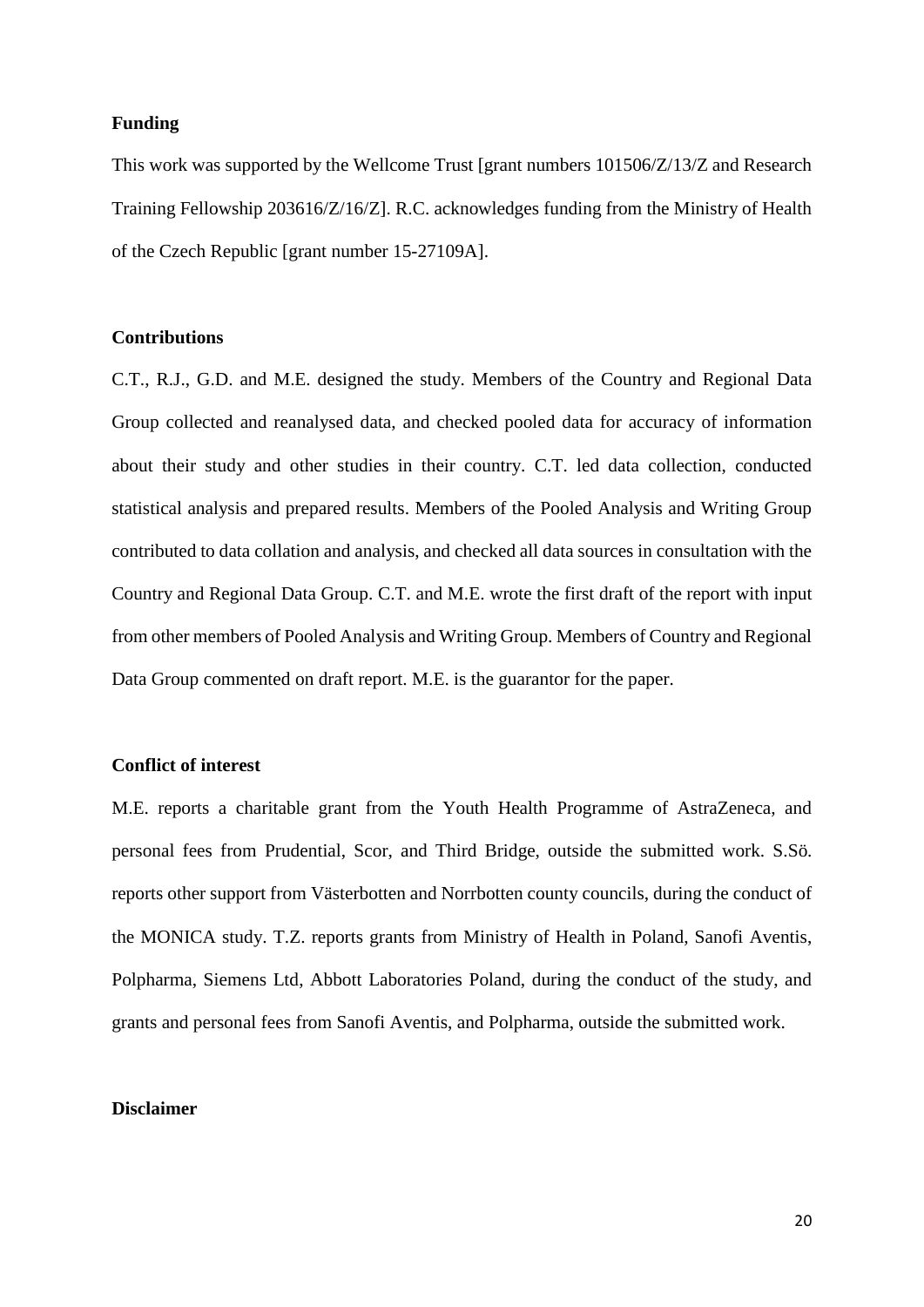The authors alone are responsible for the views expressed in this Article and they do not necessarily represent the views, decisions, or policies of the institutions with which they are affiliated.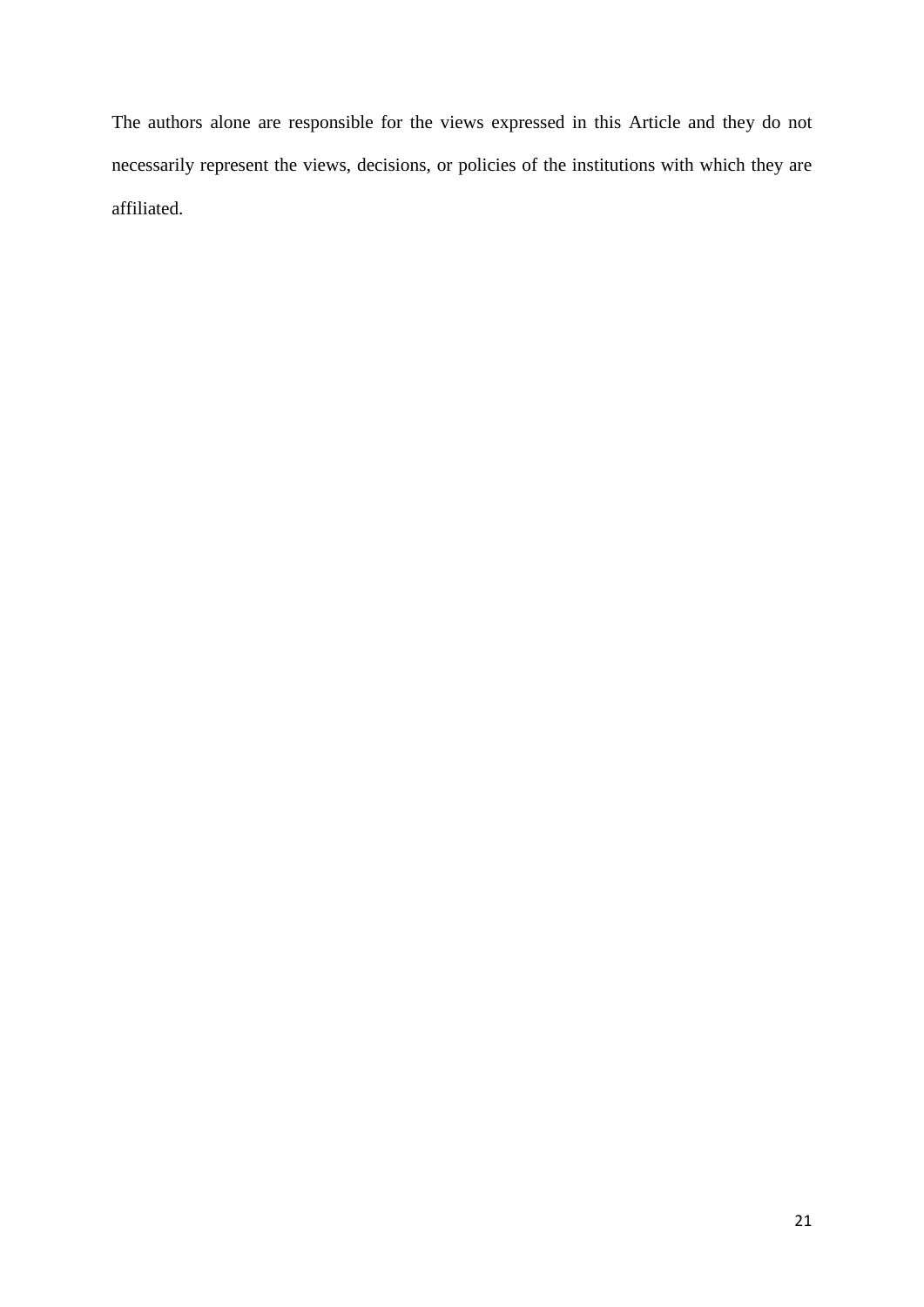#### **NCD Risk Factor Collaboration (NCD-RisC)**

#### Pooled Analysis and Writing

Cristina Taddei (Imperial College London, UK); Rod Jackson (University of Auckland, New Zealand); Bin Zhou (Imperial College London, UK); Honor Bixby (Imperial College London, UK); Goodarz Danaei (Harvard T.H. Chan School of Public Health, USA); Mariachiara Di Cesare (Middlesex University, UK); Kari Kuulasmaa (National Institute for Health and Welfare, Finland); Kaveh Hajifathalian (Cleveland Clinic, USA); James Bentham (University of Kent, UK; Imperial College London, UK); James E Bennett (Imperial College London, UK); Wichai Aekplakorn (Mahidol University, Thailand); Renata Cifkova (Charles University in Prague, Czech Republic; Thomayer Hospital, Czech Republic); Jean Dallongeville (Institut Pasteur de Lille, France); Dirk De Bacquer (Ghent University, Belgium); Simona Giampaoli (Istituto Superiore di Sanità, Italy); Vilmundur Gudnason (Icelandic Heart Association, Iceland); Young-Ho Khang (Seoul National University, South Korea); Tiina Laatikainen (National Institute for Health and Welfare, Finland); Jim I Mann (University of Otago, New Zealand); Pedro Marques-Vidal (Lausanne University Hospital, Switzerland); George A Mensah (National Institutes of Health, USA); Martina Müller-Nurasyid (Helmholtz Zentrum München, Germany); Toshiharu Ninomiya (Kyushu University, Japan); Janina Petkeviciene (Lithuanian University of Health Sciences, Lithuania); Fernando Rodríguez-Artalejo (Universidad Autónoma de Madrid, Spain); Jennifer Servais (Statistics Canada, Canada); Stefan Söderberg (Umeå University, Sweden); Bill Stavreski (Heart Foundation, Australia); Tom Wilsgaard (UiT The Arctic University of Norway, Norway); Tomasz Zdrojewski (Medical University of Gdansk, Poland); Dong Zhao (Capital Medical University Beijing An Zhen Hospital, China); Gretchen A Stevens (World Health Organization, Switzerland); Stefan Savin (World Health Organization, Switzerland); Melanie J Cowan (World Health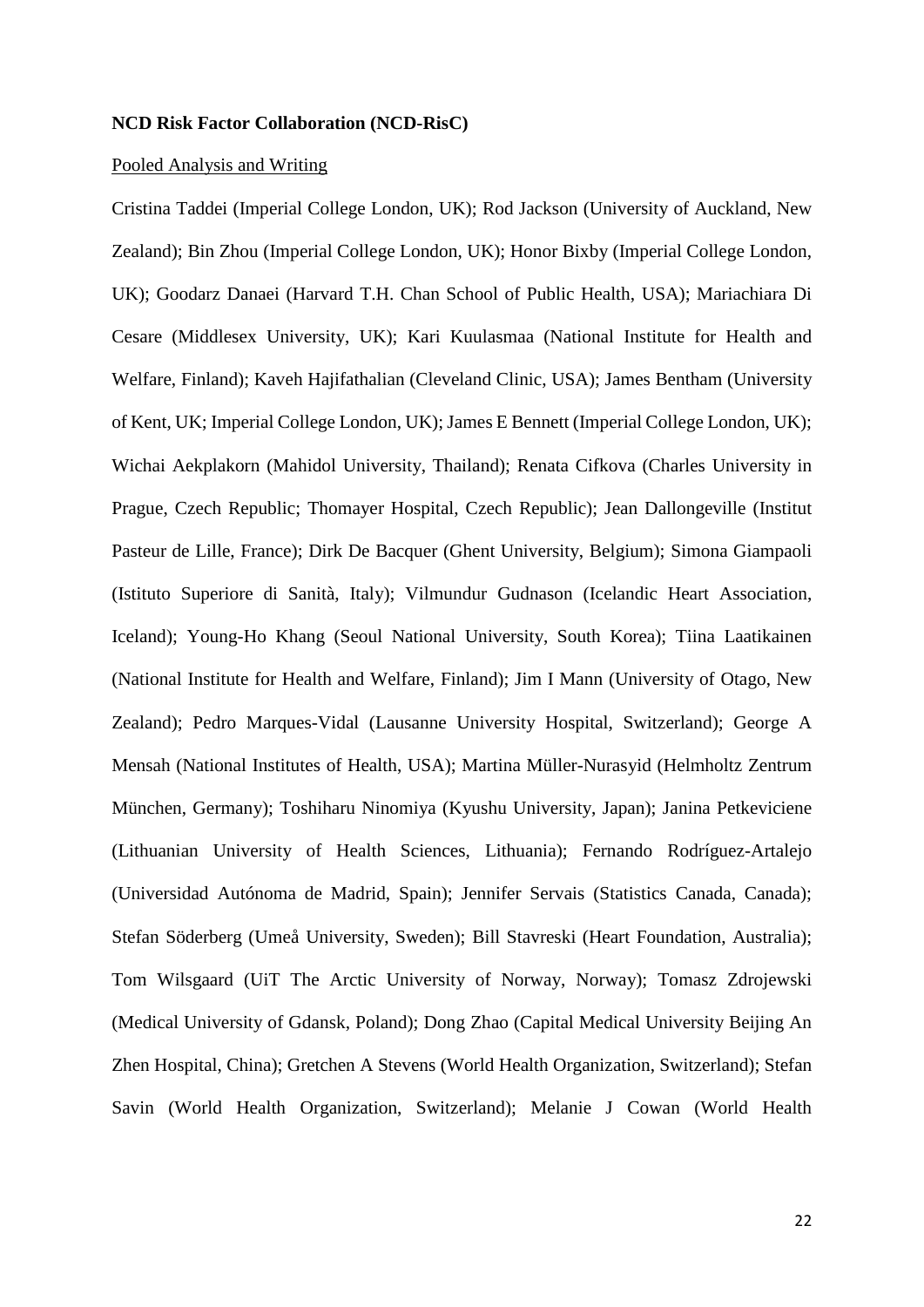Organization, Switzerland); Leanne M Riley (World Health Organization, Switzerland); Majid Ezzati (Imperial College London, UK)

## Country and Regional Data (\* equal contribution; listed alphabetically)

Robert J Adams (The University of Adelaide, Australia)\*; Wichai Aekplakorn (Mahidol University, Thailand)\*; Wolfgang Ahrens (Leibniz Institute for Prevention Research and Epidemiology - BIPS, Germany)\*; Philippe Amouyel (Lille University and Hospital, France)\*; Antoinette Amuzu (London School of Hygiene & Tropical Medicine, UK)\*; Sigmund A Anderssen (Norwegian School of Sport Sciences, Norway)\*; Inger Ariansen (Norwegian Institute of Public Health, Norway)\*; Dominique Arveiler (Strasbourg University and Hospital, France)\*; Thor Aspelund (University of Iceland, Iceland)\*; Juha Auvinen (University of Oulu, Finland)\*; Mária Avdicová (Regional Authority of Public Health, Banska Bystrica, Slovakia)\*; Maciej Banach (Medical University of Lodz, Poland)\*; Piotr Bandosz (Medical University of Gdansk, Poland)\*; José R Banegas (Universidad Autónoma de Madrid, Spain)\*; Carlo M Barbagallo (University of Palermo, Italy)\*; Iqbal Bata (Dalhousie University, Canada)\*; Louise A Baur (University of Sydney, Australia)\*; Robert Beaglehole (University of Auckland, New Zealand)\*; James E Bennett (Imperial College London, UK)\*; Gailute Bernotiene (Lithuanian University of Health Sciences, Lithuania)\*; Yufang Bi (Shanghai Jiao-Tong University School of Medicine, China)\*; Asako Bienek (Public Health Agency of Canada, Canada)\*; Cecilia Björkelund (University of Gothenburg, Sweden)\*; Simona Bo (University of Turin, Italy)\*; Bernhard O Boehm (Nanyang Technological University, Singapore)\*; Marialaura Bonaccio (IRCCS Neuromed, Italy)\*; Vanina Bongard (Toulouse University School of Medicine, France)\*; Rossana Borchini (University Hospital of Varese, Italy)\*; Herman Borghs (University Hospital KU Leuven, Belgium)\*; Juergen Breckenkamp (Bielefeld University, Germany)\*; Hermann Brenner (German Cancer Research Center,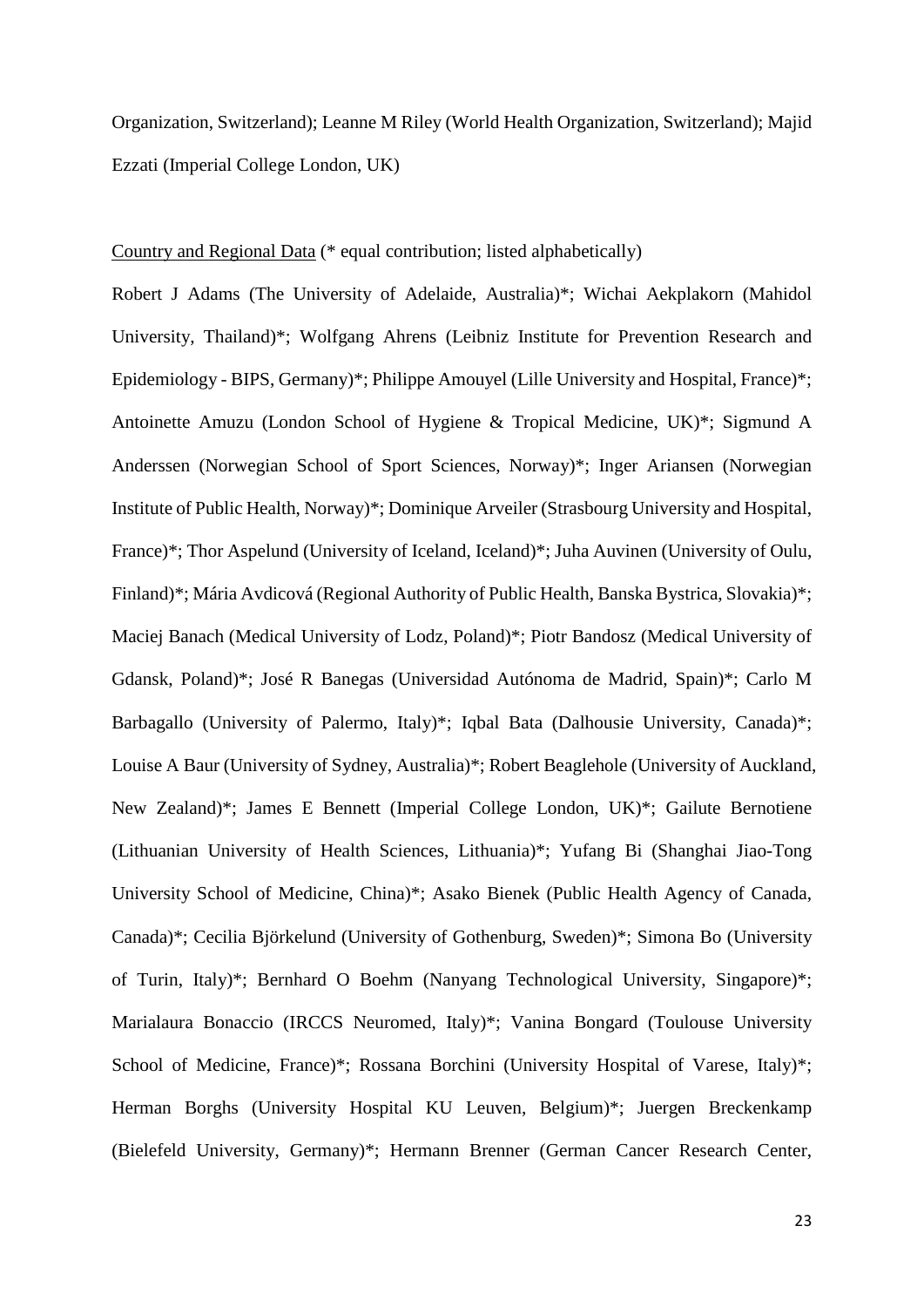Germany)\*; Graziella Bruno (University of Turin, Italy)\*; Markus A Busch (Robert Koch Institute, Germany)\*; Antonio Cabrera de León (Universidad de La Laguna, Spain)\*; Vincenzo Capuano (Cardiologia di Mercato S. Severino, Italy)\*; Felipe F Casanueva (Santiago de Compostela University, Spain)\*; Juan-Pablo Casas (University College London, UK)\*; Carmelo A Caserta (Associazione Calabrese di Epatologia, Italy)\*; Laura Censi (Food and Agriculture Organization of the United Nations, Italy)\*; Fangfang Chen (Capital Institute of Pediatrics, China)\*; Shuohua Chen (Kailuan General Hospital, China)\*; María-Dolores Chirlaque (Murcia Health Council, CIBERESP, IMIB-Arrixaca, Spain)\*; Belong Cho (Seoul National University College of Medicine, South Korea)\*; Yumi Cho (Korea Centers for Disease Control and Prevention, South Korea)\*; Jerzy Chudek (Medical University of Silesia, Poland)\*; Renata Cifkova (Charles University in Prague, Czech Republic; Thomayer Hospital, Czech Republic)\*; Frank Claessens (Katholieke Universiteit Leuven, Belgium)\*; Janine Clarke (Statistics Canada, Canada)\*; Els Clays (Ghent University, Belgium)\*; Cyrus Cooper (University of Southampton, UK)\*; Simona Costanzo (IRCCS Neuromed, Italy)\*; Dominique Cottel (Institut Pasteur de Lille, France)\*; Chris Cowell (University of Sydney, Australia)\*; Ana B Crujeiras (CIBEROBN, Spain)\*; Liufu Cui (Kailuan General Hospital, China)\*; Graziella D'Arrigo (National Council of Research, Italy)\*; Jean Dallongeville (Institut Pasteur de Lille, France)\*; Luc Dauchet (Lille University Hospital, France)\*; Guy De Backer (Ghent University, Belgium)\*; Dirk De Bacquer (Ghent University, Belgium)\*; Giovanni de Gaetano (IRCCS Neuromed, Italy)\*; Stefaan De Henauw (Ghent University, Belgium)\*; Delphine De Smedt (Ghent University, Belgium)\*; Elaine Dennison (University of Southampton, UK)\*; Valérie Deschamps (French Public Health Agency, France)\*; Augusto Di Castelnuovo (IRCCS Istituto Neurologico Mediterraneo Neuromed, Italy)\*; Annette J Dobson (University of Queensland, Australia)\*; Chiara Donfrancesco (Istituto Superiore di Sanità, Italy)\*; Angela Döring (Helmholtz Zentrum München, Germany)\*; Wojciech Drygas (The Cardinal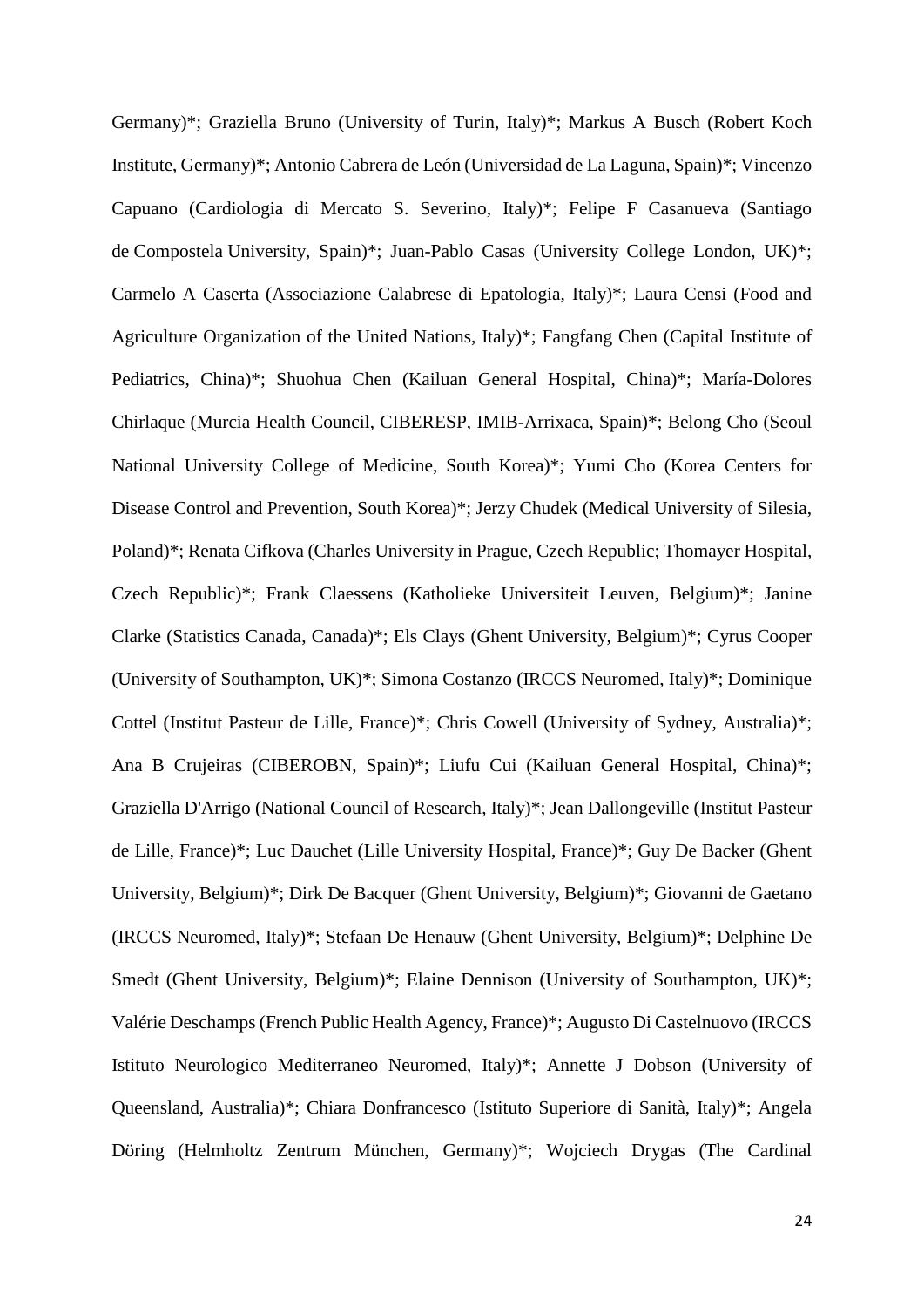Wyszynski Institute of Cardiology, Poland)\*; Yong Du (Robert Koch Institute, Germany)\*; Elzbieta Dziankowska-Zaborszczyk (Medical University of Lodz, Poland)\*; Robert Eggertsen (University of Gothenburg, Sweden)\*; Ulf Ekelund (Norwegian School of Sport Sciences, Norway)\*; Roberto Elosua (Institut Hospital del Mar d'Investigacions Mèdiques, Spain)\*; Johan G Eriksson (National Institute for Health and Welfare, Finland)\*; Alun Evans (Queen's University of Belfast, UK)\*; David Faeh (University of Zurich, Switzerland)\*; Francisco J Felix-Redondo (Centro de Salud Villanueva Norte, Spain)\*; Daniel Fernández-Bergés (Servicio Extremeño de Salud, Spain)\*; Marika Ferrari (Council for Agricultural Research and Economics, Italy)\*; Jean Ferrieres (Toulouse University School of Medicine, France)\*; Joseph D Finn (University of Manchester, UK)\*; Ann-Sofie Forslund (Umeå University, Sweden)\*; Maria Forsner (Dalarna University, Sweden)\*; Guillermo Frontera (Hospital Universitario Son Espases, Spain)\*; Yuki Fujita (Kindai University, Japan)\*; Zbigniew Gaciong (Medical University of Warsaw, Poland)\*; Fabio Galvano (University of Catania, Italy)\*; Jingli Gao (Kailuan General Hospital, China)\*; Manoli Garcia-de-la-Hera (CIBER en Epidemiología y Salud Pública, Spain)\*; Sarah P Garnett (University of Sydney, Australia)\*; Jean-Michel Gaspoz (Geneva University Hospitals, Switzerland)\*; Magda Gasull (CIBER en Epidemiología y Salud Pública, Spain)\*; Louise Gates (Australian Bureau of Statistics, Australia)\*; Simona Giampaoli (Istituto Superiore di Sanità, Italy)\*; Francesco Gianfagna (University of Insubria, Italy; IRCCS Neuromed, Italy)\*; Tiffany K Gill (The University of Adelaide, Australia)\*; Jonathan Giovannelli (Lille University Hospital, France)\*; David Goltzman (McGill University, Canada)\*; Marcela Gonzalez Gross (Universidad Politécnica de Madrid, Spain)\*; Frederic Gottrand (Université de Lille 2, France)\*; Sidsel Graff-Iversen (Norwegian Institute of Public Health, Norway)\*; Dušan Grafnetter (Institute for clinical and experimental medicine, Czech Republic)\*; Ronald D Gregor (Dalhousie University, Canada)\*; Tomasz Grodzicki (Jagiellonian University Medical College, Poland)\*; Giuseppe Grosso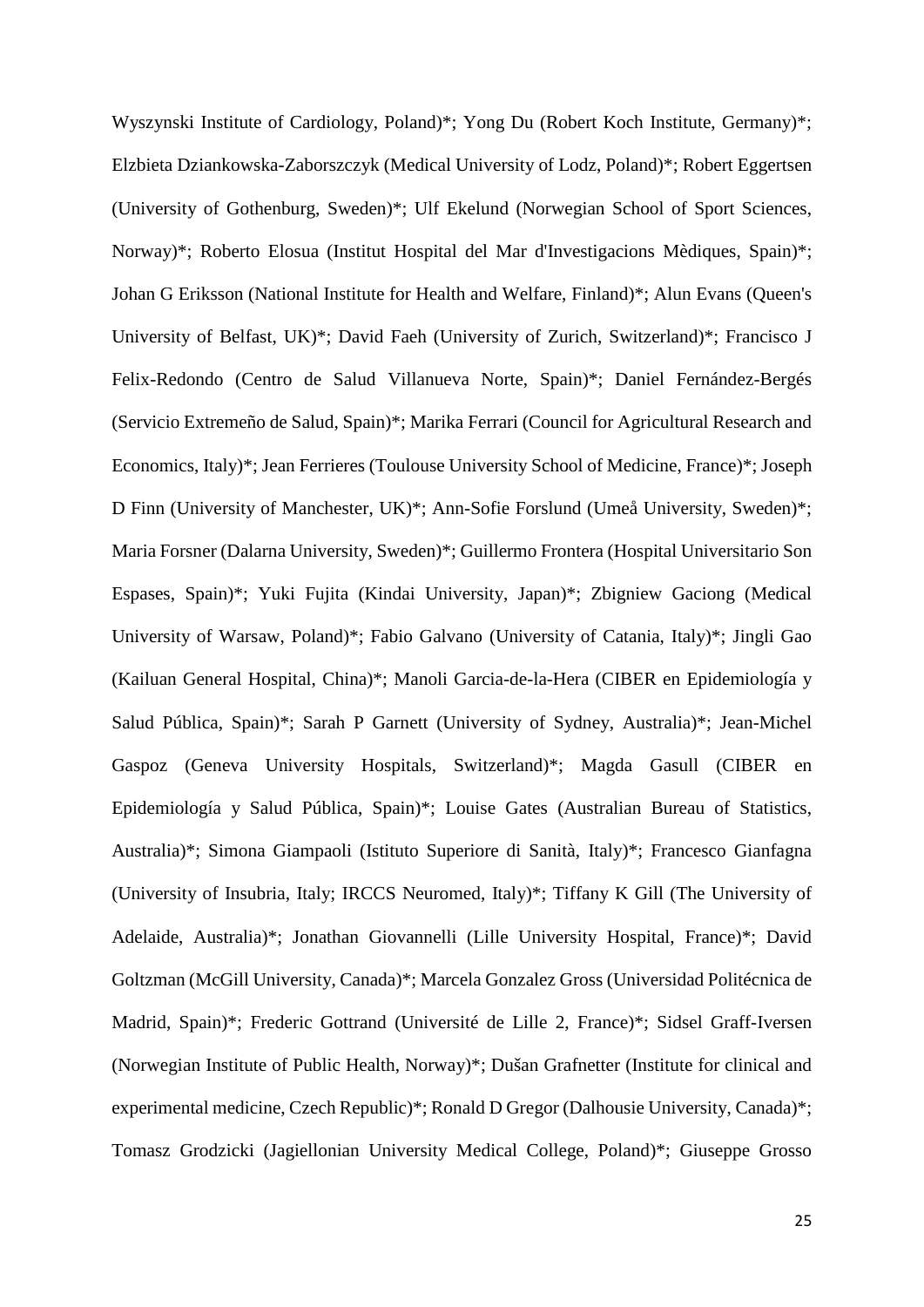(University of Catania, Italy)\*; Grabriella Gruden (University of Turin, Italy)\*; Dongfeng Gu (National Center of Cardiovascular Diseases, China)\*; Pilar Guallar-Castillón (Universidad Autónoma de Madrid, Spain)\*; Elias F Gudmundsson (Icelandic Heart Association, Iceland)\*; Vilmundur Gudnason (University of Iceland, Iceland)\*; Idris Guessous (Geneva University Hospitals, Switzerland)\*; Johanna Gunnlaugsdottir (Icelandic Heart Association, Iceland)\*; Felix Gutzwiller (University of Zurich, Switzerland)\*; Rebecca Hardy (University College London, UK)\*; Jun Hata (Kyushu University, Japan)\*; Teresa Haugsgjerd (University of Bergen, Norway)\*; Alison J Hayes (University of Sydney, Australia)\*; Jiang He (Tulane University, USA)\*; Yuna He (Chinese Center for Disease Control and Prevention, China)\*; Sauli Herrala (Oulu University Hospital, Finland)\*; Ilpo Tapani Hihtaniemi (Imperial College London, UK)\*; Michael Hobbs (University of Western Australia, Australia)\*; Wilma M Hopman (Kingston Health Sciences Centre, Canada)\*; José María Huerta (CIBER en Epidemiología y Salud Pública, Spain)\*; Inge Huybrechts (International Agency for Research on Cancer, France)\*; Licia Iacoviello (University of Insubria, Italy; IRCCS Neuromed, Italy)\*; Anna G Iannone (Cardiologia di Mercato S. Severino, Italy)\*; Nayu Ikeda (National Institute of Health and Nutrition, Japan)\*; Masanori Iwasaki (Niigata University, Japan)\*; Rod Jackson (University of Auckland, New Zealand)\*; Konrad Jamrozik (The University of Adelaide, Australia; deceased)\*; Imre Janszky (Norwegian University of Science and Technology, Norway)\*; Marjo-Riitta Jarvelin (Imperial College London; University of Oulu, UK)\*; Grazyna Jasienska (Jagiellonian University Medical College, Poland)\*; Garry Jennings (Heart Foundation, Australia)\*; Seung-lyeal Jeong (National Health Insurance Service, South Korea)\*; Chao Qiang Jiang (Guangzhou 12th Hospital, China)\*; Michel Joffres (Simon Fraser University, Canada)\*; Jari J Jokelainen (Oulu University Hospital, Finland)\*; Jost B Jonas (Ruprecht-Karls-University of Heidelberg, Germany)\*; Jacek Jóźwiak (University of Opole, Poland)\*; Eero O Kajantie (National Institute for Health and Welfare, Finland)\*; Jussi Kauhanen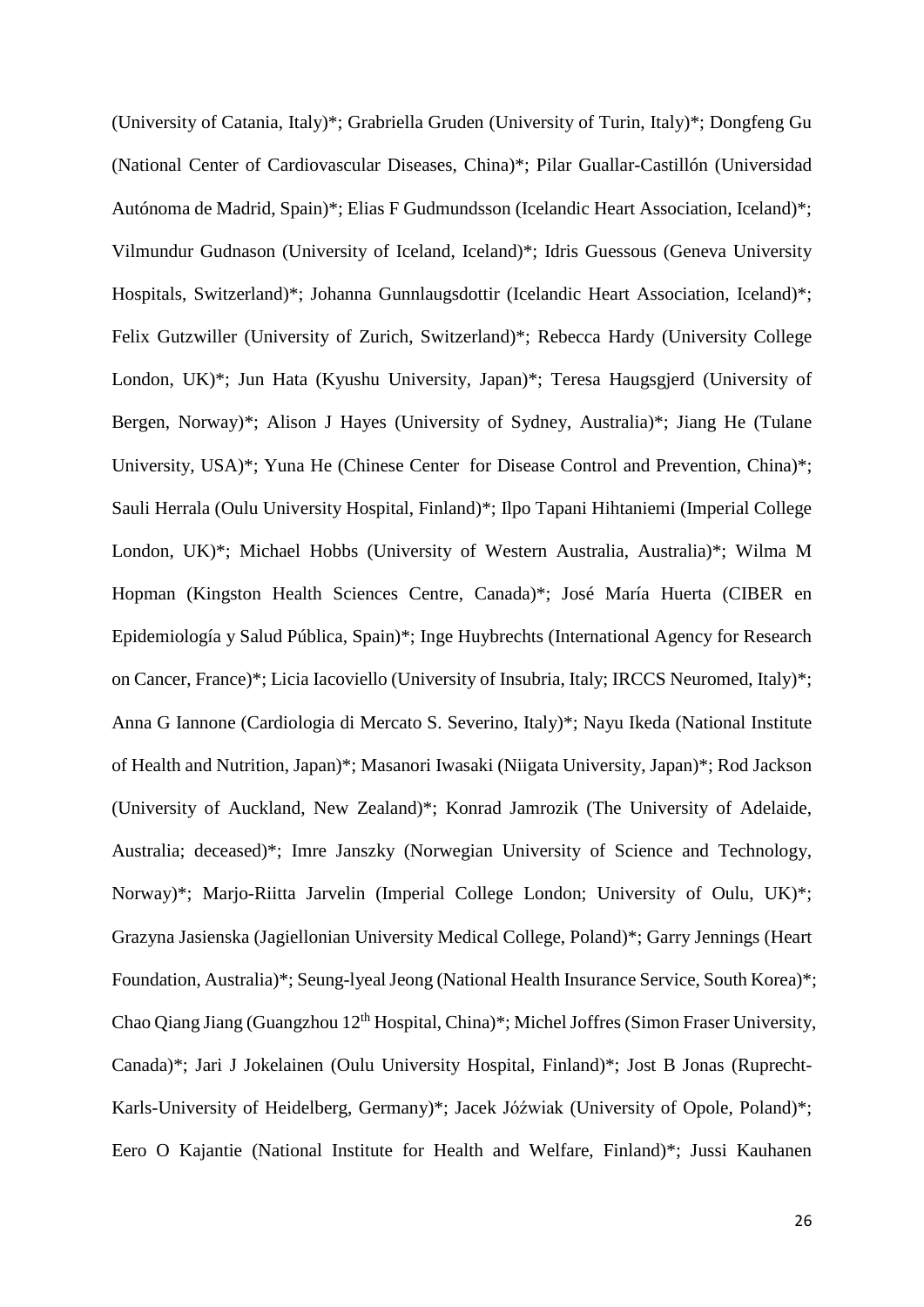(University of Eastern Finland, Finland)\*; Ulrich Keil (University of Münster, Germany)\*; Sirkka Keinänen-Kiukaanniemi (Oulu University Hospital, Finland)\*; Mathilde Kersting (Research Institute of Child Nutrition, Germany)\*; Young-Ho Khang (Seoul National University, South Korea)\*; Ursula Kiechl-Kohlendorfer (Medical University of Innsbruck, Austria)\*; Stefan Kiechl (Medical University of Innsbruck, Austria)\*; Jeongseon Kim (National Cancer Center, South Korea)\*; Yeon-Yong Kim (National Health Insurance Service, South Korea)\*; Jurate Klumbiene (Lithuanian University of Health Sciences, Lithuania)\*; Michael Knoflach (Medical University of Innsbruck, Austria)\*; Stephanie Ko (Public Health Agency of Canada, Canada)\*; Elin Kolle (Norwegian School of Sport Sciences, Norway)\*; Raija Korpelainen (University of Oulu, Finland; Oulu Deaconess Institute Foundation, Finland)\*; Seppo Koskinen (National Institute for Health and Welfare, Finland)\*; Katsuyasu Kouda (Kindai University, Japan)\*; Wolfgang Kratzer (University Hospital Ulm, Germany)\*; Susi Kriemler (University of Zürich, Switzerland)\*; Steinar Krokstad (Norwegian university of science and technology, Norway)\*; Urho M Kujala (University of Jyväskylä, Finland)\*; Pawel Kurjata (The Cardinal Wyszynski Institute of Cardiology, Poland)\*; Kari Kuulasmaa (National Institute for Health and Welfare, Finland)\*; Tiina Laatikainen (National Institute for Health and Welfare, Finland)\*; Tai Hing Lam (University of Hong Kong, China)\*; Vera Lanska (Institute for Clinical and Experimental Medicine, Czech Republic)\*; Georg Lappas (Sahlgrenska Academy, Sweden)\*; Lars E Laugsand (Norwegian University of Science and Technology, Norway)\*; Jeonghee Lee (National Cancer Center, South Korea)\*; Terho Lehtimäki (Tampere University Hospital, Finland)\*; Yanping Li (Harvard TH Chan School of Public Health, USA)\*; Christa L Lilly (West Virginia University, USA)\*; Xu Lin (University of Chinese Academy of Sciences, China)\*; Lars Lind (Uppsala University, Sweden)\*; Lauren Lissner (Gothenburg University, Sweden)\*; Jing Liu (Capital Medical University Beijing An Zhen Hospital, China)\*; Esther Lopez-Garcia (Universidad Autónoma de Madrid, Spain)\*;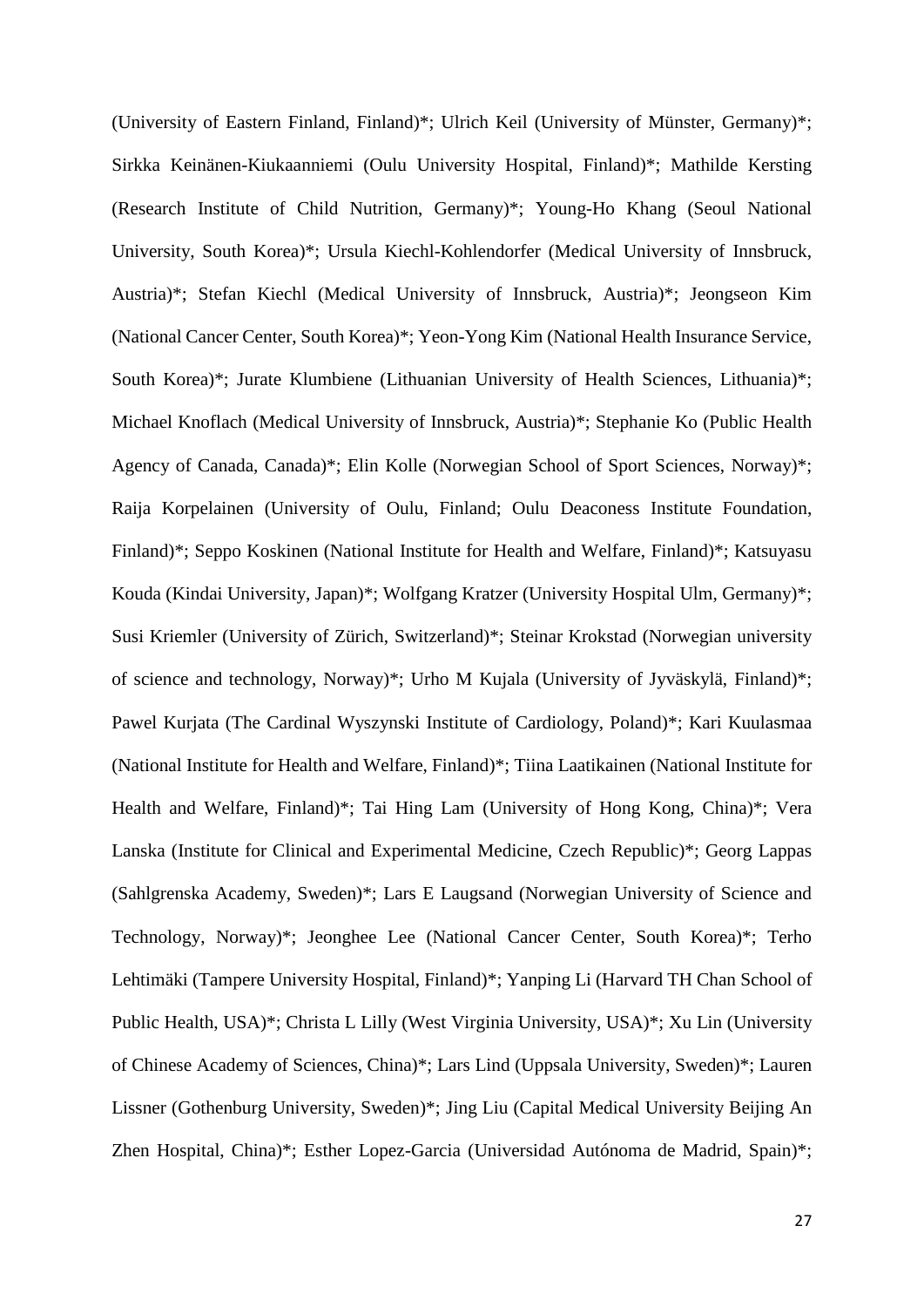Roberto Lorbeer (University Medicine Greifswald, Germany)\*; José Eugenio Lozano (Consejería de Sanidad Junta de Castilla y León, Spain)\*; Dalia Luksiene (Lithuanian University of Health Sciences, Lithuania)\*; Annamari Lundqvist (National Institute for Health and Welfare, Finland)\*; Robert Lundqvist (Norrbotten County Council, Sweden)\*; Per Lytsy (University of Uppsala, Sweden)\*; Guansheng Ma (Peking University, China)\*; Suka Machi (The Jikei University School of Medicine, Japan)\*; Stefania Maggi (National Research Council, Italy)\*; Dianna J Magliano (Baker Heart and Diabetes Institute, Australia)\*; Jim I Mann (University of Otago, New Zealand)\*; Enzo Manzato (University of Padova, Italy)\*; Pedro Marques-Vidal (Lausanne University Hospital, Switzerland)\*; Ellisiv B Mathiesen (UiT The Arctic University of Norway, Norway)\*; Stela McLachlan (University of Edinburgh, UK)\*; Rachael M McLean (University of Otago, New Zealand)\*; Scott B McLean (Statistics Canada, Canada)\*; Aline Meirhaeghe (Institut National de la Santé et de la Recherche Médicale, France)\*; Christa Meisinger (Helmholtz Zentrum München, Germany)\*; Patricia Metcalf (University of Auckland, New Zealand)\*; Jie Mi (Capital Institute of Pediatrics, China)\*; Jody C Miller (University of Otago, New Zealand)\*; Luis A Moreno (Universidad de Zaragoza, Spain)\*; Suzanne Morin (McGill University, Canada)\*; Malgorzata Mossakowska (International Institute of Molecular and Cell Biology, Poland)\*; Maria L Muiesan (University of Brescia, Italy)\*; Martina Müller-Nurasyid (Helmholtz Zentrum München, Germany)\*; Jaakko Mursu (University of Eastern Finland, Finland)\*; Harunobu Nakamura (Kobe University, Japan)\*; Jana Námešná (Regional Authority of Public Health, Banska Bystrica, Slovakia)\*; Matthias Nauck (University Medicine of Greifswald, Germany)\*; Eva Maria Navarrete-Muñoz (CIBER en Epidemiología y Salud Pública, Spain)\*; William A Neal (West Virginia University, USA)\*; Ilona Nenko (Jagiellonian University Medical College, Poland)\*; Teemu J Niiranen (National Institute for Health and Welfare, Finland)\*; Guang Ning (Shanghai Jiao-Tong University School of Medicine, China)\*; Toshiharu Ninomiya (Kyushu University,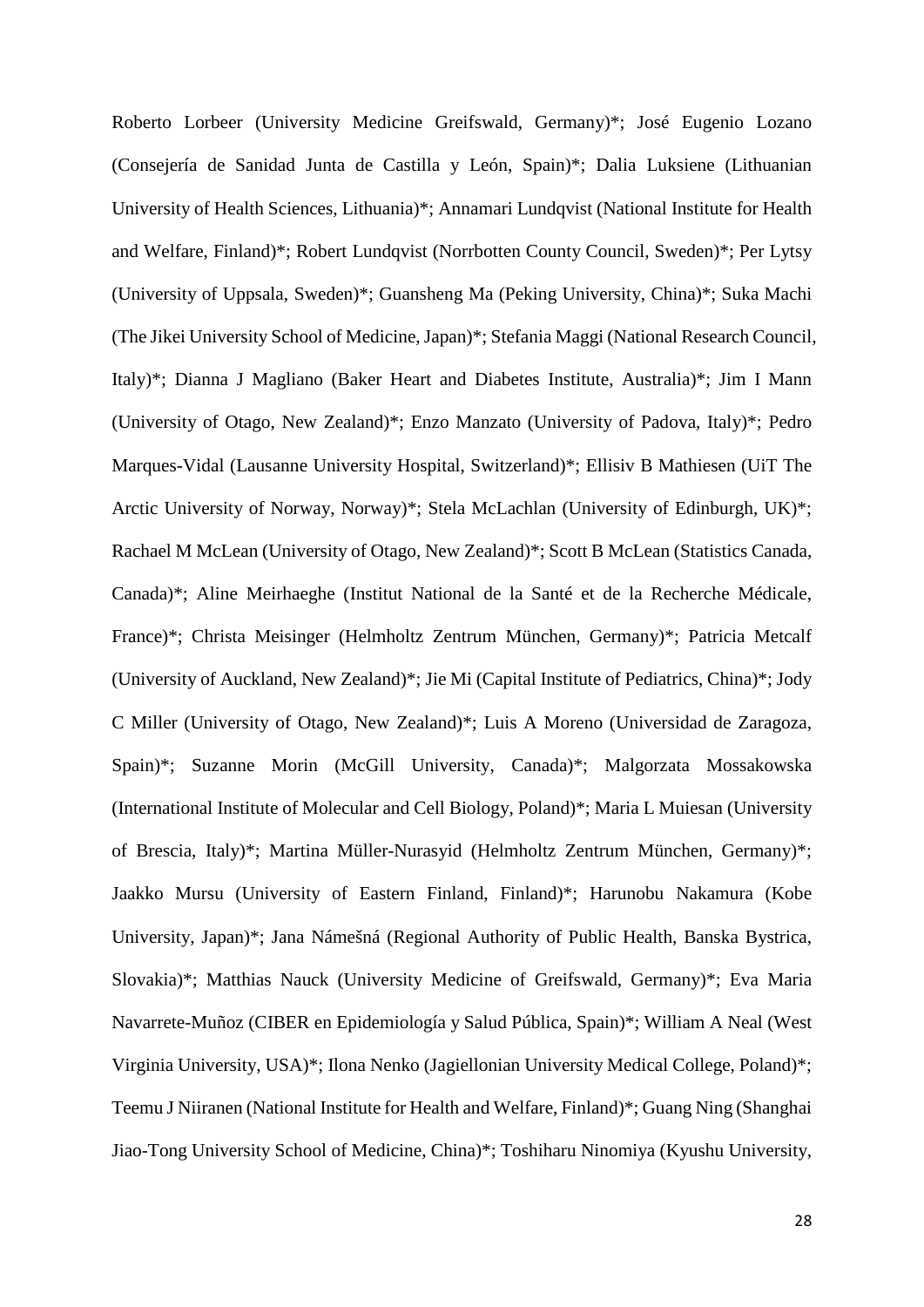Japan)\*; Marianna Noale (National Research Council, Italy)\*; Sawada Norie (National Cancer Center, Japan)\*; Davide Noto (University of Palermo, Italy)\*; Terence O'Neill (University of Manchester, UK)\*; Dermot O'Reilly (Queen's University of Belfast, UK)\*; Kyungwon Oh (korea centers for Disease Control and Prevention, South Korea)\*; Örn Olafsson (Icelandic Heart Association, Iceland)\*; Fred Michel Paccaud (Institute for social and preventive medicine, Canada)\*; Andrzej Pajak (Jagiellonian University Medical College, Poland)\*; Luigi Palmieri (Istituto Superiore di Sanità, Italy)\*; Francesco Panza (IRCCS Casa Sollievo della Sofferenza, Italy)\*; Winsome R Parnell (University of Otago, New Zealand)\*; Markku Peltonen (National Institute for Health and Welfare, Finland)\*; Annette Peters (Helmholtz Zentrum München, Germany)\*; Astrid Petersmann (University Medicine of Greifswald, Germany)\*; Janina Petkeviciene (Lithuanian University of Health Sciences, Lithuania)\*; Iris Pigeot (Leibniz Institute for Prevention Research and Epidemiology - BIPS, Germany)\*; Lorenza Pilotto (Cardiovascular Prevention Centre Udine, Italy)\*; Aleksandra Piwonska (The Cardinal Wyszynski Institute of Cardiology, Poland)\*; Pedro Plans-Rubió (Public Health Agency of Catalonia, Spain)\*; Miquel Porta (Institut Hospital del Mar d'Investigacions Mèdiques, Spain)\*; Jacqueline F Price (University of Edinburgh, UK)\*; Jardena J Puder (Lausanne University Hospital, Switzerland)\*; Soile E Puhakka (University of Oulu; Oulu Deaconess Institute Foundation, Finland)\*; Ricardas Radisauskas (Lithuanian University of Health Sciences, Lithuania)\*; Olli Raitakari (University of Turku, Finland)\*; Rafel Ramos (Institut Universitari d'Investigació en Atenció Primària Jordi Gol, Spain)\*; Josep Redon (University of Valencia, Spain)\*; Fernando Rigo (Health Center San Agustín, Spain)\*; Fernando Rodríguez-Artalejo (Universidad Autónoma de Madrid, Spain)\*; María del Cristo Rodriguez-Perez (Canarian Health Service, Spain)\*; Dora Romaguera (CIBEROBN, Spain)\*; Kimmo Ronkainen (University of Eastern Finland, Finland)\*; Annika Rosengren (University of Gothenburg, Sweden)\*; Joel GR Roy (Statistics Canada, Canada)\*; Jean-Bernard Ruidavets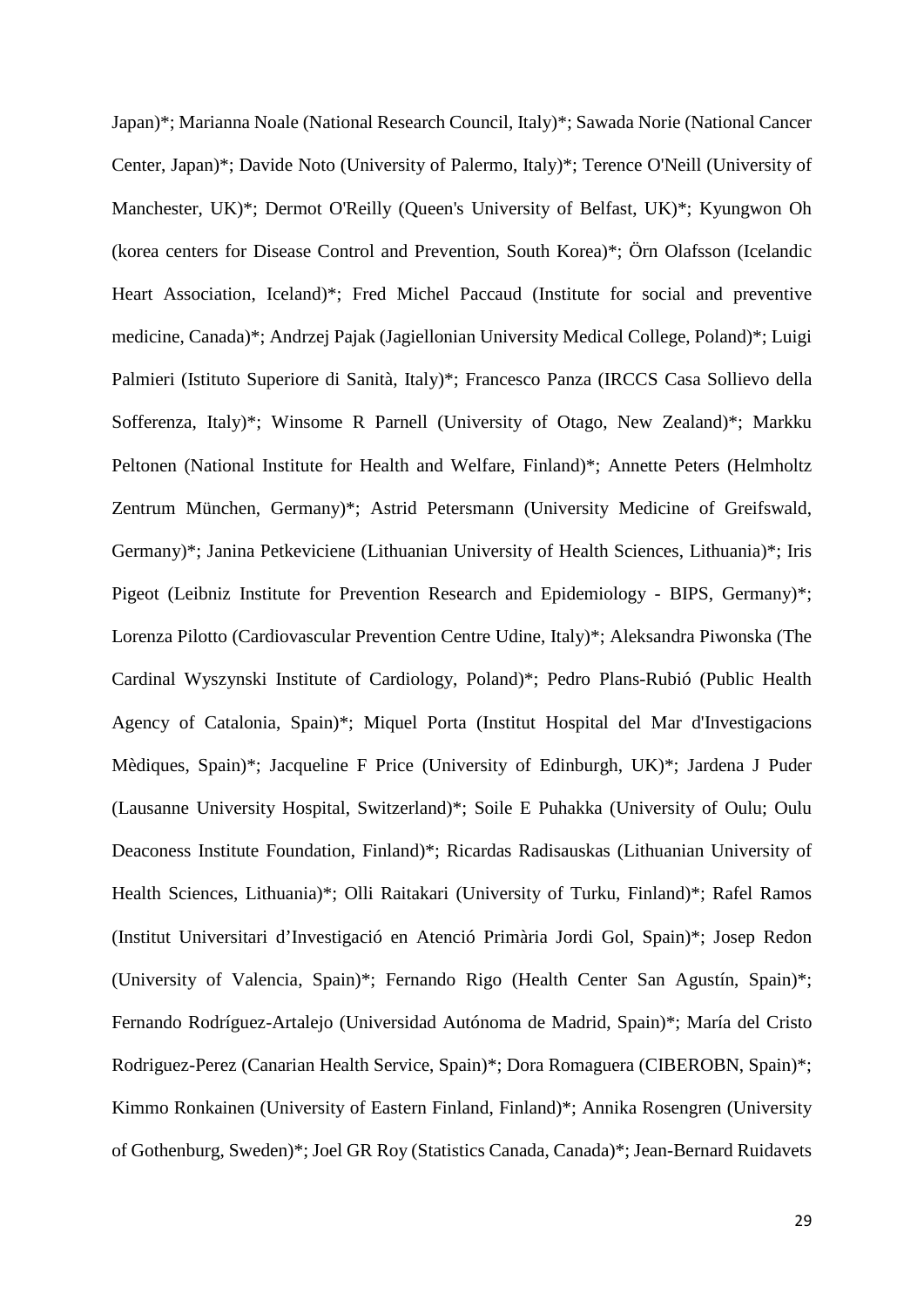(Toulouse University Hospital, France)\*; Marcin Rutkowski (Medical University of Gdansk, Poland)\*; Benoit Salanave (French Public Health Agency, France)\*; Diego Salmerón (CIBER de Epidemiología y Salud Pública, Spain)\*; Veikko Salomaa (National Institute for Health and Welfare, Finland)\*; Jukka T Salonen (University of Helsinki, Finland)\*; Massimo Salvetti (University of Brescia, Italy)\*; Susana Sans (Catalan Department of Health, Spain)\*; Jouko L Saramies (South Karelia Social and Health Care District, Finland)\*; Kai-Uwe Saum (German Cancer Research Center, Germany)\*; Christa Scheidt-Nave (Robert Koch Institute, Germany)\*; Anja Schienkiewitz (Robert Koch Institute, Germany)\*; Sabine Schipf (University Medicine of Greifswald, Germany)\*; Carsten O Schmidt (University Medicine of Greifswald, Germany)\*; Ben Schöttker (German Cancer Research Center, Germany)\*; Sylvain Sebert (University of Oulu, Finland)\*; Abhijit Sen (Norwegian University of Science and Technology, Norway)\*; Jennifer Servais (Statistics Canada, Canada)\*; Jonathan E Shaw (Baker Heart and Diabetes Institute, Australia)\*; Kenji Shibuya (The University of Tokyo, Japan)\*; Dong Wook Shin (Samsung Medical Center, South Korea)\*; Rahman Shiri (Finnish Institute of Occupational Health, Finland)\*; Judith Simons (St Vincent's Hospital, Australia)\*; Leon A Simons (University of New South Wales, Australia)\*; Michael Sjöström (Karolinska Institutet, Sweden)\*; Jolanta Slowikowska-Hilczer (Medical University of Lodz, Poland)\*; Przemyslaw Slusarczyk (International Institute of Molecular and Cell Biology, Poland)\*; Stefan Söderberg (Umeå University, Sweden)\*; Vincenzo Solfrizzi (University of Bari, Italy)\*; Emily Sonestedt (Lund University, Sweden)\*; Aicha Soumare (University of Bordeaux, France)\*; Jan A Staessen (University of Leuven, Belgium)\*; Maria G Stathopoulou (INSERM, France)\*; Bill Stavreski (Heart Foundation, Australia)\*; Jostein Steene-Johannessen (Norwegian School of Sport Sciences, Norway)\*; Peter Stehle (Bonn University, Germany)\*; Jutta Stieber (Helmholtz Zentrum München, Germany; deceased)\*; Doris Stöckl (Helmholtz Zentrum München, Germany)\*; Jakub Stokwiszewski (National Institute of Public Health-National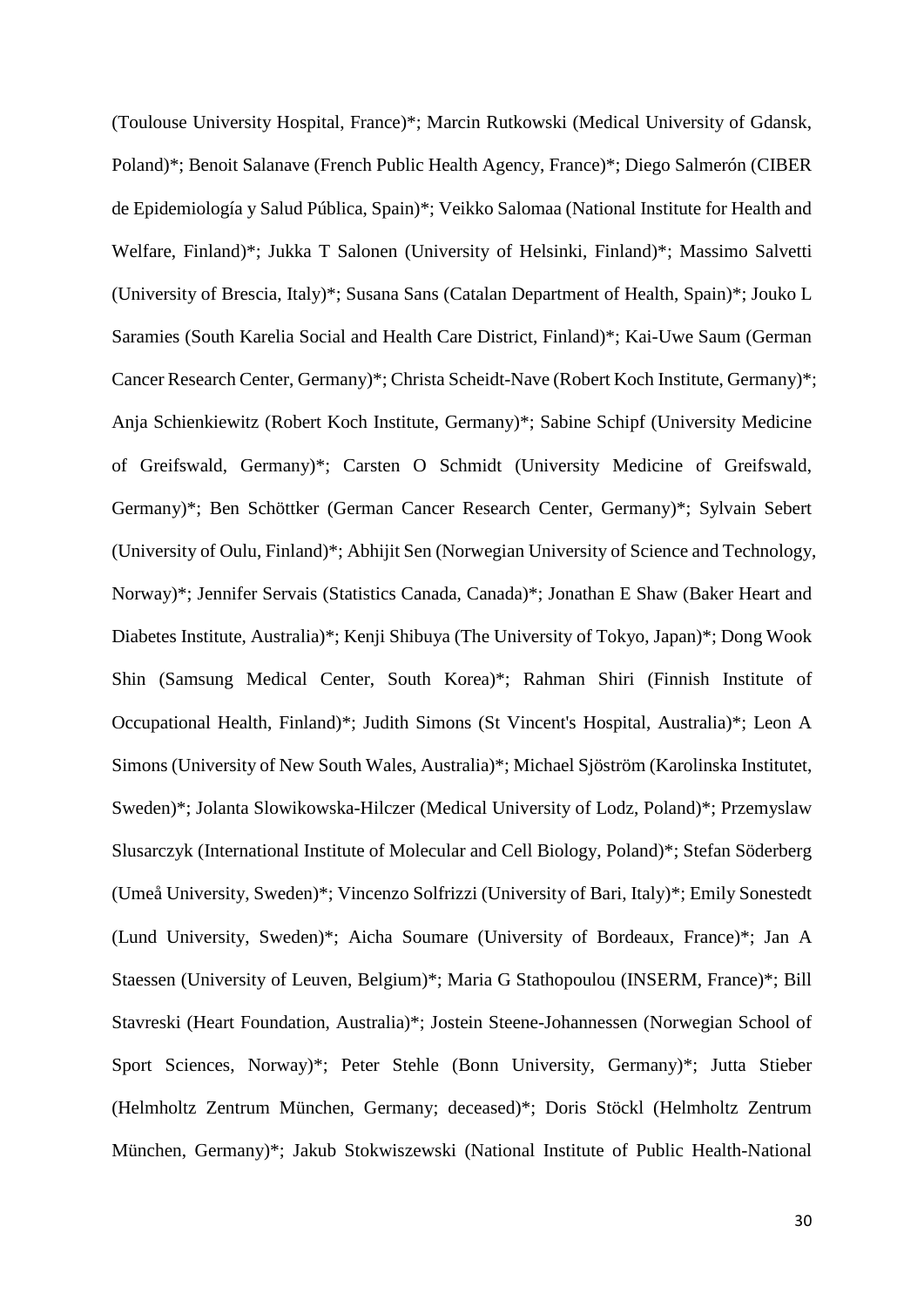Institute of Hygiene, Poland)\*; Johan Sundström (Uppsala University, Sweden)\*; Paibul Suriyawongpaisal (Mahidol University, Thailand)\*; Abdonas Tamosiunas (Lithuanian University of Health Sciences, Lithuania)\*; Eng Joo Tan (University of Sydney, Australia)\*; Anne Taylor (The University of Adelaide, Australia)\*; Grethe Tell (University of Bergen, Norway)\*; Lutgarde Thijs (University of Leuven, Belgium)\*; Hanna K Tolonen (National Institute for Health and Welfare, Finland)\*; Roman Topór-Madry (Jagiellonian University Medical College, Poland)\*; María José Tormo (Health Service of Murcia, Spain)\*; Maties Torrent (IB-SALUT Area de Salut de Menorca, Spain)\*; Shoichiro Tsugane (National Cancer Center, Japan)\*; Tomi-Pekka Tuomainen (University of Eastern Finland, Finland)\*; Jaakko Tuomilehto (Dasman Diabetes Institute, Kuwait)\*; Christophe Tzourio (University of Bordeaux, France)\*; Hannu MT Uusitalo (University of Tampere Tays Eye Center, Finland)\*; Koen Van Herck (Ghent University, Belgium)\*; Dirk Vanderschueren (Katholieke Universiteit Leuven, Belgium)\*; Diego Vanuzzo (Cardiovascular Prevention Centre Udine, Italy)\*; Lars Vatten (Norwegian University of Science and Technology, Norway)\*; Tomas Vega (Consejería de Sanidad Junta de Castilla y León, Spain)\*; Giovanni Veronesi (University of Insubria, Italy)\*; Jesus Vioque (Universidad Miguel Hernandez, Spain)\*; Jyrki K Virtanen (University of Eastern Finland, Finland)\*; Sophie Visvikis-Siest (INSERM, France)\*; Peter Vollenweider (Lausanne University Hospital, Switzerland)\*; Sari Voutilainen (University of Eastern Finland, Finland)\*; Martine Vrijheid (ISGlobal Centre for Research in Environmental Epidemiology, Spain)\*; Aline Wagner (University of Strasbourg, France)\*; Anne Wagner (National Institute for Health and Welfare, Finland)\*; Ming-Dong Wang (Health Canada, Canada)\*; Qian Wang (Xinjiang Medical University, China)\*; Ya Xing Wang (Capital Medical University, China)\*; S Goya Wannamethee (University College London, UK)\*; Wenbin Wei (Capital Medical University, China)\*; Peter H Whincup (St George's, University of London, UK)\*; Andrzej Wiecek (Medical University of Silesia, Poland)\*; Johann Willeit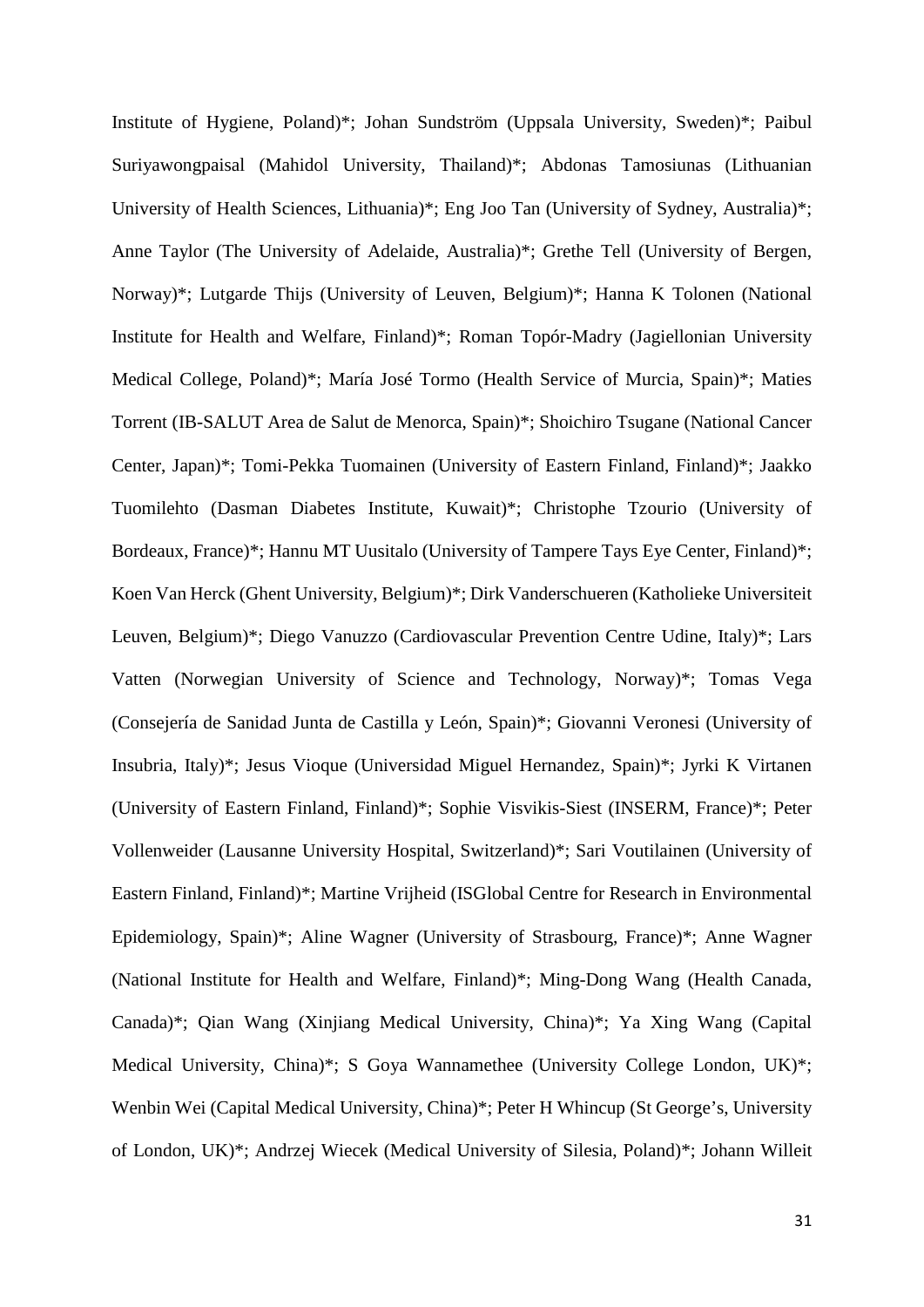(Medical University of Innsbruck, Austria)\*; Peter Willeit (Medical University of Innsbruck, Austria)\*; Tom Wilsgaard (UiT The Arctic University of Norway, Norway)\*; Bogdan Wojtyniak (National Institute of Public Health-National Institute of Hygiene, Poland)\*; Andrew Wong (University College London, UK)\*; Mark Woodward (University of New South Wales, Australia; University of Oxford, UK)\*; Aleksander Giwercman Wu (Lund University, Sweden)\*; Frederick C Wu (University of Manchester, UK)\*; Shouling Wu (Kailuan General Hospital, China)\*; Haiquan Xu (Institute of Food and Nutrition Development of Ministry of Agriculture, China)\*; Liang Xu (Beijing Institute of Ophthalmology, China)\*; Weili Yan (Children's Hospital of Fudan University, China)\*; Xiaoguang Yang (Chinese Center for Disease Control and Prevention, China)\*; Xingwang Ye (University of Chinese Academy of Sciences, China)\*; Akihiro Yoshihara (Niigata University, Japan)\*; Sabina Zambon (University of Padova, Italy)\*; Tomasz Zdrojewski (Medical University of Gdansk, Poland)\*; Dong Zhao (Capital Medical University Beijing An Zhen Hospital, China)\*; Wenhua Zhao (Chinese Center for Disease Control and Prevention, China)\*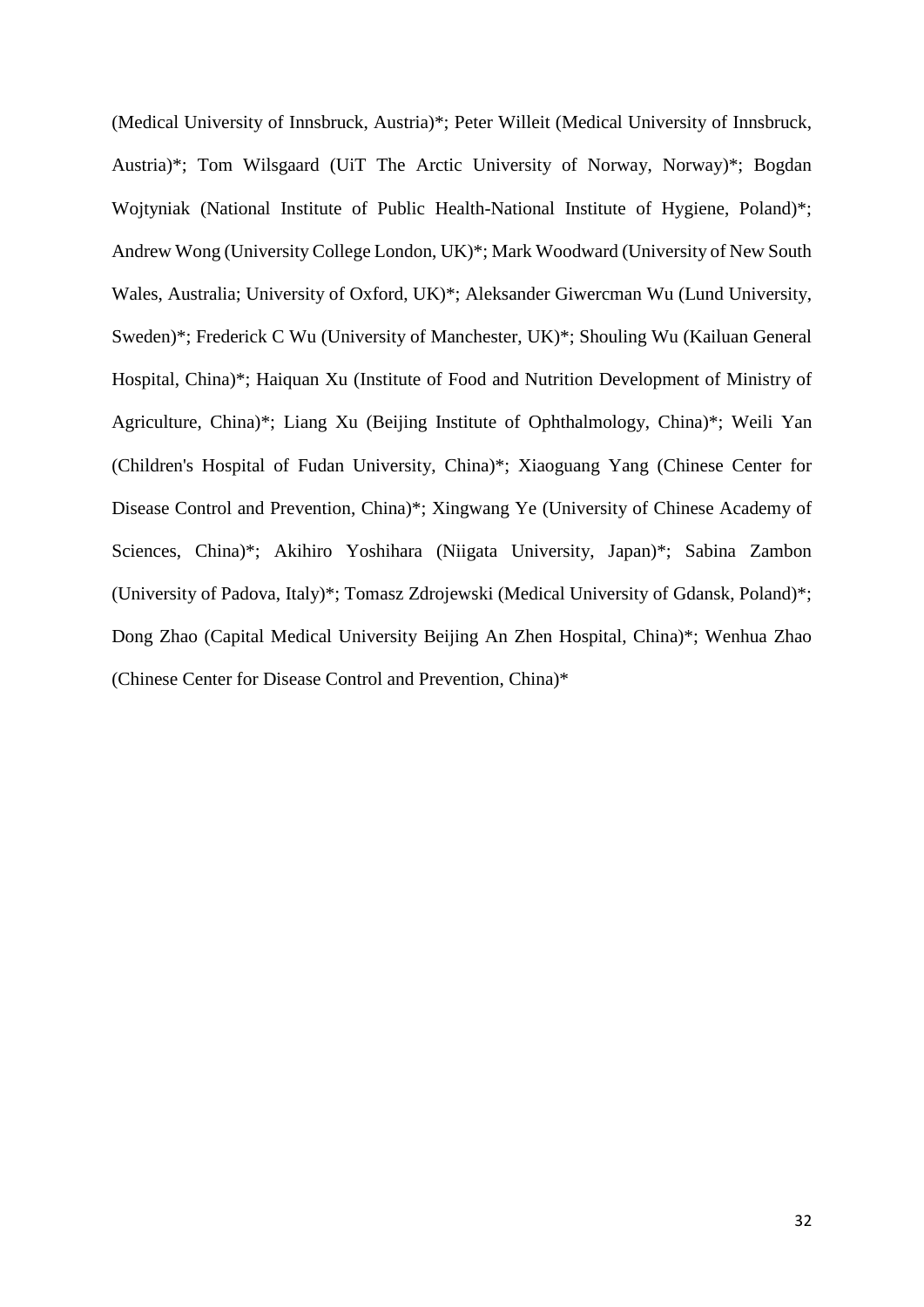#### **References**

1. Lewington S, Whitlock G, Clarke R, et al. Blood cholesterol and vascular mortality by age, sex, and blood pressure: a meta-analysis of individual data from 61 prospective studies with 55,000 vascular deaths. Lancet 2007; 370:1829-1839.

2. Di Angelantonio E, Sarwar N, Perry P, et al. Major lipids, apolipoproteins, and risk of vascular disease. JAMA 2009; 302:1993-2000.

3. Tzoulaki I, Elliott P, Kontis V, Ezzati M. Worldwide Exposures to Cardiovascular Risk Factors and Associated Health Effects: Current Knowledge and Data Gaps. Circulation 2016; 133:2314-2333.

4. Global Burden of Metabolic Risk Factors for Chronic Diseases Collaboration. Cardiovascular disease, chronic kidney disease, and diabetes mortality burden of cardiometabolic risk factors from 1980 to 2010: a comparative risk assessment. Lancet Diabetes Endocrinol 2014; 2:634-647.

5. Farzadfar F, Finucane MM, Danaei G, et al. National, regional, and global trends in serum total cholesterol since 1980: systematic analysis of health examination surveys and epidemiological studies with 321 country-years and 3.0 million participants. Lancet 2011; 377:578-586.

6. Evans A, Tolonen H, Hense HW, Ferrario M, Sans S, Kuulasmaa K. Trends in coronary risk factors in the WHO MONICA project. Int J Epidemiol 2001; 30 Suppl 1:S35-40.

7. Bennett SA, Magnus P. Trends in cardiovascular risk factors in Australia. Results from the National Heart Foundation's Risk Factor Prevalence Study, 1980-1989. Med J Aust 1994; 161:519-527.

8. Cifkova R, Skodova Z, Bruthans J, et al. Longitudinal trends in major cardiovascular risk factors in the Czech population between 1985 and 2007/8. Czech MONICA and Czech post-MONICA. Atherosclerosis 2010; 211:676-681.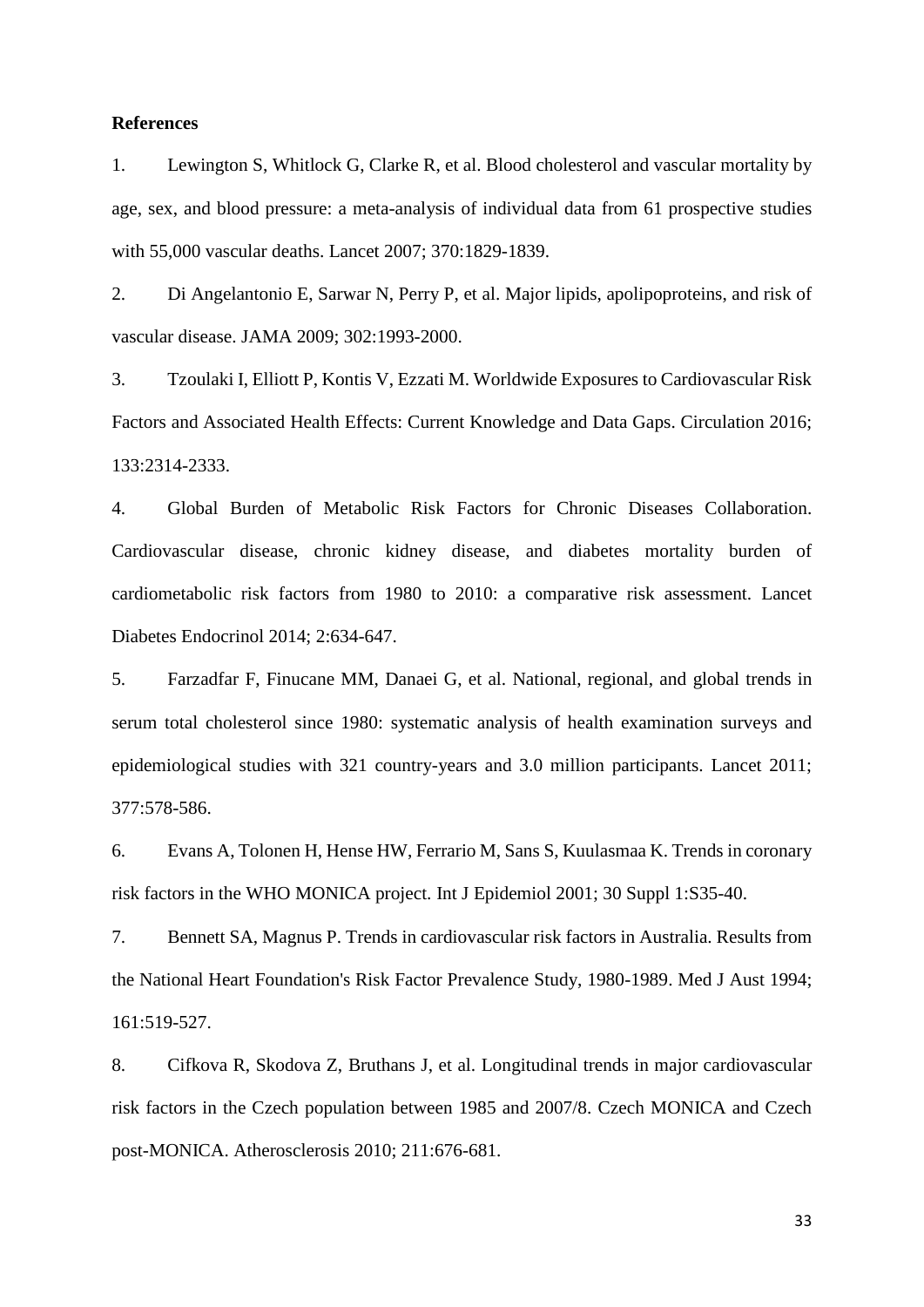9. Sun JY, Zhao D, Wang W, et al. [The changing trend of serum total cholesterol in Beijing population aged 25 - 64 years during 1984 - 1999]. Zhonghua Nei Ke Za Zhi 2006; 45:980-984.

10. Jousilahti P, Laatikainen T, Salomaa V, Pietila A, Vartiainen E, Puska P. 40-Year CHD Mortality Trends and the Role of Risk Factors in Mortality Decline: The North Karelia Project Experience. Glob Heart 2016; 11:207-212.

11. Leiviska J, Sundvall J, Alfthan G, et al. What have we learnt about high-density lipoprotein cholesterol measurements during 32 years? Experiences in Finland 1980-2012. Clin Chim Acta 2013; 415:118-123.

12. Ferrieres J, Bongard V, Dallongeville J, et al. Trends in plasma lipids, lipoproteins and dyslipidaemias in French adults, 1996-2007. Arch Cardiovasc Dis 2009; 102:293-301.

13. Truthmann J, Schienkiewitz A, Busch MA, et al. Changes in mean serum lipids among adults in Germany: results from National Health Surveys 1997-99 and 2008-11. BMC Public Health 2016; 16:240.

14. Sigfusson N, Sigvaldason H, Steingrimsdottir L, et al. Decline in ischaemic heart disease in Iceland and change in risk factor levels. BMJ 1991; 302:1371-1375.

15. Giampaoli S, Palmieri L, Donfrancesco C, Lo Noce C, Pilotto L, Vanuzzo D. Cardiovascular health in Italy. Ten-year surveillance of cardiovascular diseases and risk factors: Osservatorio Epidemiologico Cardiovascolare/Health Examination Survey 1998-2012. Eur J Prev Cardiol 2015; 22:9-37.

16. Yokoyama S, Ueshima H, Miida T, et al. High-density lipoprotein levels have markedly increased over the past twenty years in Japan. J Atheroscler Thromb 2014; 21:151-160.

17. Iso H. Changes in coronary heart disease risk among Japanese. Circulation 2008; 118:2725-2729.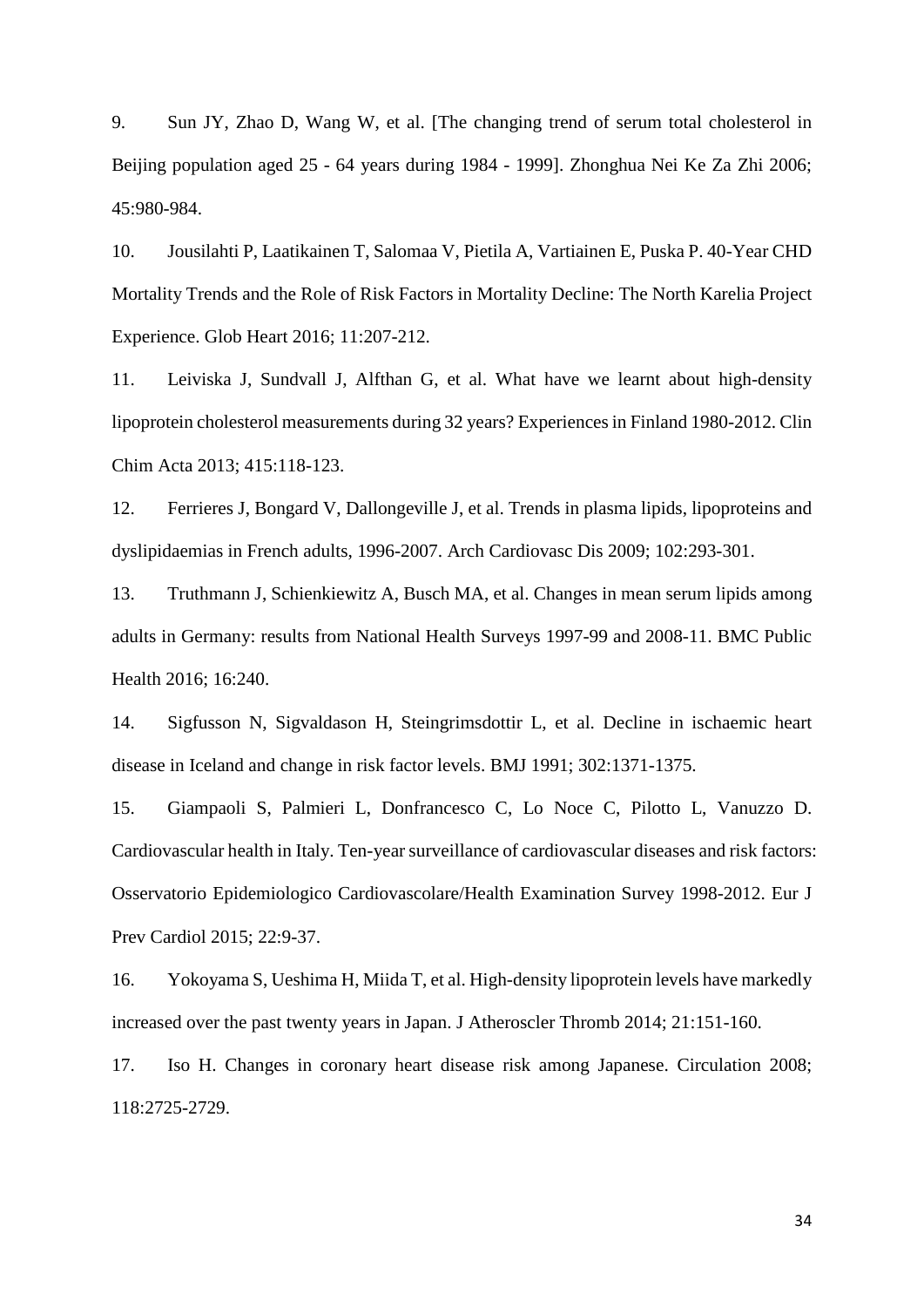18. Luksiene D, Tamosiunas A, Baceviciene M, et al. Trends in prevalence of dyslipidaemias and the risk of mortality in Lithuanian urban population aged 45-64 in relation to the presence of the dyslipidaemias and the other cardiovascular risk factors. PLoS One 2014; 9:e100158.

19. Metcalf P, Scragg RK, Schaaf D, Dyall L, Black P, Jackson R. Trends in major cardiovascular risk factors in Auckland, New Zealand: 1982 to 2002-2003. N Z Med J 2006; 119:U2308.

20. Miller JC, Smith C, Williams SM, et al. Trends in serum total cholesterol and dietary fat intakes in New Zealand between 1989 and 2009. Aust N Z J Public Health 2016; 40:263- 269.

21. Pajak A, Williams OD, Broda G, et al. Changes over time in blood lipids and their correlates in Polish rural and urban populations: the Poland-United States Collaborative Study in cardiopulmonary disease epidemiology. Ann Epidemiol 1997; 7:115-124.

22. Kim HC, Kim DJ. Causes of different estimates of the prevalence of metabolic syndrome in Korea. Korean J Intern Med 2011; 26:440-448.

23. Serra-Majem L, Pastor-Ferrer MC, Castell C, et al. Trends in blood lipids and fat soluble vitamins in Catalonia, Spain (1992-2003). Public Health Nutr 2007; 10:1379-1388.

24. Wietlisbach V, Paccaud F, Rickenbach M, Gutzwiller F. Trends in cardiovascular risk factors (1984-1993) in a Swiss region: results of three population surveys. Prev Med 1997; 26:523-533.

25. Hardoon SL, Whincup PH, Wannamethee SG, Lennon LT, Capewell S, Morris RW. Assessing the impact of medication use on trends in major coronary risk factors in older British men: a cohort study. Eur J Cardiovasc Prev Rehabil 2010; 17:502-508.

26. Carroll MD, Kit BK, Lacher DA, Shero ST, Mussolino ME. Trends in lipids and lipoproteins in US adults, 1988-2010. JAMA 2012; 308:1545-1554.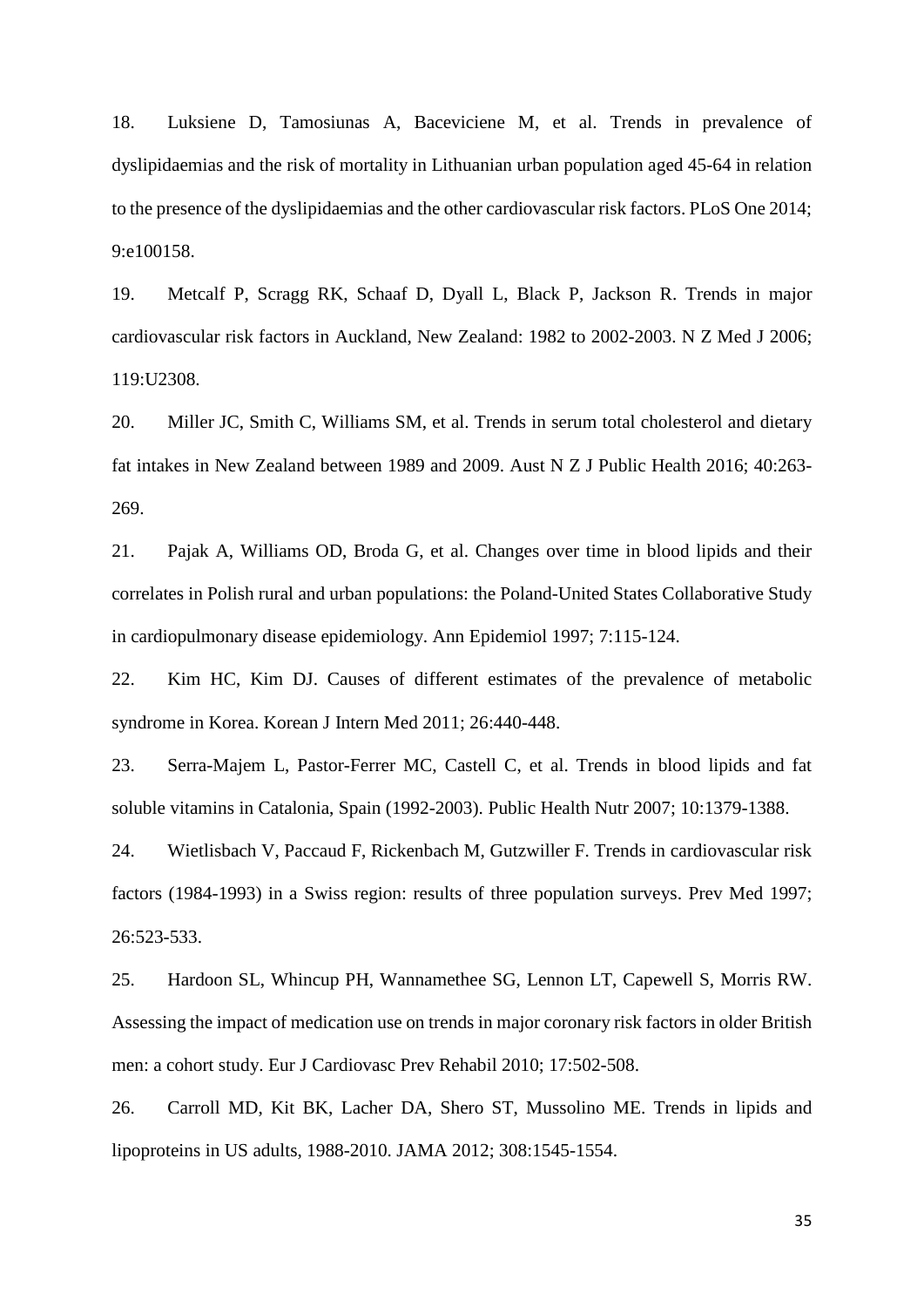27. Carroll MD, Lacher DA, Sorlie PD, et al. Trends in serum lipids and lipoproteins of adults, 1960-2002. JAMA 2005; 294:1773-1781.

28. Kannel WB, Dawber TR, Kagan A, Revotskie N, Stokes J, 3rd. Factors of risk in the development of coronary heart disease--six year follow-up experience. The Framingham Study. Ann Intern Med 1961; 55:33-50.

29. Gofman JW, Lindgren F. The role of lipids and lipoproteins in atherosclerosis. Science 1950; 111:166-171.

30. Gordon T, Castelli WP, Hjortland MC, Kannel WB, Dawber TR. High density lipoprotein as a protective factor against coronary heart disease. The Framingham Study. Am J Med 1977; 62:707-714.

31. Mihaylova B, Emberson J, Blackwell L, et al. The effects of lowering LDL cholesterol with statin therapy in people at low risk of vascular disease: meta-analysis of individual data from 27 randomised trials. Lancet 2012; 380:581-590.

32. Fulcher J, O'Connell R, Voysey M, et al. Efficacy and safety of LDL-lowering therapy among men and women: meta-analysis of individual data from 174,000 participants in 27 randomised trials. Lancet 2015; 385:1397-1405.

33. Robinson JG, Wang S, Smith BJ, Jacobson TA. Meta-analysis of the relationship between non-high-density lipoprotein cholesterol reduction and coronary heart disease risk. J Am Coll Cardiol 2009; 53:316-322.

34. Ridker PM. LDL cholesterol: controversies and future therapeutic directions. Lancet 2014; 384:607-617.

35. Zanoni P, Khetarpal SA, Larach DB, et al. Rare variant in scavenger receptor BI raises HDL cholesterol and increases risk of coronary heart disease. Science 2016; 351:1166-1171.

36. Voight BF, Peloso GM, Orho-Melander M, et al. Plasma HDL cholesterol and risk of myocardial infarction: a mendelian randomisation study. Lancet 2012; 380:572-580.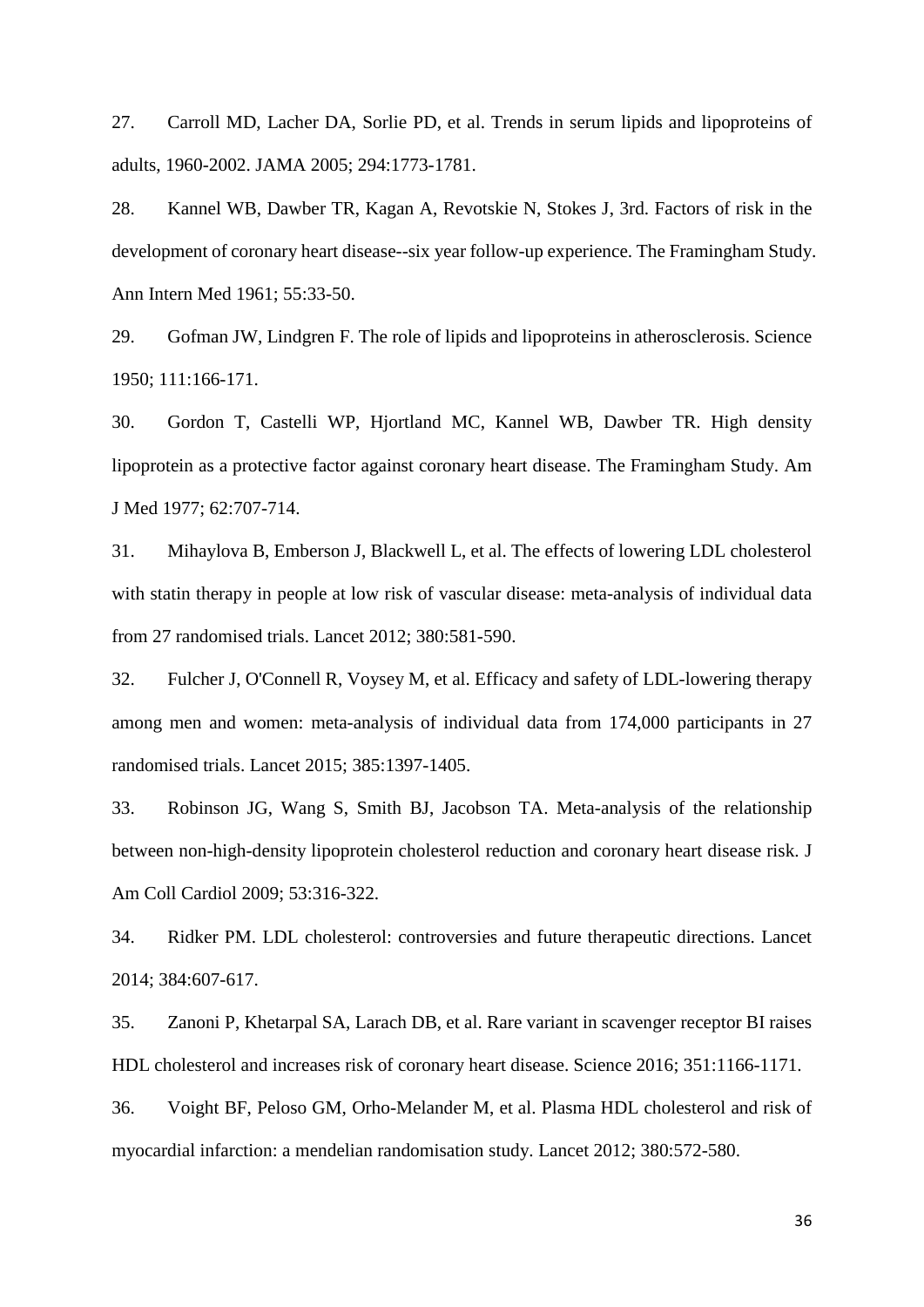37. Boden WE, Probstfield JL, Anderson T, et al. Niacin in patients with low HDL cholesterol levels receiving intensive statin therapy. N Engl J Med 2011; 365:2255-2267.

38. Rader DJ, Hovingh GK. HDL and cardiovascular disease. Lancet 2014; 384:618-625.

39. Martin SS, Blaha MJ, Elshazly MB, et al. Friedewald-estimated versus directly measured low-density lipoprotein cholesterol and treatment implications. J Am Coll Cardiol 2013; 62:732-739.

40. Cui Y, Blumenthal RS, Flaws JA, et al. Non-high-density lipoprotein cholesterol level as a predictor of cardiovascular disease mortality. Arch Intern Med 2001; 161:1413-1419.

41. Arsenault BJ, Rana JS, Stroes ES, et al. Beyond low-density lipoprotein cholesterol: respective contributions of non-high-density lipoprotein cholesterol levels, triglycerides, and the total cholesterol/high-density lipoprotein cholesterol ratio to coronary heart disease risk in apparently healthy men and women. J Am Coll Cardiol 2009; 55:35-41.

42. NCD Risk Factor Collaboration. Worldwide trends in diabetes since 1980: a pooled analysis of 751 population-based studies with 4.4 million participants. Lancet 2016; 387:1513- 1530.

43. NCD Risk Factor Collaboration. Worldwide trends in body-mass index, underweight, overweight, and obesity from 1975 to 2016: a pooled analysis of 2416 population-based measurement studies in 128.9 million children, adolescents, and adults. Lancet 2017; 390:2627-2642.

44. NCD Risk Factor Collaboration. Worldwide trends in blood pressure from 1975 to 2015: a pooled analysis of 1479 population-based measurement studies with 19.1 million participants. Lancet 2017; 389:37-55.

45. NCD Risk Factor Collaboration. A century of trends in adult human height. eLife 2016; 5.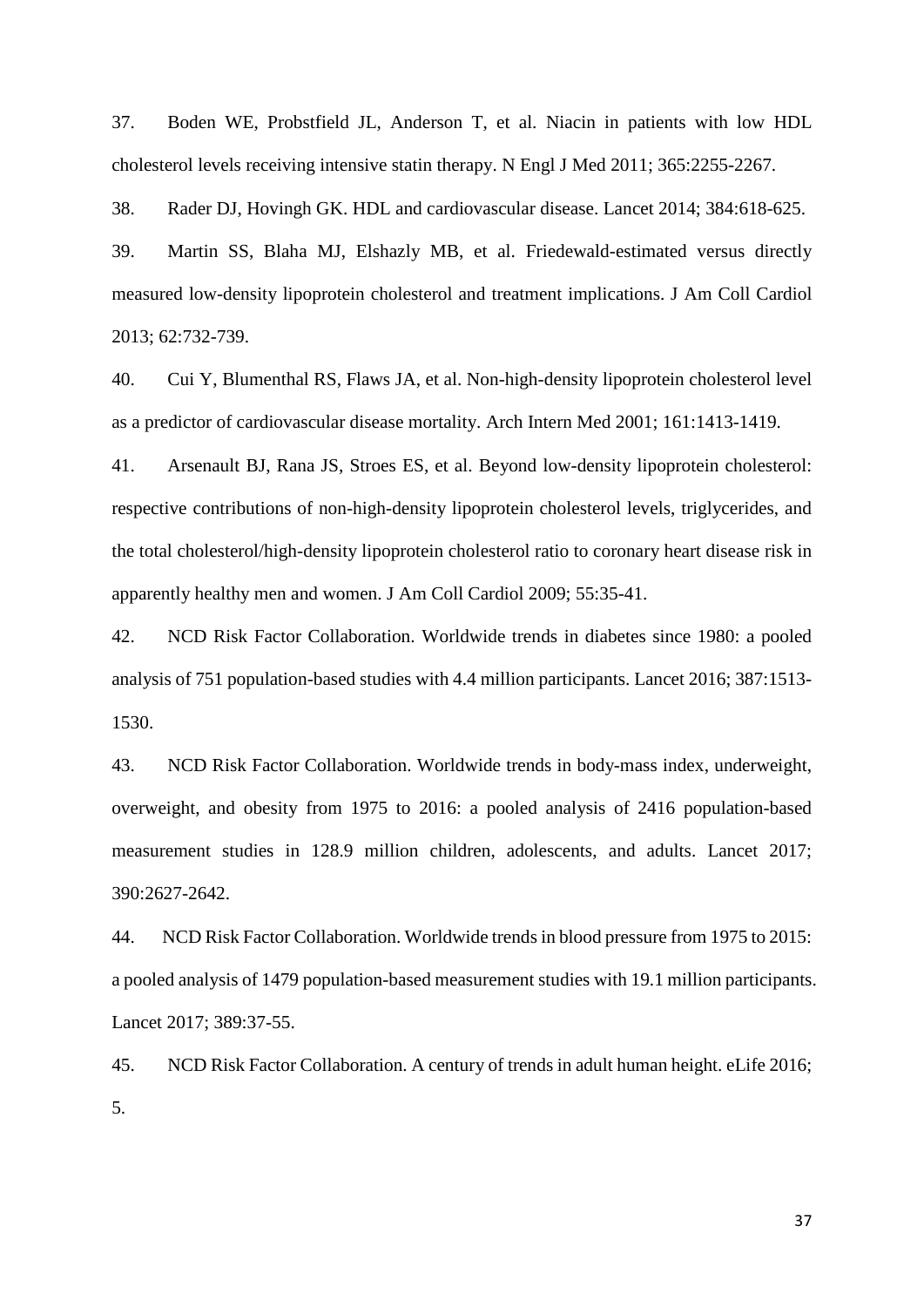46. Danaei G, Finucane MM, Lin JK, et al. National, regional, and global trends in systolic blood pressure since 1980: systematic analysis of health examination surveys and epidemiological studies with 786 country-years and 5.4 million participants. Lancet 2011; 377:568-577.

47. Danaei G, Finucane MM, Lu Y, et al. National, regional, and global trends in fasting plasma glucose and diabetes prevalence since 1980: systematic analysis of health examination surveys and epidemiological studies with 370 country-years and 2.7 million participants. Lancet 2011; 378:31-40.

48. Finucane MM, Stevens GA, Cowan MJ, et al. National, regional, and global trends in body-mass index since 1980: systematic analysis of health examination surveys and epidemiological studies with 960 country-years and 9.1 million participants. Lancet 2011; 377:557-567.

49. Nordestgaard BG, Langsted A, Mora S, et al. Fasting is not routinely required for determination of a lipid profile: clinical and laboratory implications including flagging at desirable concentration cut-points-a joint consensus statement from the European Atherosclerosis Society and European Federation of Clinical Chemistry and Laboratory Medicine. Eur Heart J 2016; 37:1944-1958.

50. National Cholesterol Education Program. Recommendations on Lipoprotein Measurement. From the Working Group on Lipoprotein Measurement. Bethesda, MD: National Institutes of Health, National Heart, Lung, and Blood Institute, 1995.

51. Valsta LM, Tapanainen H, Sundvall J, et al. Explaining the 25-year decline of serum cholesterol by dietary changes and use of lipid-lowering medication in Finland. Public Health Nutr 2010; 13:932-938.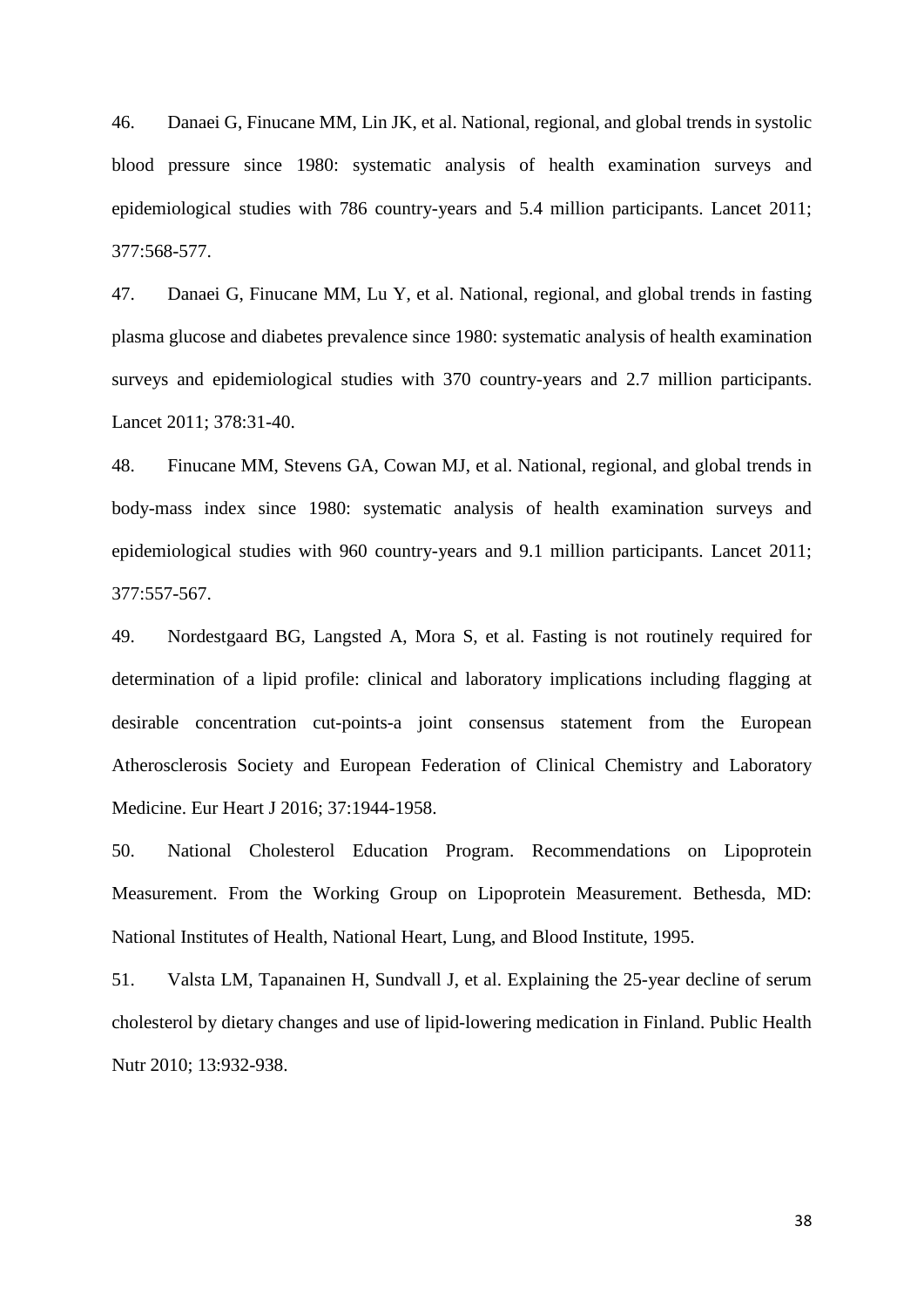52. Walley T, Folino-Gallo P, Stephens P, Van Ganse E. Trends in prescribing and utilization of statins and other lipid lowering drugs across Europe 1997-2003. Br J Clin Pharmacol 2005; 60:543-551.

53. Eggen AE, Mathiesen EB, Wilsgaard T, Jacobsen BK, Njolstad I. Trends in cardiovascular risk factors across levels of education in a general population: is the educational gap increasing? The Tromso study 1994-2008. J Epidemiol Community Health 2014; 68:712- 719.

54. Zhai FY, Du SF, Wang ZH, Zhang JG, Du WW, Popkin BM. Dynamics of the Chinese diet and the role of urbanicity, 1991-2011. Obes Rev 2014; 15 Suppl 1:16-26.

55. Yang W, Xiao J, Yang Z, et al. Serum lipids and lipoproteins in Chinese men and women. Circulation 2012; 125:2212-2221.

56. Third Report of the National Cholesterol Education Program (NCEP) Expert Panel on Detection, Evaluation, and Treatment of High Blood Cholesterol in Adults (Adult Treatment Panel III) final report. Circulation 2002; 106:3143-3421.

57. Rader DJ, Hobbs HH. Disorders of Lipoprotein Metabolism. In: Kasper DL, Fauci AS, Hauser SL, Longo DL, Jameson JL, Loscalzo J, editors. Harrison's principles of internal medicine. 19th ed. New York, N.Y.: McGraw-Hill, 2015. p. 2435-2449.

58. Ford ES, Liu S. Glycemic index and serum high-density lipoprotein cholesterol concentration among us adults. Arch Intern Med 2001; 161:572-576.

59. Sacks FM, Katan M. Randomized clinical trials on the effects of dietary fat and carbohydrate on plasma lipoproteins and cardiovascular disease. Am J Med 2002; 113 Suppl 9B:13S-24S.

60. Mensink RP. Effects of Saturated Fatty Acids on Serum Lipids and Lipoproteins: A Systematic Review and Regression Analysis. Geneva, Switzerland: World Health Organization, 2016.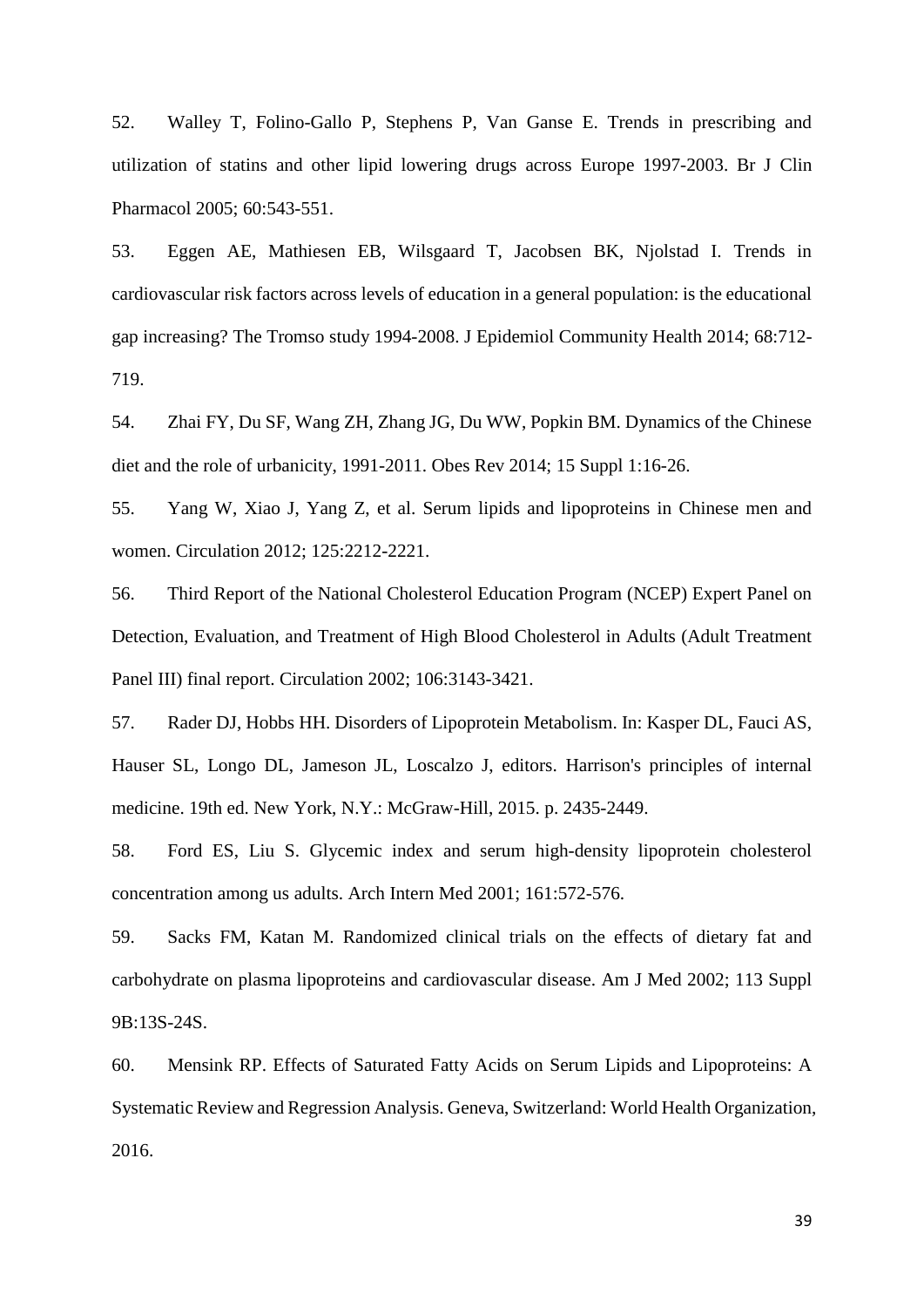61. Sacks FM, Lichtenstein AH, Wu JHY, et al. Dietary Fats and Cardiovascular Disease: A Presidential Advisory From the American Heart Association. Circulation 2017; 136:e1-e23.

62. Song Y, Joung H. A traditional Korean dietary pattern and metabolic syndrome abnormalities. Nutr Metab Cardiovasc Dis 2012; 22:456-462.

63. Mente A, Dehghan M, Rangarajan S, et al. Association of dietary nutrients with blood lipids and blood pressure in 18 countries: a cross-sectional analysis from the PURE study. Lancet Diabetes Endocrinol 2017; 5:774-787.

64. Yoshiike N, Matsumura Y, Iwaya M, Sugiyama M, Yamaguchi M. National Nutrition Survey in Japan. J Epidemiol 1996; 6:S189-200.

65. Matsumura Y. Nutrition trends in Japan. Asia Pac J Clin Nutr 2001; 10 Suppl:S40-47.

66. Kim S, Moon S, Popkin BM. The nutrition transition in South Korea. Am J Clin Nutr 2000; 71:44-53.

67. Guerra F, Paccaud F, Marques-Vidal P. Trends in food availability in Switzerland, 1961-2007. Eur J Clin Nutr 2012; 66:273-275.

68. Global status report on alcohol and health. Luxembourg: World Health Organization, 2014.

69. Duprez DA, Otvos J, Tracy RP, et al. High-Density Lipoprotein Subclasses and Noncardiovascular, Noncancer Chronic Inflammatory-Related Events Versus Cardiovascular Events: The Multi-Ethnic Study of Atherosclerosis. J Am Heart Assoc 2015; 4:e002295.

70. Piepoli MF, Hoes AW, Agewall S, et al. 2016 European Guidelines on cardiovascular disease prevention in clinical practice: The Sixth Joint Task Force of the European Society of Cardiology and Other Societies on Cardiovascular Disease Prevention in Clinical Practice (constituted by representatives of 10 societies and by invited experts) Developed with the special contribution of the European Association for Cardiovascular Prevention & Rehabilitation (EACPR). Eur Heart J 2016; 37:2315-2381.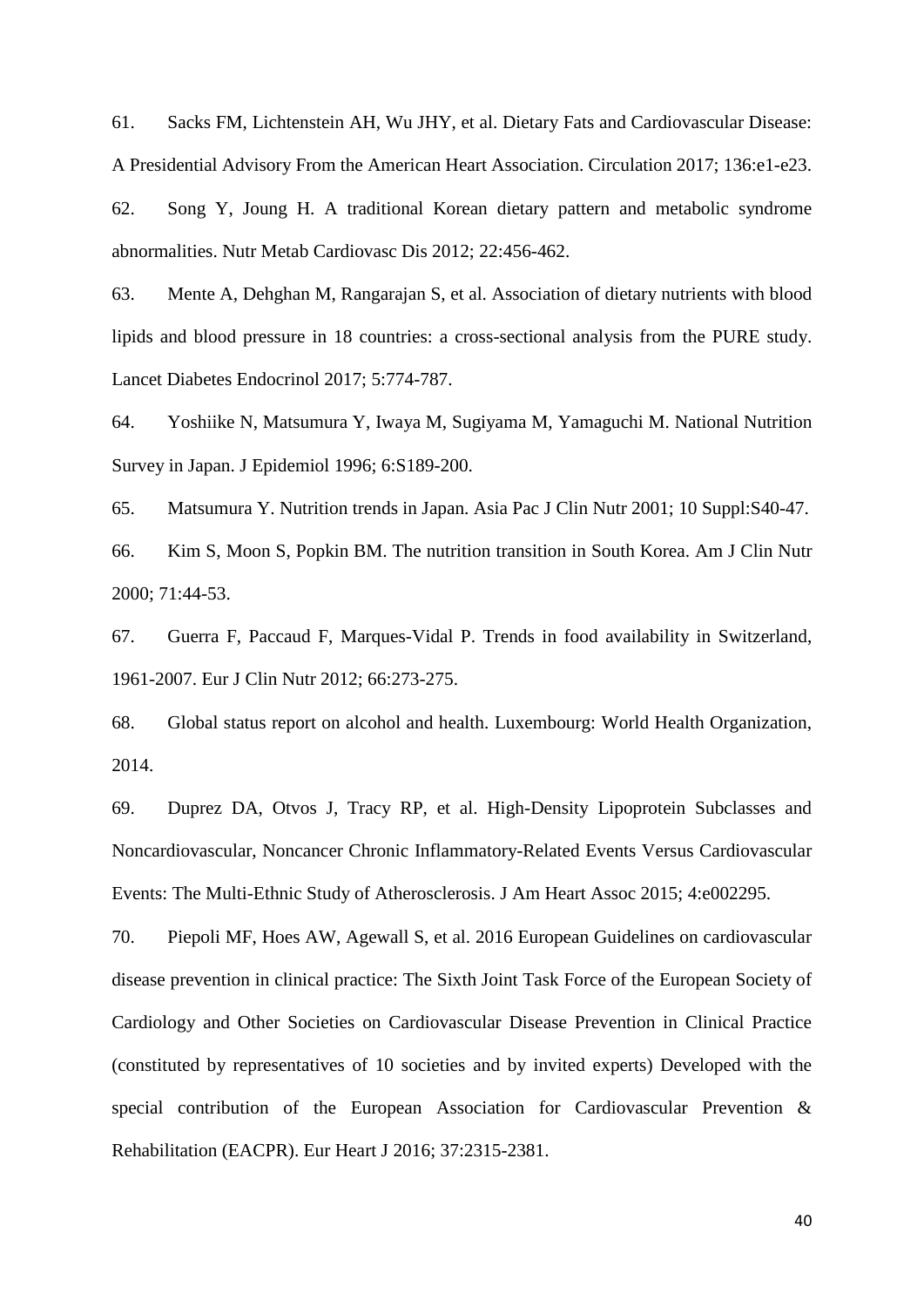71. Warnick GR, Nauck M, Rifai N. Evolution of methods for measurement of HDLcholesterol: from ultracentrifugation to homogeneous assays. Clin Chem 2001; 47:1579-1596.

72. Kuulasmaa K, Tunstall-Pedoe H, Dobson A, et al. Estimation of contribution of changes in classic risk factors to trends in coronary-event rates across the WHO MONICA Project populations. Lancet 2000; 355:675-687.

73. Sekikawa A, Miyamoto Y, Miura K, et al. Continuous decline in mortality from coronary heart disease in Japan despite a continuous and marked rise in total cholesterol: Japanese experience after the Seven Countries Study. Int J Epidemiol 2015; 44:1614-1624.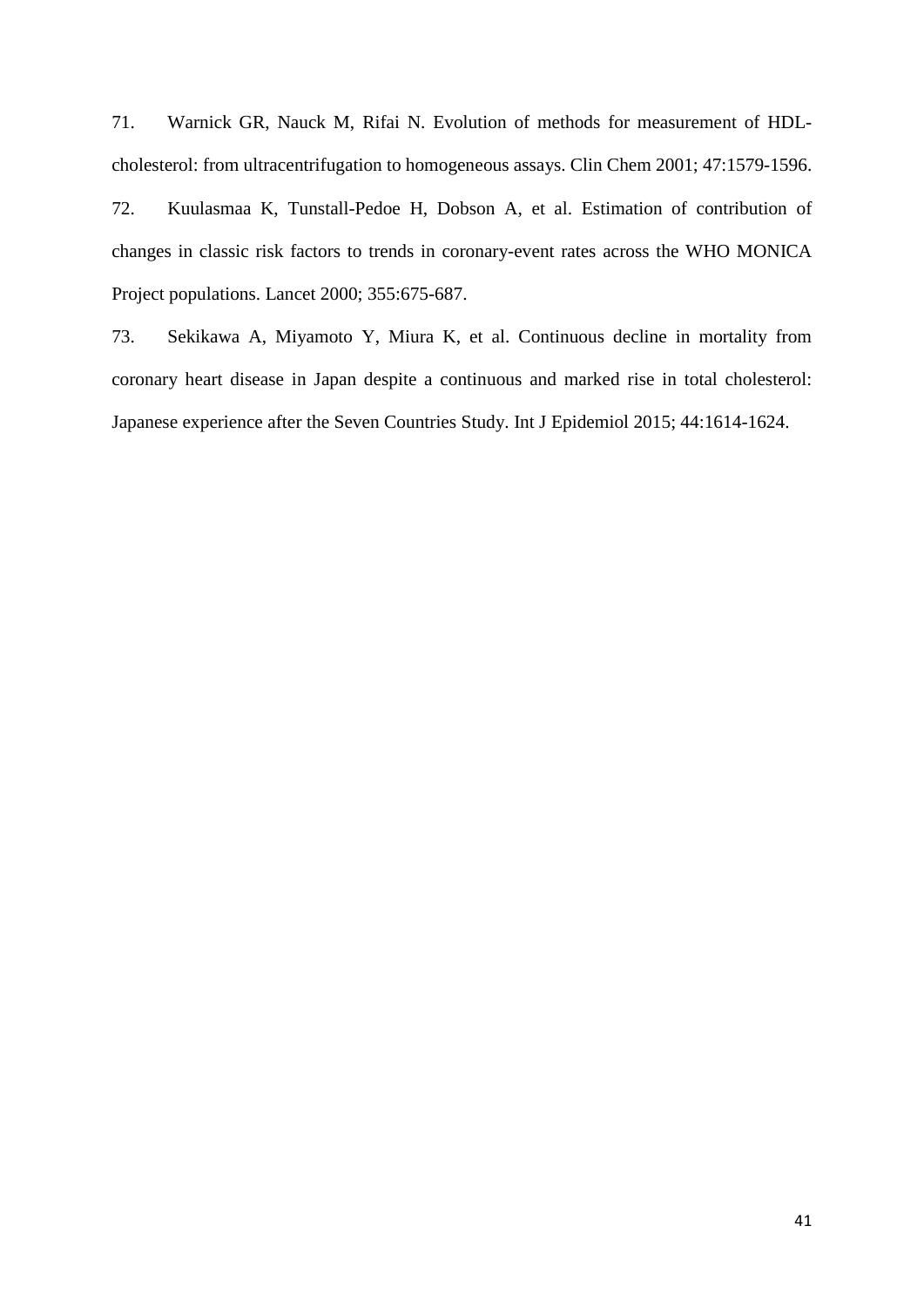Figure 1: Change per decade in mean total cholesterol by sex in people aged 40-59 years. Results for each country apply to its period of total cholesterol data availability (Supplementary Table 2). See Supplementary Table 3 for numerical results and 95% confidence intervals.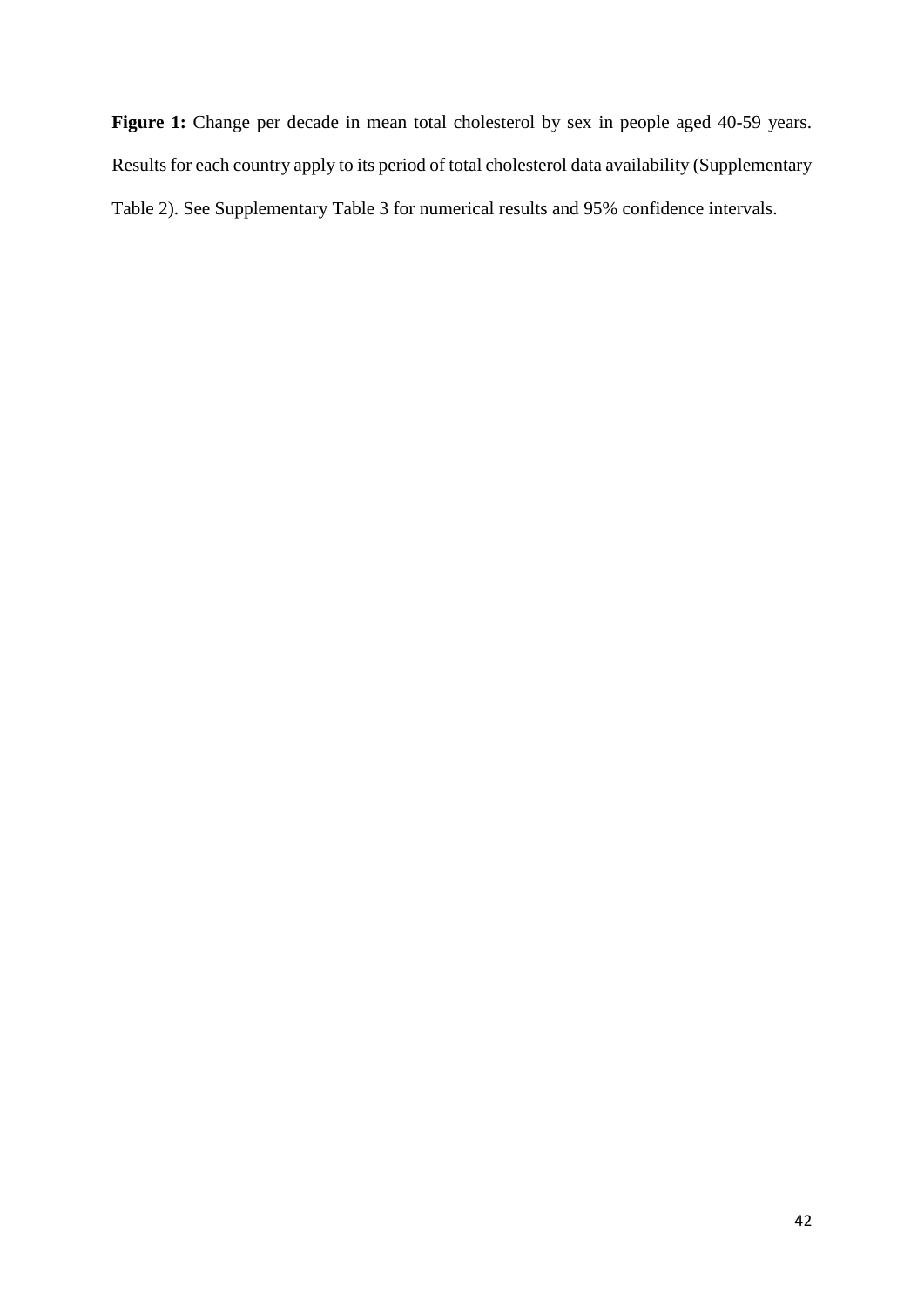**Figure 2:** Change per decade in mean (A) HDL and (B) non-HDL cholesterol by sex in people aged 40-59 years. Results for each country apply to its period of HDL and non-HDL cholesterol data availability (Supplementary Table 2). See Supplementary Table 4 for numerical results and 95% confidence intervals.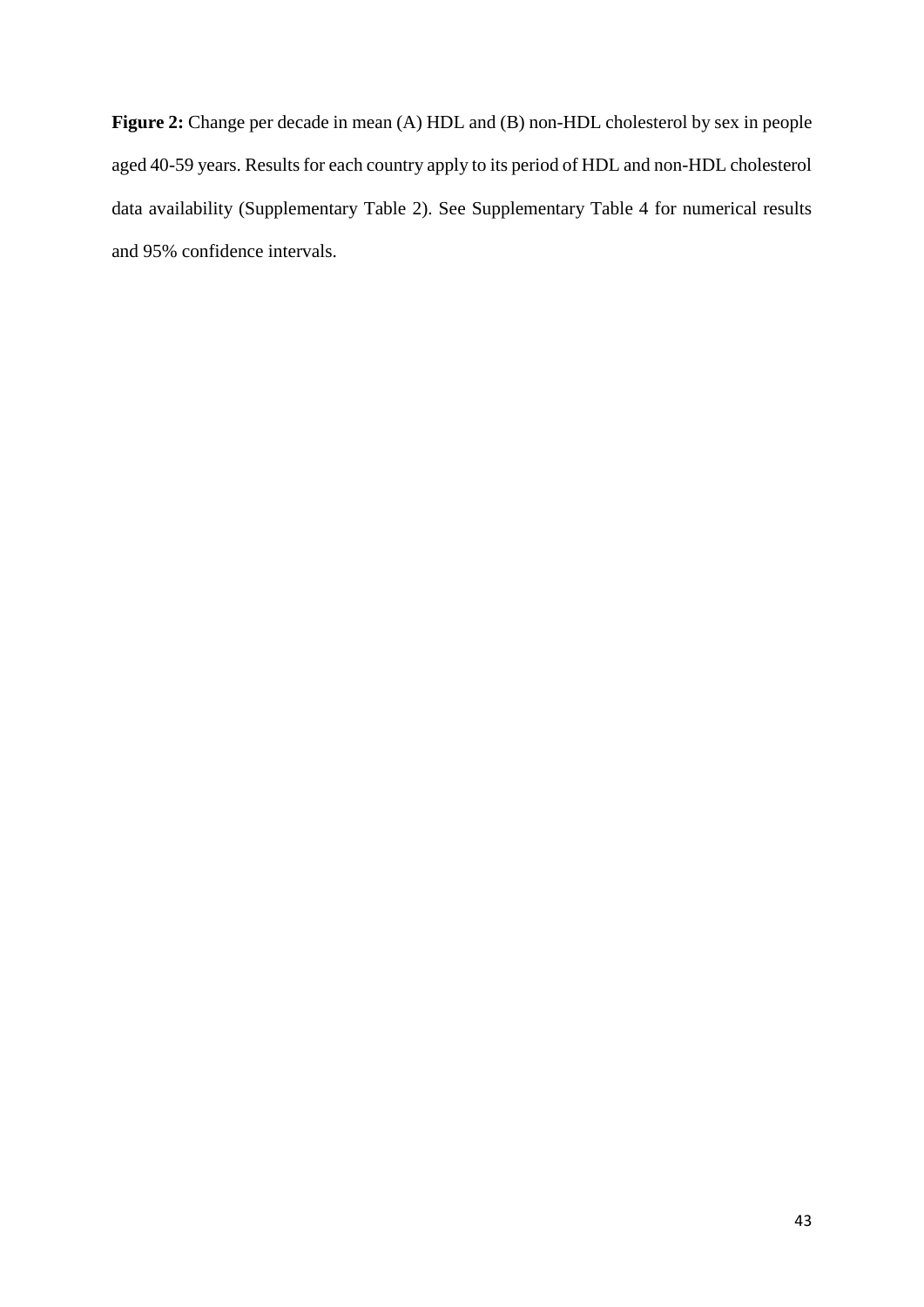**Figure 3:** Change per decade in mean non-HDL versus HDL cholesterol in people aged 40 to 59 years. Results for each country apply to its period of HDL and non-HDL cholesterol data availability (Supplementary Table 2). See Supplementary Table 4 for numerical results and 95% confidence intervals.

AUS = Australia; BEL = Belgium; CAN = Canada; CHE = Switzerland; CHN = China; CZE  $=$  Czech Republic; DEU = Germany; ESP = Spain; FIN = Finland; FRA = France; GBR = United Kingdom;  $ISL =$  Iceland;  $ITA = Italy$ ;  $JPN = Japan$ ;  $KOR = South Korea$ ;  $LTU =$ Lithuania; NOR = Norway; NZL = New Zealand;  $POL = Poland$ ;  $SVK = Solovakia$ ;  $USA =$ United States of America.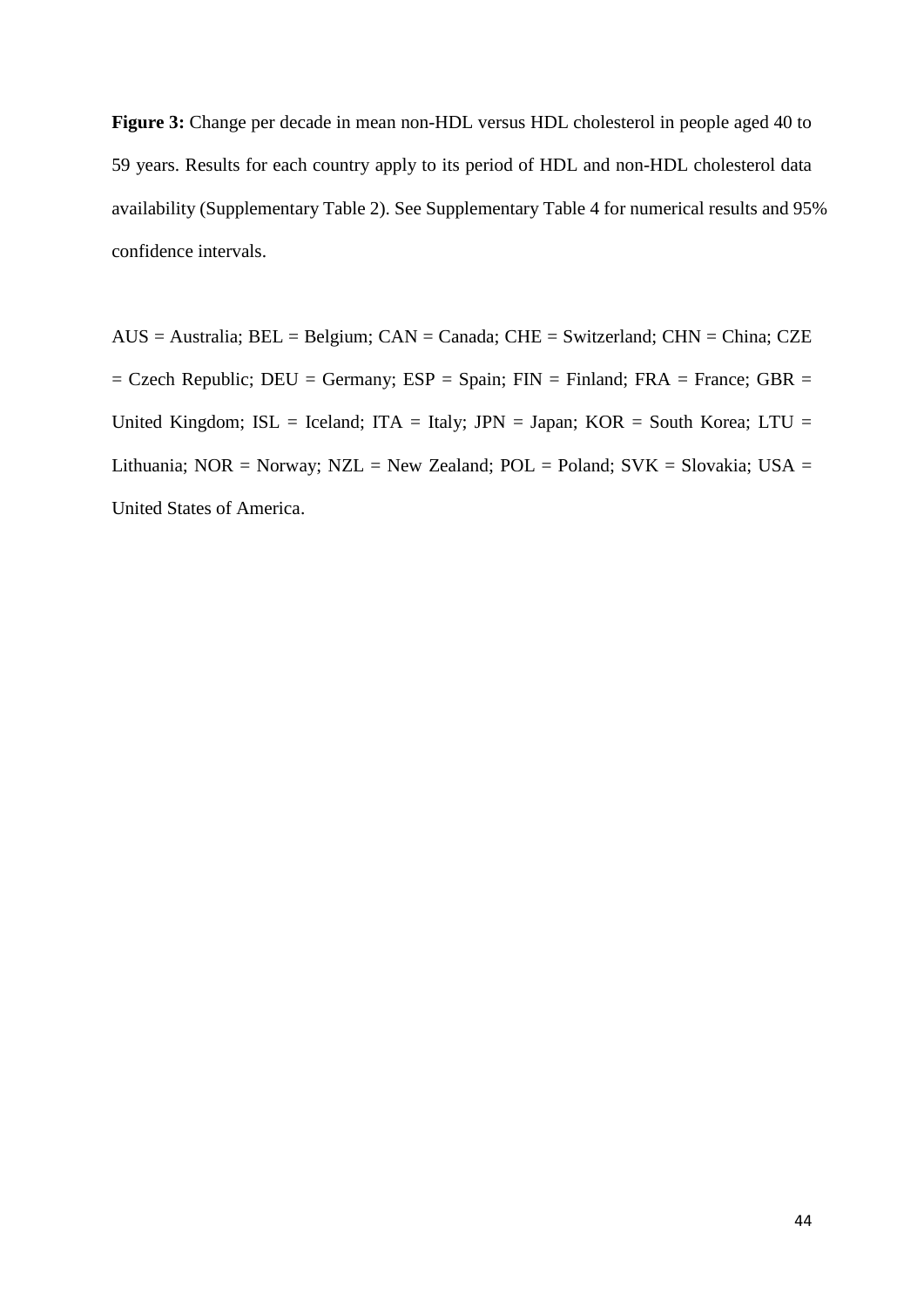**Figure 4:** Change per decade in mean total-to-HDL cholesterol ratio by sex in people aged 40- 59 years. Results for each country apply to its period of HDL and non-HDL cholesterol data availability (Supplementary Table 2). See Supplementary Table 4 for numerical results and 95% confidence intervals.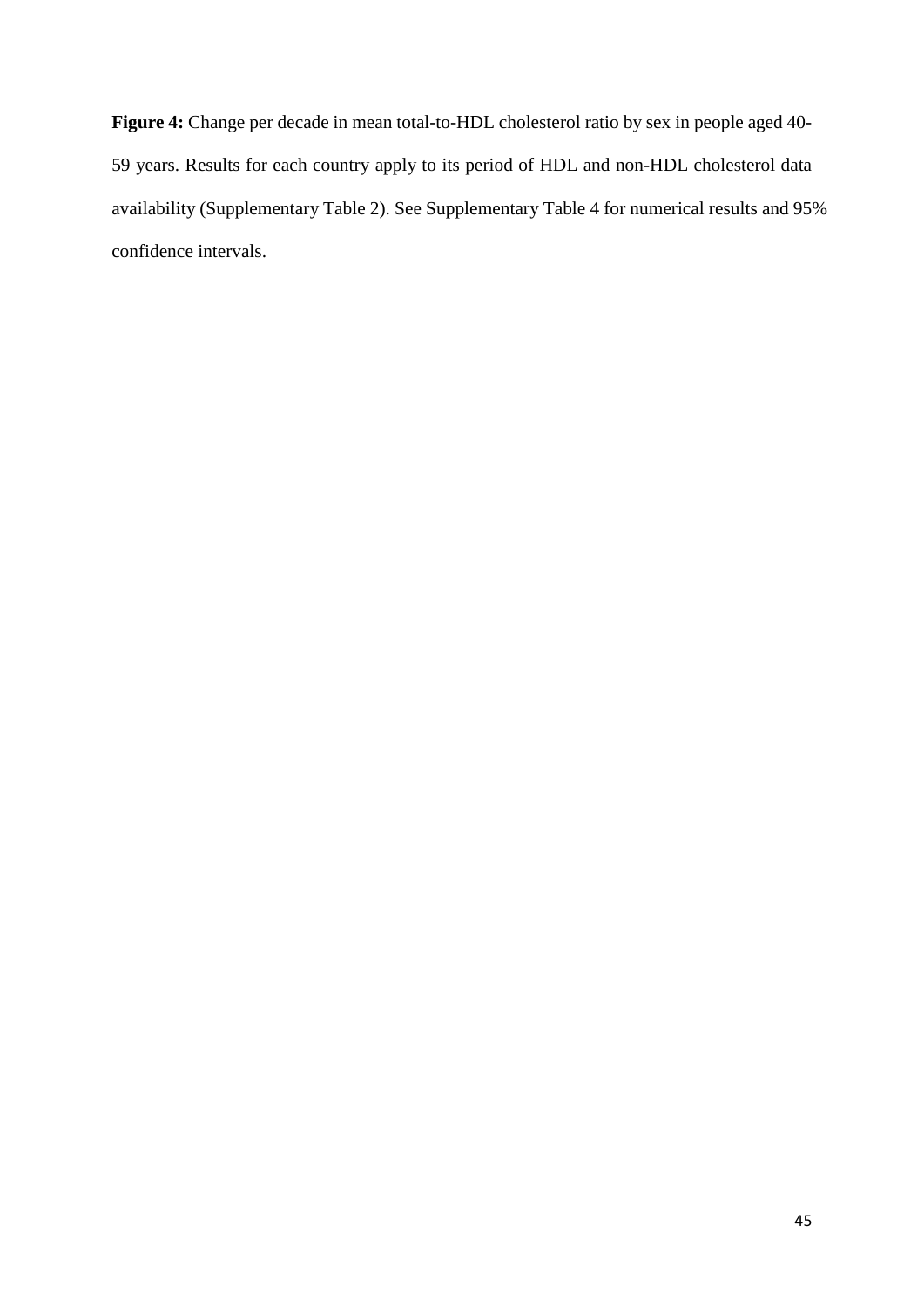**Figure 5:** Change per decade in mean total cholesterol (TC) versus total-to-HDL cholesterol ratio, in people aged 40 to 59 years.

AUS = Australia; BEL = Belgium; CAN = Canada; CHE = Switzerland; CHN = China; CZE  $=$  Czech Republic; DEU = Germany; ESP = Spain; FIN = Finland; FRA = France; GBR = United Kingdom;  $ISL =$  Iceland; ITA = Italy; JPN = Japan; KOR = South Korea; LTU = Lithuania; NOR = Norway; NZL = New Zealand;  $POL = Poland$ ;  $SVK = Slowakia$ ;  $USA =$ United States of America.